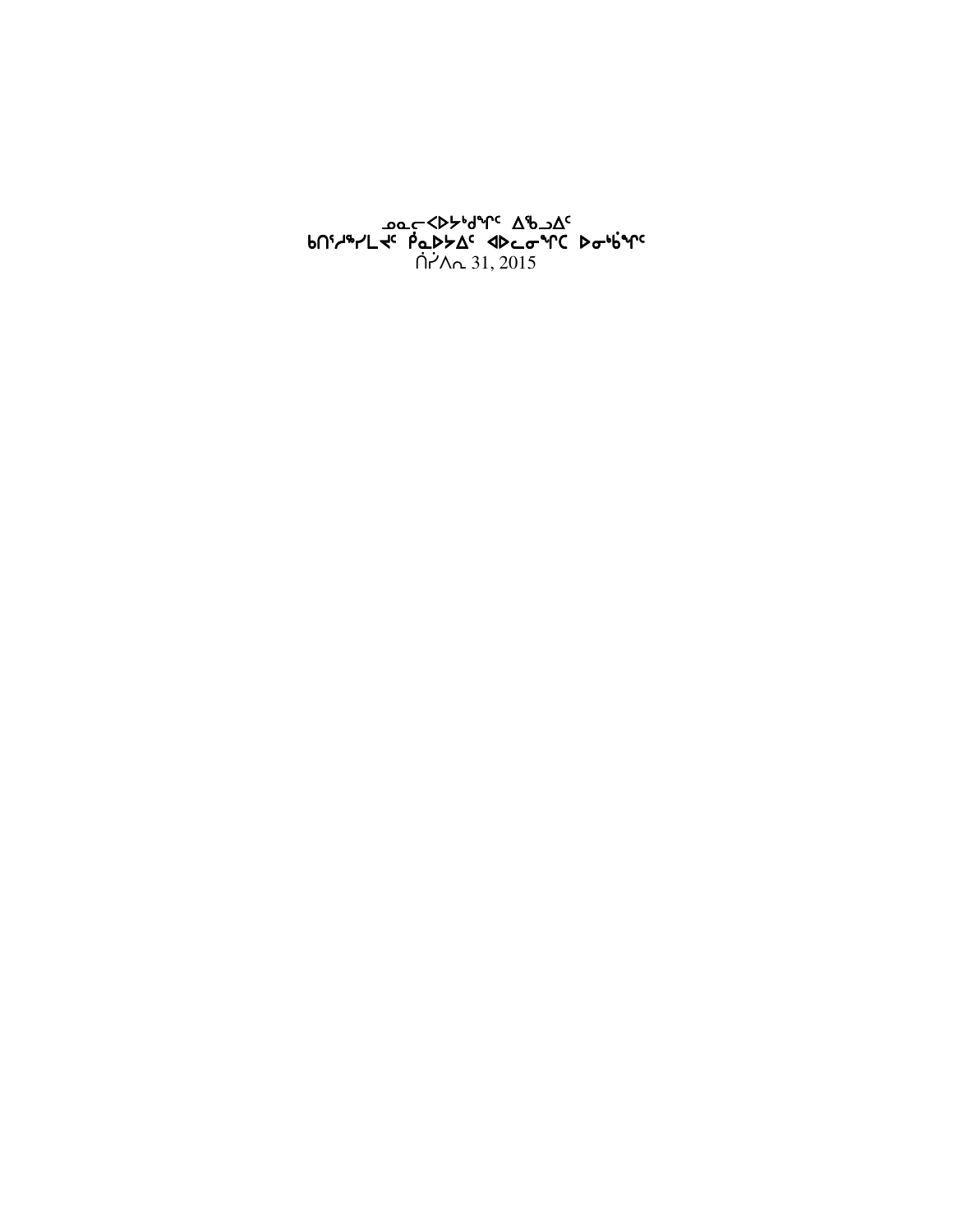and yer the the serve of the control<br>and yer buint the papp of papp of the control<br>and yin 31, 2015

|                                       |                                                                                                                                                                                                                                              | <u> L<sup></sup>አሌልግ</u>                  |
|---------------------------------------|----------------------------------------------------------------------------------------------------------------------------------------------------------------------------------------------------------------------------------------------|-------------------------------------------|
|                                       | <b>ზ</b> ÞAS AÍ PobjY' AcdUod'an                                                                                                                                                                                                             | $2 - 3$                                   |
|                                       | bnidarLts pappAs pappars<br><b>bՈ</b> ՞ᄼᡰჼᅡ᠘᠊ᡕᡏ᠂᠌ᢂᡒᡃᡃ᠖ᢧ᠙᠂ᠹᢆᡆᢂᢣ <i>ᡄ</i> ᠊ᡅᠣᢂ᠋᠅᠂᠍᠍᠖᠘ᡄ᠋ᢥᡁᠣ᠋᠋ᠰᢕ<br>bn Andry Dobine ADC AU OC<br>bneef lapering appropress and the lapers<br>bn Arl de Double Papp As Arrours<br>DBDrhhac bnerkler PaDSAC Dobina | 4<br>5<br>6<br>$\overline{7}$<br>$8 - 24$ |
| <b><d*cd+ligo< b=""></d*cd+ligo<></b> |                                                                                                                                                                                                                                              |                                           |
|                                       | 1 bn: http://www.disposition.com/community/state/state/state/state/                                                                                                                                                                          | 25                                        |
|                                       | PUINALL TO ADACD TEADS ADE TURE                                                                                                                                                                                                              |                                           |
| $\overline{2}$                        | ماحلّه Abc المام Abc باصلهم                                                                                                                                                                                                                  | 26                                        |
| 3                                     | ،∆לאבי היא הרים ב∟י" בי הי                                                                                                                                                                                                                   | 27                                        |
| $\overline{4}$                        | holard of Carbbac Pappac                                                                                                                                                                                                                     | 28                                        |
| 5                                     | ᠊ᢁᡏ᠀᠀᠂᠀ᡊ᠅ᢗᠵ᠙ᡔᢗᢥᢂ᠉᠖᠂᠀ᢆᢁᢣᠫᡊ                                                                                                                                                                                                                    | 29                                        |
| 6                                     | $345c_0c^4$ $s^6c_0c_1c_1$                                                                                                                                                                                                                   | 30                                        |
| $\overline{7}$                        | So <sup>%</sup> CVCDrLtc PaDSAC                                                                                                                                                                                                              | $31 - 33$                                 |
|                                       |                                                                                                                                                                                                                                              |                                           |
| 8                                     | ) <sub>σ</sub> ፡ንረ4 (•ነይል>*Ր*ሁ®⊇በ                                                                                                                                                                                                            | 34                                        |
| 8                                     | <b>L<ld-o <dc<nla="" b="" bcd<c<=""></ld-o></b>                                                                                                                                                                                              | 34                                        |
| 8                                     | <b>Internal Part of Strate Algement</b>                                                                                                                                                                                                      | 34                                        |
|                                       | a Jalin Abcikuse Paptas - Andrial Abadtine                                                                                                                                                                                                   |                                           |
| 9                                     | a Jel <sup>is</sup> leleno <sup>s je</sup>                                                                                                                                                                                                   | 35                                        |
| 10                                    | <b>᠊ᡅ᠕ᠰ᠕᠂ᡫ᠂ᡄᡊᡄ᠀ᡄᠾᡵᢄ</b>                                                                                                                                                                                                                      | 36                                        |
| 11                                    | LELSCO SIPLASAS                                                                                                                                                                                                                              | 37                                        |
| 12                                    | AMSKCRO <sup>&amp;JC</sup> SLL, POCYO <sup>s</sup> VYCYSUC                                                                                                                                                                                   | 38                                        |
| 13                                    | ᠕ <sup>ᅆ</sup> ᠊ᡃᠠᢃᡃᢀ᠆ᡴᠣ <sup>ᡑ</sup> ᠍᠆᠂ᡏᡃᡫ᠍᠘᠂᠘ᡕ᠄᠋ᢥ᠘᠆                                                                                                                                                                                       | 39                                        |
| 14                                    | <b><i>SPHLTO aKTO VCV7C</i></b>                                                                                                                                                                                                              | 40                                        |
| 15                                    | ASCATCLO'S                                                                                                                                                                                                                                   | 41                                        |
| 16                                    | $b^2$ ) $Sc$                                                                                                                                                                                                                                 | 42                                        |
|                                       | CAL <sup>C</sup> C VAUC AbJ <i>AC</i>                                                                                                                                                                                                        |                                           |
| 17                                    | CAL GOS CALS ANUC PPSSES APPSSES                                                                                                                                                                                                             | 43                                        |
| 18                                    | ל״ך- <sup>כ</sup> PP)ל <sup>כ</sup> A'JA בבר Ab*ס־Cף Pב4 אים                                                                                                                                                                                 | 44                                        |
| 19                                    | $\sigma$ <sub>D</sub> <sub>2</sub>                                                                                                                                                                                                           | 45                                        |
|                                       | <b><br/> 4rb of d</b>                                                                                                                                                                                                                        |                                           |
|                                       |                                                                                                                                                                                                                                              |                                           |

46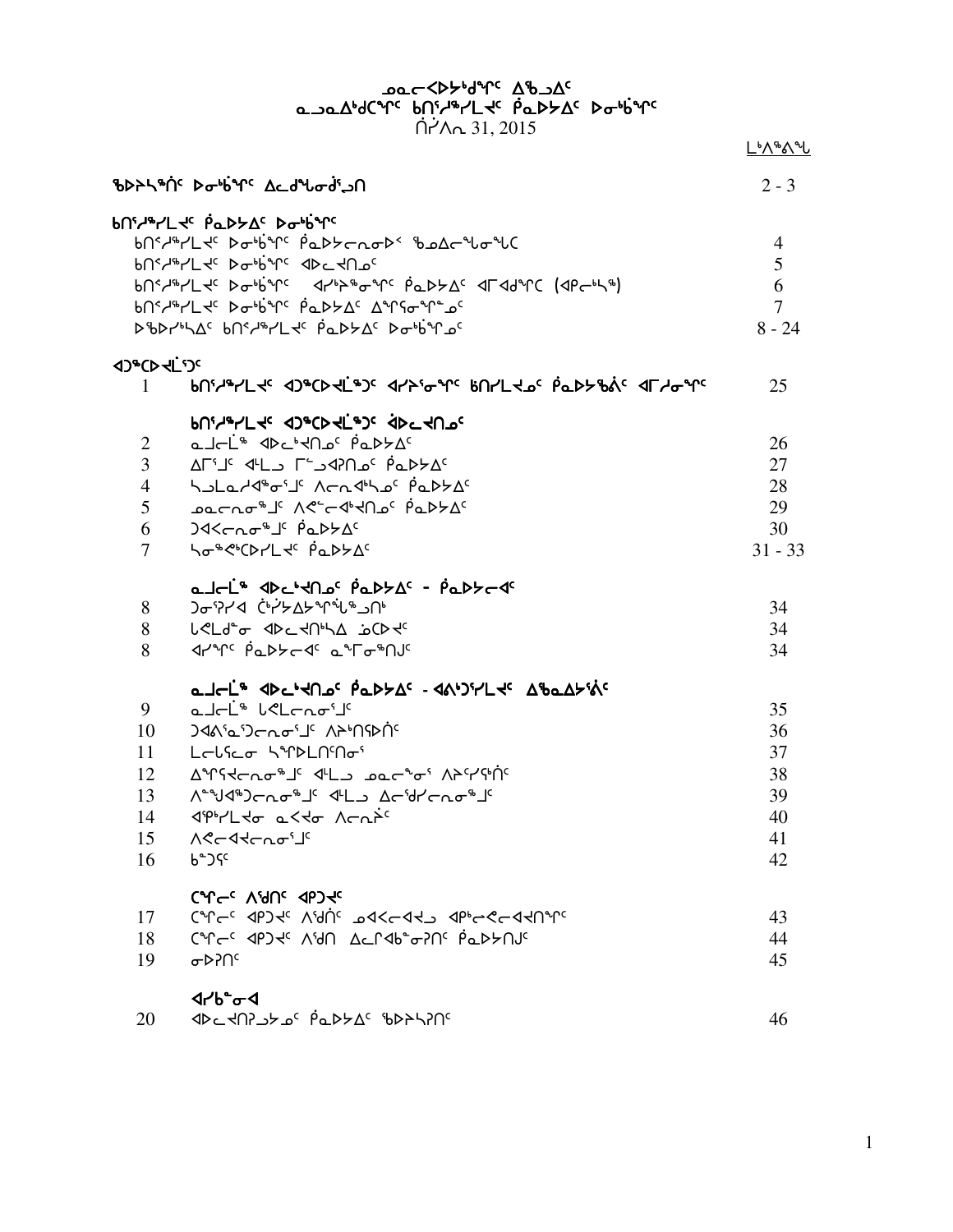#### Rankin Inlet

## Iqaluit

PO Box 147, Rankin Inlet, NU, X0C 0G0 Tel: 867.645.2817 Fax: 867.645.2483

#### **Ხ**Ზᢕ<sup>ᠷ</sup>Ⴉ

ᑎᑎᖃᒃᑯᕕᒃ 20, ᐃᖃᓗᐃᑦ, ᓄᓇᕗᑦ, X0A 0H0 ᑎᑎᖃᒃᑯᕕᒃ 147, ᑲᖏᕐᒃᖠᓂᕐᒃ, ᓄᓇᕗᑦ, X0C 0G0

PO Box 20, Iqaluit, NU, X0A 0H0 Tel: 867.979.6603 Fax: 867.979.6493

#### ∆ڄظ∙∆

LESTER LANDAU

Chartered Accountants

# ᓚᔅᑐ ᓛᓐᑕᐅ

ᑮᓇᐅᔭᓕᕆᓂᕐᒧᑦ ᖃᐅᔨᓴᕐᑏᑦ ᐅᖃᓘᑎ: 867.979.6603 ᓱᑲᔪᒃᑯᑦ: 867.979.6493 ᐅᖃᓘᑎ: 867.645.2817 ᓱᑲᔪᒃᑯᑦ: 867.645.2483

# <u>ზDASANE Dobine Acdu</u>odian

LAS Use C 4L D 60LAM DC ∆د م\^ل م∩^ل حاكت مصح  $\Delta^{6}$ ەمى $\Delta^{6}$ 

csphays and the basisty weight was about the California signal site of the control of the control of the contro  $\Delta^2$ لامكاد لـ المحاربة المائمة الـراحة المائمة التاريخة بالمكاحمة عاملة المجلس المبلكة المجلس  $31, 2015$   $4^L$  bn  $7^m$   $1^m$   $8^m$   $9^m$   $9^m$   $9^m$   $9^m$   $9^m$   $9^m$   $1^m$   $1^m$   $1^m$   $1^m$   $1^m$   $1^m$   $1^m$   $1^m$   $1^m$   $1^m$   $1^m$   $1^m$   $1^m$   $1^m$   $1^m$   $1^m$   $1^m$   $1^m$   $1^m$   $1^m$   $1^m$   $1^m$   $1^m$   $1^m$   $1^$ (xro4n6) x7ml `rNs/w5 xsMiqb x3`CAj5 who4gj5, xml W7mEsJ5 `rNs/oEi3j5 xgxZw5  $4r^2$  $352L$ 

# d-cacrad attal cldow bnidalte bobys pabtcroilles

ketakana ye boliyarlar xidabi karakana dada yan dan boliyarlar xida da aktif kesta da da da da da da da da da situqta<sup>r p</sup>alitional iraqda `rakitionalitionalitionalitionalitionalitionalitionalitionalitionalitio A'Fd' ৰা বাৰিক বাৰ্টিক বিদ্যা বিদ্যা সমূহ বাৰ্ট-বাৰ্ট-বাৰ্ট-A' A' Juki XII XII A' أخرف<sup>م</sup>19 `Pad CityChef'S The MAYCAb'L'+/L'\*rم תר ASP'Cldal AbdyCltubash Clt

## PaDSo BDASTIC ASHSU"

W- የአማሪ ያንጋል የተመረኛ አንዱ የተመረሰው የበነት የተመረሰው የተመረሰው የተመረሰው አይልል።<br>ለአየት የአመረሰው አይልል የተመረሰው የተመረሰው የተመረሰው የተመረሰው የተመረሰው baCL aLLYDL + PC POSS "PDAS's"JC VD PC COS VD PC VORYLI C-PLIGAD bb3b<sup>3</sup>ymqif3 xjdam3b6y3mqi xidam3b6° xidam3b6° xlb3d<sup>c</sup> c ልዝLቦኦኦ<del>ላ</del>\*ፊነረየግራ ርየ4 የሀኒ<sub>ነ</sub>»ኣΓሩ ኦ<u>Գየ<sub>ላ</sub>ሌ የማን</u>ራ ማንጋፊሚሚሊያል ሀሀራውን ፈጠ*ብ*ር

rsp>\`o`` ^`b\D\\L\`J`` ^c^a`bلo` `bb\\`qd` a\_add\?N`\o` CLdo`\ <randb hp() ( لاح - المالية الحر المالية الأصلي المالية المستقامة المستقامة المستقامة المستقامة المستقامة ا cspn3ts whmQ/ztA5, WcystlA cspnDt x5bNDtsN/3g6 oc Cda bhide babar que popula a papper de la capis de Casa WG+CDa Abods CLSCD ALGO-JOS 4SCaPN4Da + 10 \$DAAS\_OS, \$DAASA ΔALC+\$AVJD\$ Aلاح <br /> الحاجة المالكة المحاجة المستخركة المستخرج محاجم المستخرج مع المستخرج المستخرج المستخرج المستخرج ال  $\partial^2 \mathcal{A}$  $\Delta$ q)Ոʰ\Þσ<lˤ)σ àLl♭ˤ)σ Λση<lλ♭ʰ\Þd٥ˤ, <lλΡ♭αΠʰ Δ/Ldˤ ÞჼbÞት≺ʰaˤσ\* ჼbΔ\* Xaliam Calctoty And Marton Stock Carton Alcton Alctoty Stock ملا Claric Antibution and Lans are the Claric Alta Claric Alternation and the Claric Alternation and the Clari raphtoris bobtanthy of alamata, all pridence alam sport of clash of the construction of the construction of the construction of the construction of the construction of the con

s4WDh4SA5 bmfx cspn3i3j5 NlNw/Dt5 Wymo3bK5 Nm4g5 gCzlt4l  $2^{\omega}$ UAD  $\zeta^*a^{\omega}$ JN: PaDbo BDAS $\zeta^*a^{\omega}$ Is AAL oper.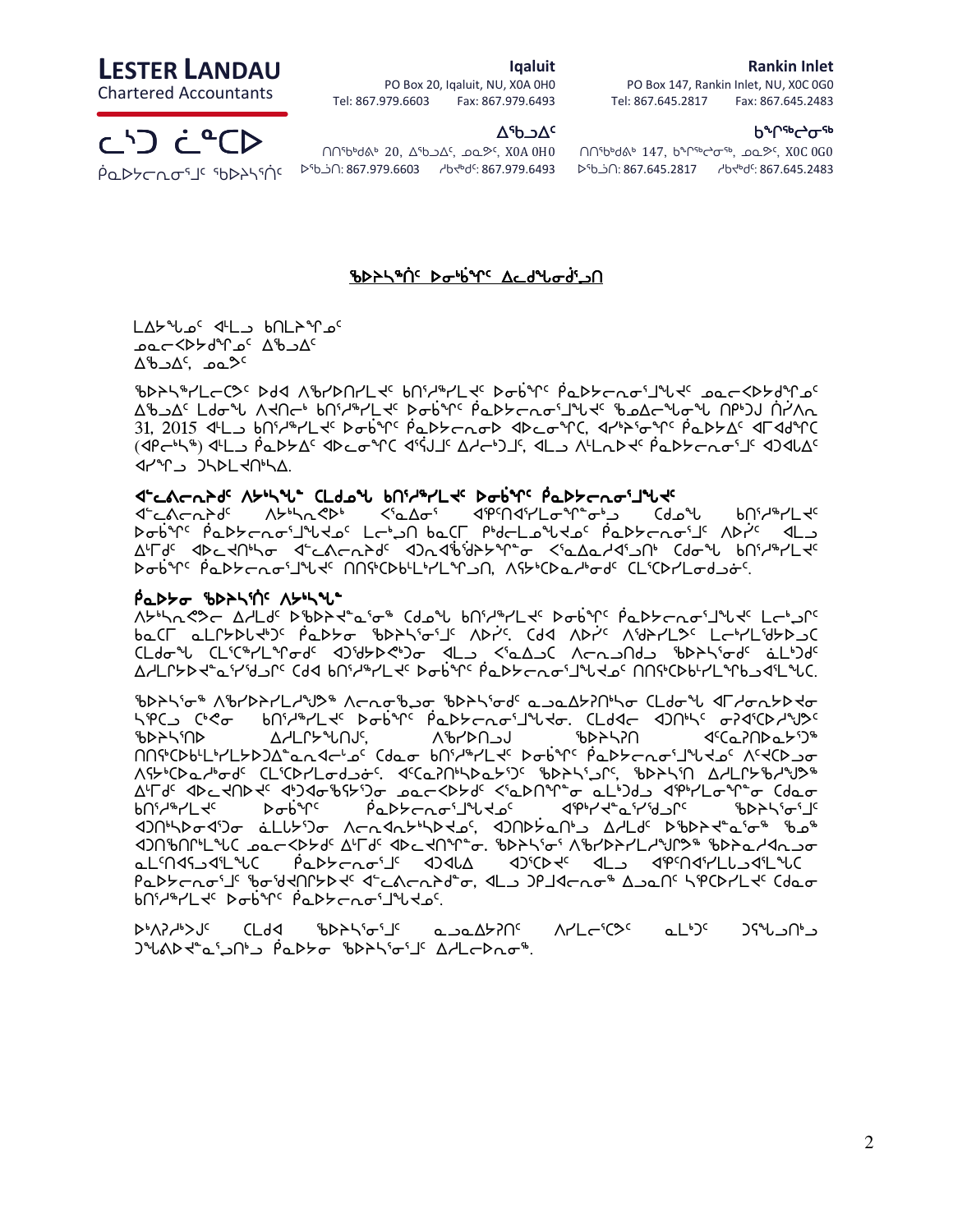## **A** - D<sub>25</sub>

Δ/LՐ ? , bՈነ/ "/L τ Dσύ "Γ Ρα D τησί "ι τ ε Lι Jd, Cd P ι τ ί Λ΄ υΓ, Ρα D τησι Σ bedr to the car the distinct of the same of the second the second the second that the second the second that t ᠍᠍᠍᠍᠊᠍ᡃᠥᡌᠲ᠖ᡆᢂ᠂᠐᠂᠐ᡁᡉ᠑ᢣ᠓ᡬ᠂᠀ᢢᡄ᠑ᡕᢄ᠃᠑ᢢᡳ᠑ᡱ᠂᠘ᢣᡉ᠑ᢪ᠂᠐ᠷᢗ᠓ Pude Lands Paptenois Apple.

# Dobno' Ldo'l 42m LcLNJ LcLScNJ 4)n4bNC

Λ'd>DrLJN D<σ Δ'c " 144 ρατ'<D>'ρ', ρατ' "Jσ" λρ' <1L ρατ' Lτι'' **ـ**موكّـا<sup>د</sup> للمعلم المسلم المسلم المسلم المسلم المسلم المسلم المسلم المسلم المسلم المسلم المسلم المس Ϥჼ<sup>ϳ</sup>ϭ·ϷϲϷ·ϿႶϽʹͺ

᠑ᢣ᠋ᠬ᠊ᡏᡃᢥ᠒ᡰᢐ᠆ᢐ᠈ᠮ᠘ᡕ᠆ᡃ᠑ᡗ<sup>ᡕ</sup>᠕ᡃᠵᡁᢩᠰ*᠂ᡆᡄ᠆ᡐᢣ᠌᠌᠌ᢇᡐᠶ᠂ᡂᡄᡏᡠ᠊ᡟᡃᡂ᠍ᠰ᠕ᠴ᠅ᡆᡄ᠅᠘ᠵᡶ᠍ᡃᢚ<br>ᢅᡆ*᠔ᠮᢇ᠌ᡎ᠘ᡌᡌᡵᢔ᠂᠘᠕᠘᠘ᡃᢞ᠓ᡃᡪ᠂᠕ᢣᡄᡝᢈ᠂᠓᠓ᢂᢣᢂᡕ᠅᠂᠗ᡃ᠘ᡉ᠅᠂᠗ᢄ᠆᠂᠗ᢄ᠆᠘ᢂᢄ ArLYDS<sup>C</sup> LEUNG SYGBACD DOCKDYd<sup>c</sup>, ABrDAY JJ QJQABRLK DBDRUL 13 Cdaσ bnid "PL do PaDbA" <DcomC Dobino.

Lester Landau.

 $\Delta^{6}$ סם,  $\Delta^{c}$ ב ለን ላሊ 26, 2016 Paddero+Je 8DAS100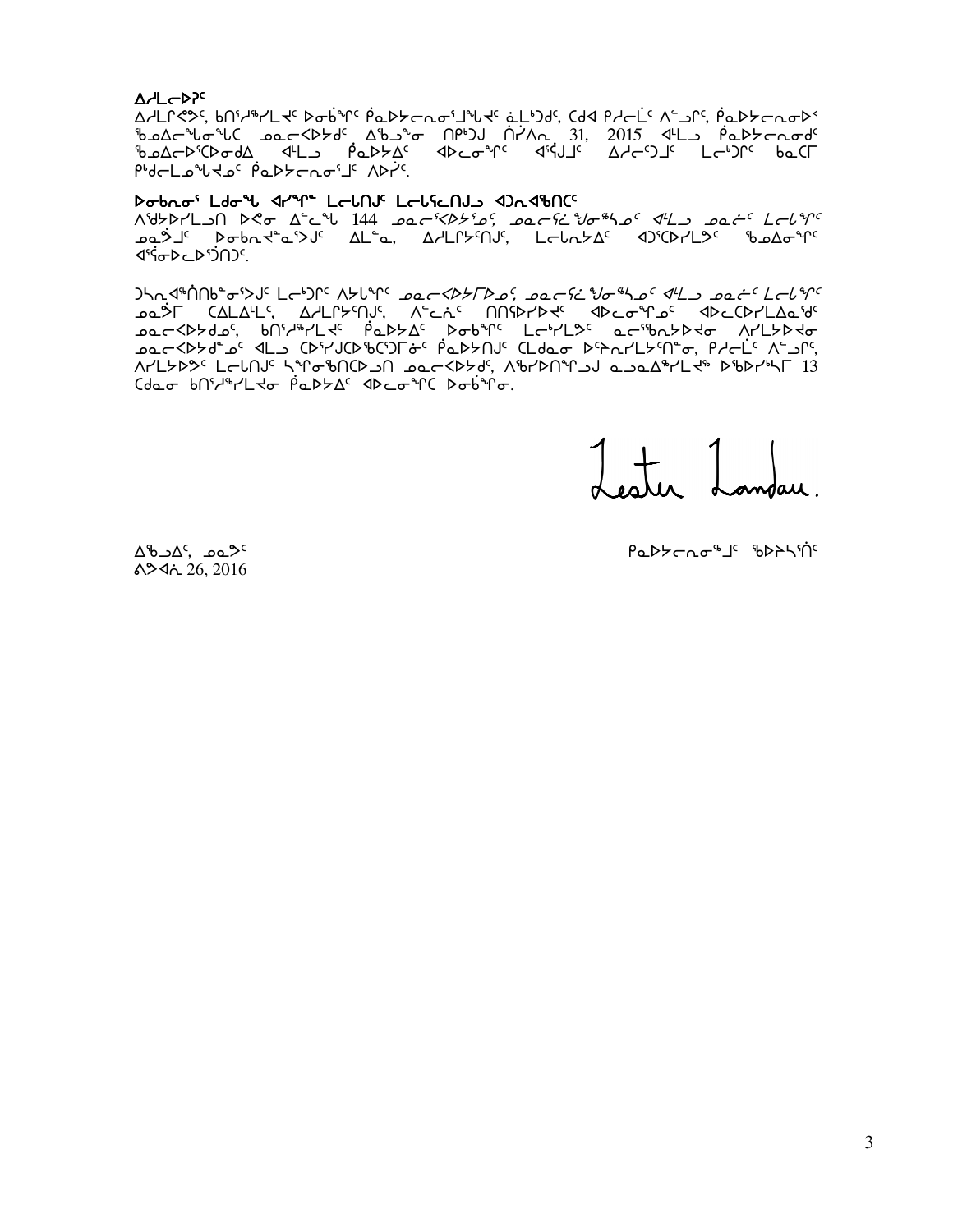$P$ <<br/> AUCD <<br/>c PL <br/>PLP <<br/>DPLP <<br/>DPLP <<br/>  $\Delta P$ LAS <DCMALLni ⊲้ ⊂ ้ง^Г

L CLNJ<sup>C</sup> <P C & D 2 C a A < C < C & D P & T 4)

|                                                                                                        |                | 2015                         | 2014                 |
|--------------------------------------------------------------------------------------------------------|----------------|------------------------------|----------------------|
| ₽ <sup>Q</sup> P≻{JUL}                                                                                 |                |                              |                      |
| $\overline{P}$ $\Delta P$ $\Delta C$ $\Delta P$ $\Delta C$ $\Delta P$ $\Delta P$ $\Delta C$ $\Delta P$ | $\mathbb{S}^-$ | 29,984,868 \$                | 20,716,350           |
| <b>⊲</b> ฅᡄᡃᡰᡪᡄ᠋᠍ᢥᠣ <sup>ᢈ</sup> ᠂ᡒ᠘ᢂᡗᢣ᠘                                                               |                |                              |                      |
| Ch'77DNC Jo9741 PaD7D9066D75573)                                                                       |                | 3,077,952                    | 2,438,835            |
| had <sup>c</sup> 4r <sup>2</sup> r (DbDr <sup>6</sup> hr 3)                                            |                | 4,226,515                    | 4,422,620            |
| <b>᠊ᠣ᠌ᢁ᠆ᡏ᠙᠀ᡕᢋ᠀᠂᠘᠀᠆ᡉ᠂᠆᠑ᢒ</b>                                                                            |                | 15,766                       | 15,766               |
| ᠊ᠣ᠌ᡅ᠌ᡗᡃ᠂᠂ᢦ᠑ᢞ᠑ᢦ᠌᠌ᡍ᠒ᠻ᠂ᡒ᠘ᢂᡗᢣ᠘ᠻ᠂᠒᠖ᡃ᠖ᢂᢣ᠅ᡃᡪ᠌᠖᠋                                                               |                | 4,395,931                    | 5,422,952            |
| ₧₧₹₽₽₽₽₩₽₽                                                                                             |                | 41,701,032                   | 33,016,523           |
|                                                                                                        |                |                              |                      |
| $4P - bL$                                                                                              |                |                              |                      |
| PCASE bn'th'Lta PC+LAC                                                                                 |                | 7,045,872                    | 5,487,264            |
| $\langle 0 \rangle$ לויאלאס (גלבור ה-CLd (לוואריאך $(0 \rangle$                                        |                | $\Omega$                     | 38,689               |
| <b>&gt;&amp;CD&amp;LFC</b>                                                                             |                | 130,024                      | 130,142              |
| Δ <sup>®</sup> baΔΥΓ <sup>6</sup> Λσα <sup>6</sup> ΠΔσεΙ <sup>ς</sup> ΔΡσΡΠΕΔΩ                         |                | $\mathbf{0}$                 | 59,321               |
| ΔbaΔb?" σ') a Δb dd dd C qp c n d c c                                                                  |                |                              |                      |
| $(P^6D P^6T 1)$                                                                                        |                | 1,700,843                    | 1,633,473            |
| LJKCC/LJTLC'N JJ APC <sup>6</sup> N (D'bDr' <sup>6</sup> NF 14)                                        |                | 3,997,940                    | 4,431,674            |
| $D^4U^6C\cap C^6V^1LC^6$ $\beta$ a $D$ bc $C^6$ ( $D^6DV^6V^7$ )                                       |                | 17,572,378                   | 16,485,272           |
|                                                                                                        |                | 30,339,554                   | 12,978,589           |
| LCC4b2Nt <sup>c</sup> 4PJ tot 4J \$J42N of                                                             |                |                              |                      |
| $(P^6D^{\prime\prime}N\Gamma 9)$                                                                       |                | $\Omega$                     | 34,461               |
| <b>bn Jrc</b> AP <sub>C</sub> bLc                                                                      |                | 60,786,611                   | 41,278,885           |
|                                                                                                        |                |                              |                      |
| JFJd <sup>a</sup> r <sup>c</sup> PadtcronJc Adnc (JPchfa)                                              |                | (19,085,579)                 | (8,262,362)          |
| <u>ΡάΡΑυγλος</u> VAU <sub>c</sub>                                                                      |                |                              |                      |
| <b><pc+x+ b="" l+c="" pady+)?nc<=""></pc+x+></b>                                                       |                | 236,783                      |                      |
|                                                                                                        |                | 1,211,453                    | 237,904<br>1,457,501 |
|                                                                                                        |                |                              |                      |
| ∆د 1⁄2 17)                                                                                             |                | 119,521,726                  | 103,100,245          |
| <b>PUSLC POPAULLAGE</b>                                                                                |                | 120,969,962                  | 104,795,650          |
|                                                                                                        |                |                              |                      |
| <b>ArL + Padba &lt; PorLo + C (Ac + 1)</b>                                                             |                | $$101,884,383$ $$96,533,288$ |                      |
|                                                                                                        |                |                              |                      |

᠔ᡄ᠆᠀ᢣᡃᢐᢞᢪ᠂᠘ᢞᢣᠴᢩᢁ<br>᠗ᡤ᠆ᢞᠠ᠆ᢣ᠘ᢍ᠅ᢇᡪ᠍ᡰᡆ᠉ᡝ᠅ᢙᢀ᠂ᢣᠴᡰᡪ᠌ᢝ᠕᠈ᡫ በቦ•ጋJ ሰሶለ<sub>ባ</sub> 31, 2015

 $\overline{4}$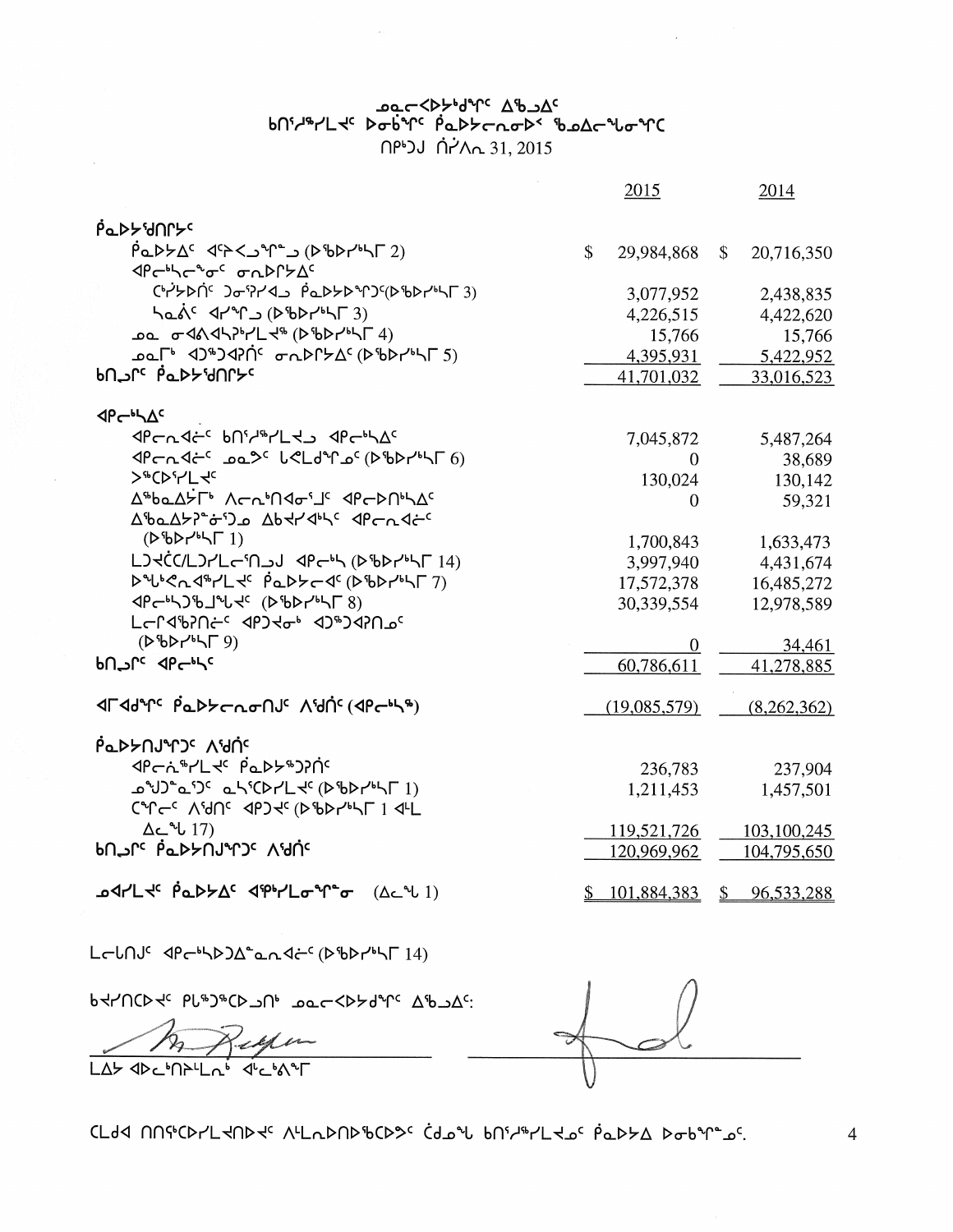# ,مص⊂≺4حمر 7&° *A*c የሀ<sub>ላም</sub>ኒ୮ሩ ኦዑየ<sub>ታራ</sub> ላኦ<sup>⊂</sup>≺ሀን<sub>с</sub>

 $31, 2015$   $31, 2015$ 

|                                                                                                                                                                                                                                                                                                                                                                  | 2015                       | 2015                                        | 2014                      |
|------------------------------------------------------------------------------------------------------------------------------------------------------------------------------------------------------------------------------------------------------------------------------------------------------------------------------------------------------------------|----------------------------|---------------------------------------------|---------------------------|
|                                                                                                                                                                                                                                                                                                                                                                  | <b><d>9&gt;5&lt;10</d></b> | <br><u><br/> &lt;&lt;</u>                   | <br><u><br/> &lt;&lt;</u> |
| PaDYC J                                                                                                                                                                                                                                                                                                                                                          |                            |                                             |                           |
| ChiPDUC COCOSTO CHIPPING                                                                                                                                                                                                                                                                                                                                         |                            |                                             |                           |
| Ch'7>DN' Joi714, PaD>Din'il" -N' (Acil)                                                                                                                                                                                                                                                                                                                          | 17,556,130 \$<br>S         | 17,523,470 \$                               | 14,420,121                |
|                                                                                                                                                                                                                                                                                                                                                                  | 5,586,100                  | 5,596,213                                   | 5,285,337                 |
| ᡃᡪ᠌᠘᠘᠘ᠰᢀ᠋ᡉ᠄᠋᠂᠕ᢣᡃ᠓ᡩᡅ᠒᠙ᢉ᠘ᡄ᠆ᡶ᠘᠄                                                                                                                                                                                                                                                                                                                                     | 2,868,500                  | 2,676,242                                   | 2,442,114                 |
| $\Delta \sim \Delta \sim 5$ (ל ל־כלורת לו $\Delta \sim \Delta \sim 5$                                                                                                                                                                                                                                                                                            | 2,405,700                  | 1,830,229                                   | 1,021,822                 |
| $745^{\circ}$ ( $\Delta\epsilon^{\circ}$ 6)                                                                                                                                                                                                                                                                                                                      | $\Omega$                   | 88,304                                      | 46,410                    |
| $47^{\circ}$ Pabbes and $\sigma^{\circ}$ Depart $8$ )                                                                                                                                                                                                                                                                                                            | 3,305,000                  | 3,538,260                                   | 2,961,954                 |
| <b>L<ld<sup>eo</ld<sup></b> b<br>CD <c< td=""><td></td><td></td><td></td></c<>                                                                                                                                                                                                                                                                                   |                            |                                             |                           |
| <b>JAP-DAPL+4 Ab+P+46 (AC+L2)</b>                                                                                                                                                                                                                                                                                                                                | 2,031,181                  | 2,117,997                                   | 1,915,426                 |
| AL'I' J'HU JEJJAºCDRNIC AbRINº (ACJU 3)                                                                                                                                                                                                                                                                                                                          | 1,234,597                  | 1,234,597                                   | 1,234,597                 |
| Acn <4 (Δc = 4) مكان Acn <4 (Δc = 4)                                                                                                                                                                                                                                                                                                                             | $\mathbf{0}$               | $\mathbf{0}$                                | 2,925                     |
| $\text{per}_1(\Delta \subset \mathcal{N})$ - $\text{per}_2(\Delta \subset \mathcal{N})$                                                                                                                                                                                                                                                                          | 77,000                     | 83,409                                      | 82,593                    |
| $d^2\gamma^c$ $d^2\gamma^c$ $d^2\gamma^c$ $d^2\gamma^c$ $d^2\gamma^c$ $d^2\gamma^c$                                                                                                                                                                                                                                                                              | 155,800                    | 131,550                                     | 245,816                   |
| LPL <nlbsddigili abdda<="" accddcngi="" td=""><td></td><td></td><td></td></nlbsddigili>                                                                                                                                                                                                                                                                          |                            |                                             |                           |
| $(\Delta \subset \sim 15)$                                                                                                                                                                                                                                                                                                                                       | 190,000                    | 182,017                                     | 247,133                   |
| 5° (∆د_∿ل 16)                                                                                                                                                                                                                                                                                                                                                    | 702,300                    | 993,222                                     | 1,197,726                 |
|                                                                                                                                                                                                                                                                                                                                                                  | 36,112,308                 | 35,995,510                                  | 31,103,974                |
| <b>PaDY&amp;J&amp;Jc</b>                                                                                                                                                                                                                                                                                                                                         |                            |                                             |                           |
| $\Delta \Gamma^*$ الكر T حــالله $\Gamma$ لاك كل $\Delta \Gamma^*$ (د سال                                                                                                                                                                                                                                                                                        | 6,437,300                  | 7,329,417                                   | 7,099,604                 |
| <b>S</b> SLa Ad <sup>&amp;</sup> o & J (Ac U 4)                                                                                                                                                                                                                                                                                                                  | 2,122,600                  | 1,731,760                                   | 5,903,930                 |
|                                                                                                                                                                                                                                                                                                                                                                  | 2,674,350                  | 1,279,923                                   | 1,433,063                 |
| $34<^{\circ}$ ( $\Delta\subset^{\circ}$ ل 6)                                                                                                                                                                                                                                                                                                                     | 40,600                     | 44,407                                      | 609,602                   |
| $a$ J $\subset$ L <sup>4</sup> $b$ <ld<math>c (<math>\Delta</math><math>c</math><math>\sim</math>U<math>b</math>)</ld<math>                                                                                                                                                                                                                                      | 5,234,140                  | 4,364,789                                   | 4,304,937                 |
| $340$ ' $\alpha$ '' $300$ ' $\alpha$ o' $1$ '' $\Lambda$ ' $\Lambda$ l $\Lambda$ l' $\Lambda$ ' $\Lambda$                                                                                                                                                                                                                                                        | 4,296,750                  | 4,327,001                                   | 4,034,681                 |
| LELSCOC KIPDLNSNO \$ (ACLU1)                                                                                                                                                                                                                                                                                                                                     | 1,322,200                  | 1,243,980                                   | 1,075,021                 |
| $\Delta^4$ M $\Delta^4$ $\Delta^2$ $\Delta^4$ $\Delta^5$ $\Delta^6$ $\Delta^7$ $\Delta^8$ $\Delta^8$ $\Delta^8$ $\Delta^9$ $\Delta^9$ $\Delta^8$ $\Delta^9$ $\Delta^9$ $\Delta^9$ $\Delta^9$ $\Delta^9$ $\Delta^9$ $\Delta^9$ $\Delta^9$ $\Delta^9$ $\Delta^9$ $\Delta^9$ $\Delta^9$ $\Delta^9$ $\Delta^9$ $\Delta^9$ $\Delta^9$ $\Delta^9$ $\Delta^9$ $\Delta^$ | 4,146,850                  | 3,559,853                                   | 3,238,095                 |
| Λ <sup>ερ</sup> 13) - Λσ <sup>4</sup> 1 <sup>6</sup> 4 L 2 Δ τ΄ 4 Υ τη σ <sup>4</sup> 1 <sup>6</sup> (Δ τ΄ 4 13)                                                                                                                                                                                                                                                 | 3,710,400                  | 3,574,013                                   | 3,378,531                 |
| <i>Δ</i> ριγμεσ α<εσ Λσπρ <sup>ι</sup> (Δειμ14)                                                                                                                                                                                                                                                                                                                  | 1,146,700                  | 981,682                                     | 924,483                   |
| LPLKN4\bSdd'ofJ' ACcddcno' (Ac"l 15)                                                                                                                                                                                                                                                                                                                             | 197,800                    | 184,947                                     | 247,133                   |
| $b^{\circ}$ مكا $^{c}$ ( $\Delta c^{\circ}$ ل $\downarrow$ 16                                                                                                                                                                                                                                                                                                    | 701,800                    | 1,007,484                                   | 1,216,224                 |
| <0" ש <sup>2</sup> לף של ה-4 לח <sup>2</sup> (ב-1/ 17)                                                                                                                                                                                                                                                                                                           | 4,781,800                  | 4,873,075                                   | 4,805,445                 |
|                                                                                                                                                                                                                                                                                                                                                                  | 36,813,290                 | 34,502,331                                  | 38,270,749                |
| BYDNY PaDYCAS (APCLILS)                                                                                                                                                                                                                                                                                                                                          | (700, 982)                 |                                             |                           |
| <b>7&gt;<sub>0</sub>-4J' 4r'm</b> -0                                                                                                                                                                                                                                                                                                                             |                            | <u>1,493,179</u>                            | (7,166,775)               |
| $4r^{\prime}$                                                                                                                                                                                                                                                                                                                                                    |                            |                                             |                           |
| L <ld- (ac="" +="" +n="" 0="" 18)<="" 4p3="" actn="" jcb="" td=""><td>6,977,300</td><td>3,857,916</td><td>1,218,694</td></ld->                                                                                                                                                                                                                                   | 6,977,300                  | 3,857,916                                   | 1,218,694                 |
| BYPAC PaDYCDF ( <pcll)< td=""><td>\$</td><td><math>6,276,318</math> \$ <math>5,351,095</math> \$ <math>(5,948,081)</math></td><td></td></pcll)<>                                                                                                                                                                                                                 | \$                         | $6,276,318$ \$ $5,351,095$ \$ $(5,948,081)$ |                           |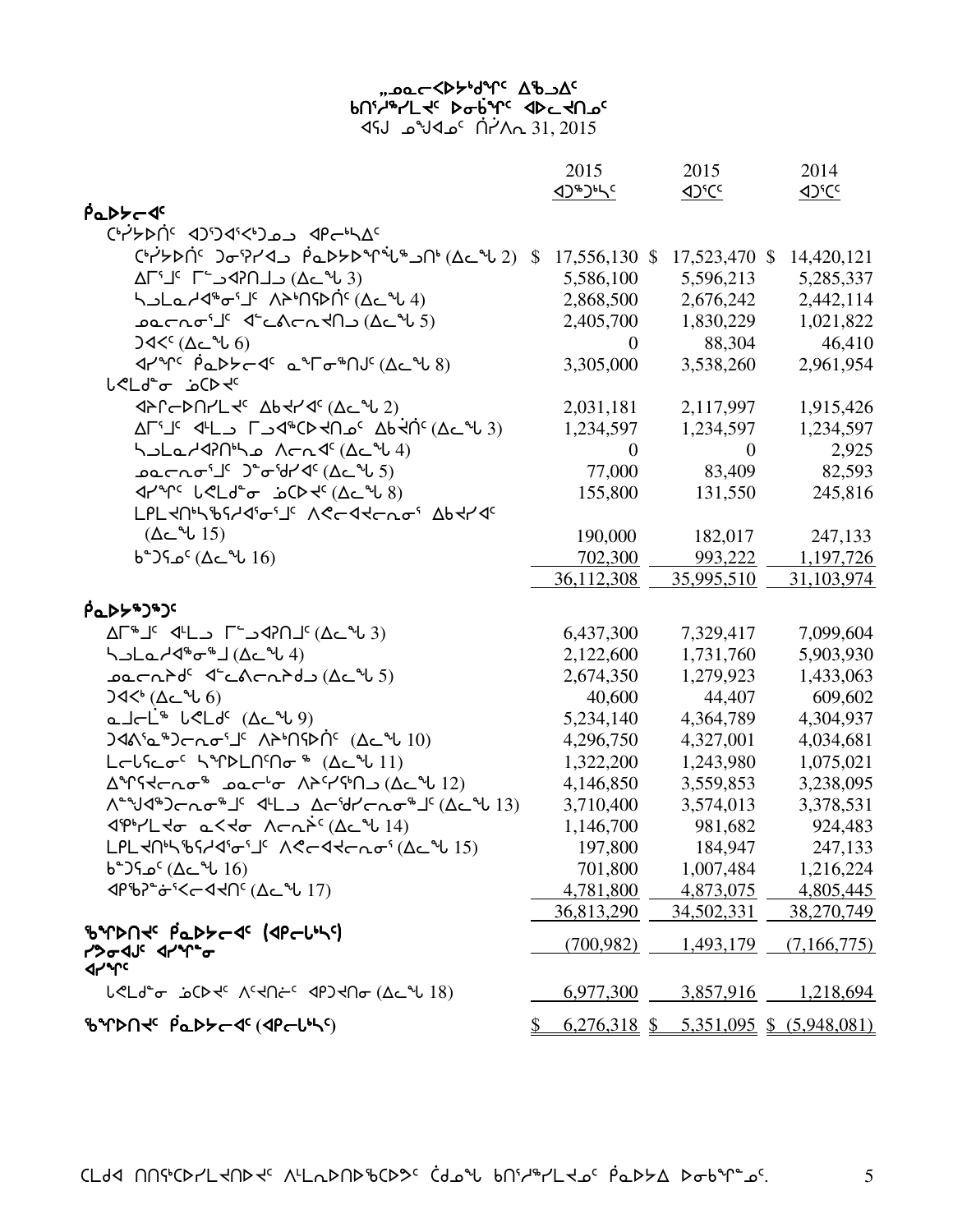# Aد−Moyor Work work vt3h6ymJ5 vt3h6ymJ5si4`vq5 xy4p6iq5 `rNs/w5 xuxfqb si4`vq5 xy4p6iq5 `rNs/w5 xuxfqb **(**xro4n6**)**  145 ـ 1k<sup>2</sup>م ∕`n<sup>\</sup> 1<sub>Ω</sub>^ 1, 2015

|                                                                                            | 2015<br>$(1)^n$                 | 2015<br><b>ADSCC</b>                  | 2014<br><b>AD<sub>i</sub>Cc</b>   |
|--------------------------------------------------------------------------------------------|---------------------------------|---------------------------------------|-----------------------------------|
| BYPD' PaDYC- (PaDYDN')                                                                     | $\mathcal{S}$<br>$6,276,318$ \$ | 5,351,095                             | \$ (5,948,081)                    |
| CAL <sup>C</sup> C AbJAC VAUC <del>O</del> DVICC<br><b>ን የህልም ን አርቁር የ</b> ትርና ላይጋት ለምህት የ | (24,020,527)<br>4,781,800       | (21,378,637)<br>4,873,075<br>$\theta$ | (7,095,744)<br>4,805,445<br>3,668 |
|                                                                                            | (12,962,409)                    | 84,081<br>(11,070,386)                | $\theta$<br>(8,234,712)           |
| <b>PCAPS CONTROVING APCAPTS</b><br>JYAUC 20YOC aLSCALLLaC                                  | $\theta$                        | 1,121<br>246,048                      | (81,073)<br>(189, 118)            |
| <b>T'-14')' 4544' PaDSNJ' (4Pc-14")</b>                                                    | (12,962,409)                    | (10,823,217)                          | (8,504,903)                       |
| <b>AFAde PaDSAJE, LIAPC</b>                                                                | (8,262,362)                     | (8,262,362)                           | 242,541                           |
| <b>ALAGE PODEUTE (APCOLA), LIKE</b>                                                        | \$ (21,224,771)                 | \$(19,085,579)                        | (8,262,362)<br>\$                 |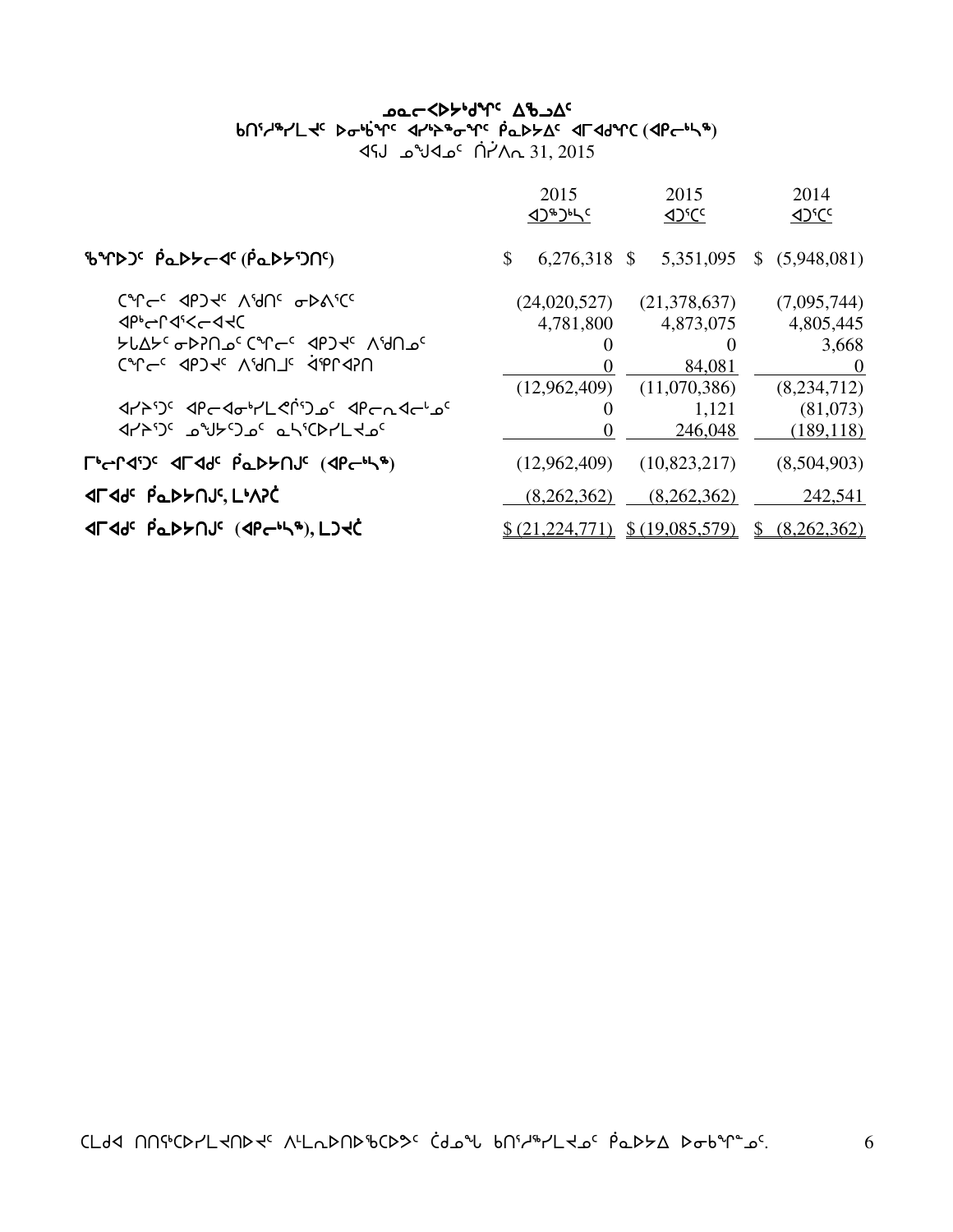# كمد**k**ك−<b⊁•ط^r^ ∆مك bበՙሥት/LՎՙ ኦԺb<sup>ኣ</sup>Րՙ ሶ໋⊾ኦታΔՙ ∆<sub>፝</sub>ዣናԺዣՙ  $\sim$ CA 31, 2015 - أ $\sim$ ك $\sim$  31, 2015

|                                                                                              |              | 2015         | 2014                     |
|----------------------------------------------------------------------------------------------|--------------|--------------|--------------------------|
|                                                                                              |              |              |                          |
| BYDNY <sup>c</sup> Paddc4 <sup>c</sup> (Padd5)NS)                                            | $\mathbb{S}$ |              | 5,351,095 \$ (5,948,081) |
| <u>የ</u> Φኦታንግን <sup>ς</sup> ለነብር:                                                           |              |              |                          |
| <b>くっとしつぐん</b>                                                                               |              | 4,873,075    | 4,805,445                |
| <u>ትቦፖሩሀ<math>\epsilon</math> Գኦ}ሀገ<math>\epsilon</math> ‹‹ኤሁረ}ሀገ</u>                        |              | 84,081       | 3,668                    |
|                                                                                              |              | 10,308,251   | (1, 138, 968)            |
| <u>ΡάΡΣΡΜΟ</u> (ΑΙΡΟ) ΑΓΆΩΔΟ ΡάΡΣΟΛΑΛΟ ΔΡάΔΣΡΟΥ:                                             |              |              |                          |
| <b>CHARRY JOPALE PEDSPAREDA CHARRY</b>                                                       |              | (639, 117)   | (669,003)                |
|                                                                                              |              | 196,105      | (447, 561)               |
| ഛ∟, ∢ാ∌ാ∢ഘു ഘുഴാം                                                                            |              | 1,027,021    | 1,494,633                |
| PCAGEC bnidarled apconde                                                                     |              | 1,558,608    | (3,443,103)              |
| JPGNAC LELJAC DQSC                                                                           |              | (38,689)     | $\Omega$                 |
| >CD-L4c                                                                                      |              | (118)        | 13,299                   |
| Δ <sup>®</sup> baΔ <sup>y®</sup> Na <sup>c</sup> Λσα <sup>β</sup> N4P14c                     |              | (59,321)     | 629                      |
| ΔbaΔXP-05) Δbtrdhs 4Pcndts                                                                   |              | 67,370       | (152,759)                |
| LJKC(L) LL MJJ AP CH                                                                         |              | (433, 734)   | 1,781,729                |
| DUCATEC PaDYCT                                                                               |              | 1,087,106    | 4,885,819                |
| PCJ0"YLSM" PCNJC                                                                             |              | 1,121        | (81,071)                 |
| <b>OULCOC QLICALLYC</b>                                                                      |              | 246,048      | (189, 118)               |
| Padys dels (1996) 10c4Nos                                                                    |              | 13,320,651   | 2,054,526                |
| <b>JPJ JC ACAC</b>                                                                           |              |              |                          |
| CAL COST AND COULC                                                                           |              | (21,378,637) | (7,095,744)              |
| Padtcrode Acrde                                                                              |              |              |                          |
|                                                                                              |              | (1,621,646)  | (1,627,469)              |
| <b><pc+5)bhsc 54pcc<="" b=""></pc+5)bhsc></b>                                                |              | 18,982,611   | $\Omega$                 |
| LCL4b?NCc 4PJ tob 4JBJ 40BJC 4PCCC                                                           |              | (34, 461)    | (111, 954)               |
| PaDY <sup>c</sup> DeVC (1)CC) PaDY crode Acade                                               |              | 17,326,504   | (1,739,423)              |
| <b>ALLAJ (Citributo) ALLAI</b>                                                               |              | 9,268,518    | (6,780,641)              |
| Padda (PAC) LJAPCo                                                                           |              | 20,716,350   | 27,496,991               |
| Padda' dh <an, lado<="" td=""><td>\$</td><td>29,984,868</td><td>\$<br/>20,716,350</td></an,> | \$           | 29,984,868   | \$<br>20,716,350         |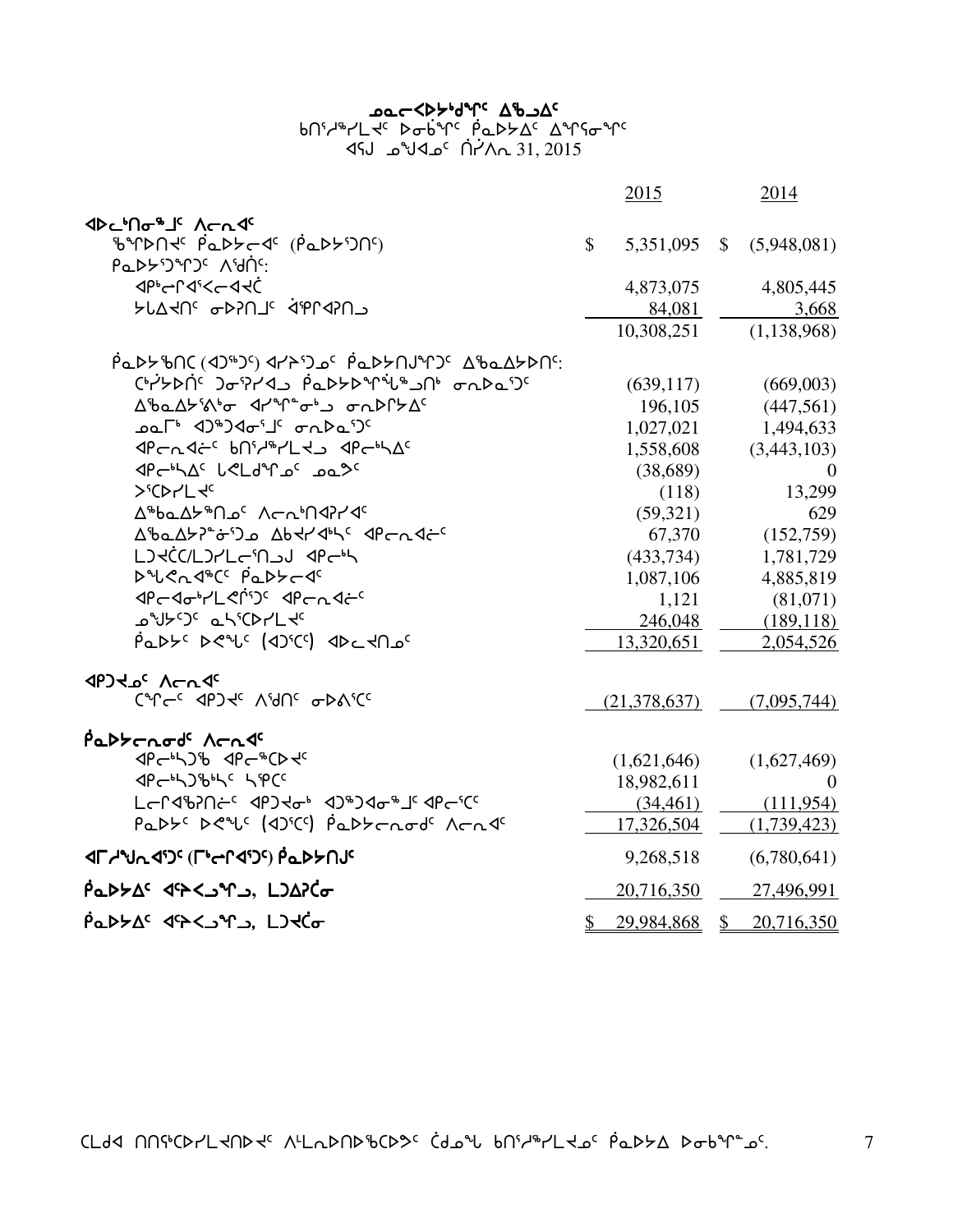**DOC <DLAJLE Ab DOC** DBDrULAC BNILAL PODSAC DoUGALOC 1.2015  $\Lambda$ לוֹח  $\sim$ ב4لأه ل

#### ALLAG Padtrugts 1746 1.

 $\overline{P}$ ႲႮ**<sub>ჼ</sub>ႥႥ**Ⴤ厂<del>Ⴗ</del>ჺ alti® Padtroo®J LtlA bnit®rLt PadtA ddcoM DobM' ddcMA' Δ/L\*MJ'. <'ω'CDN4'YL>' ἀ'L'DΓ' Λ'δ\Mσ MN'CDYLKY'Υ' Ρ/DΔαΔ' Δ' J4J' (Ldω'' ALL Abdr<sup>e</sup> Pedbronon 4) ALA edenbril on Maril + 4 Act:

# $(a)$   $\triangleright \sigma$   $\stackrel{\circ}{\sigma} \stackrel{\circ}{\sigma}$   $\stackrel{\circ}{\Lambda}$   $\stackrel{\circ}{\Lambda}$   $\stackrel{\circ}{\sigma}$   $\stackrel{\circ}{\sigma}$

ᡏᠲᡄᡃᡃᡳ᠋᠘ᢣᡅᢣᡇᡕ᠂ᠹᡉᢂᢣᡄ᠊ᡏ᠋ᡆᡃ᠂ᡏᡃ᠘᠍ᠨᠹᡆᢂᢣ᠉᠈᠓ᠣᡃ᠂ᢗᡃᢞ᠋ᡒᡉ᠂ᡆ᠍ᠴᡄ᠘ᠳ᠂ᡏᡉᢂ᠖ᢆᠬ᠓᠀ ∆Г`⅃໌ ◁└∟ℶ ୮՟ℶ◁<sup>ቈ</sup>ℂϷℴ<sub>ჼ</sub>⅃ՙ ฅഀℴϷ≻∆٬ ᢣℶ⅃ℴℳ⅌ℴ՟⅃ՙ ⋀ϲ℩ℷ◁<sub>ჼ</sub>Ւՙ ฅഀℴϷ≻∆٬ ℴℴ⅃ՙ ΛΚΕΡΠΗΝΑΓΟ ΡΟΡΑΣΚΑΙ Ο ΠΟΛΑΣΚΑΙ ΑΙ Ο ΟΡΗΠΟΙΚΑΙ ΑΠΟΣΟΛΟΝΑΙ **IDCODYLIGU PULASECLIPS PULAS ACTION ATTIS PODENUS APMS.** <PC+LAC, PaDbc<C, <LD PaDb+J+JC A+NCD2C

᠊**ᡉ᠋ᡏ᠆ᡕᢄᢣᠲᡁ᠂᠕᠐ᢗ᠖ᠺᡒᢄ᠂ᢋ᠕ᠼᠻᠻ᠆ᡁ᠀ᡊ᠗᠂ᡉᡏᡵ᠅᠂ᡉ᠀ᡕ᠂ᡗᡪ᠆᠀ᢣᢃ**ᢣ᠗᠂᠗ᢣᡄ᠓ᡕ᠐ᡉ **IL ALLADIS JOGHAS IDEMISS AALLE BEANSILES PAPPAS IDEDELLES** ᡏ᠋ᡩᡗ᠊ᢈᡰᡄ᠌᠌᠋ᠮ᠂᠂ᡏᡌᢣᡠᡗᡱᡠᡃ᠓᠋ᡴᡅᢣ᠑᠋ᡏ᠂᠂ᡏᡅᡄᡃ᠓᠋ᠳᡅᢞ᠑ᠣᡃ᠂

# $(b)$ )<sup>-1</sup>6<sup>1</sup>  $\beta$ <sub>1</sub> $\gamma$ -16<sup>1</sup>

᠊᠖᠊᠓᠅᠗ᢠ᠘ᡄ᠙᠂᠖ᢓᢣᢣ᠘᠂᠉ᢞᡆᢄᢣ᠀ᢥ᠉ᠪᡏᢀ᠂ᢅ᠗ᠱ᠑ᠬ᠅᠕ᢞᠾ᠉ᢣᡌᢥ᠉ᡀ᠉᠕ᡬ くりっしょ PaDYcnoT. PaDYcdyCcdt NNGCDdyDC dJ?Ndo CDiYJNToC NCHNDCSoC ᠑ᠿ᠑ᢣ᠉ᡉᢂᡝ᠑ᢣᢞ᠕ᠽ᠑ᡰᢄᢞᡳ᠉ᠲ᠑ᡰᢈ᠓ᢗᡷᡃᢒᠲ᠂᠗ᡄᠲ᠓ᡋ᠅᠗ᡔᡫᡏᢍᠲᠾ᠉ᡕ᠗ᢣ᠓ᢞᡙ᠗ᡔ᠓ᢆᡉ 

ᡁ᠍ぐᠾᡆ᠌᠆ᢆᠣ᠖᠊᠖ᢓ᠖ᢣ᠘ᡁᢄ᠂᠖ᢗᢂᡁᢄᡁᢄᡁ᠗ᠷ᠑ᠷ᠖᠂᠐ᠷ᠑ᢣ᠕ᢠ᠀ᡁᢄᡁ᠗ᠷ᠑ᠷ᠘ᠻ ᢂᡉᡃ᠖ᠾᡑᠾᢪᡉ᠂ᠾ᠗ᢣ᠑ᠵ᠀ᡫᠾᢂᢑᢄᡕᢋᢂᢑᠾᢂᡁᢂ

- 1) CD + จากใจการใจกิ๊ง Lelก Joe จากใจการใจ ที่ 2.
- DPNbadbJcLinto dJiOLC
- A A COCO CHA COCO AND COLCAN A COCO CHA COCO AND COLORA COLOCA CLdou JPbNCD Jo APGhoiLC.

<u>የ</u>Φኦ<sub>ና</sub> ጋኈትየተፈግ ኑ٬ በሚሉ<sub>ክ</sub>ሊዝናል ሀLÞፋዉ የሚኮኦሩፋሥገ ለኣፐ¿ኑር⊳ኤՆ‹ ፈሔኔሀዊ ኦሩ፲ዒ‹ LELNJS NASCRASSS DSLRASCRON PODFERS PLAGE ADSCRIME DSMAPSW.

PJMPPMUS PODSCAS CLda.or aDMDLSD PS PaDSAS ACD PUDS CHIM aDMDLSD PLS PQDY&NJSEPPPPDPOCDFLELS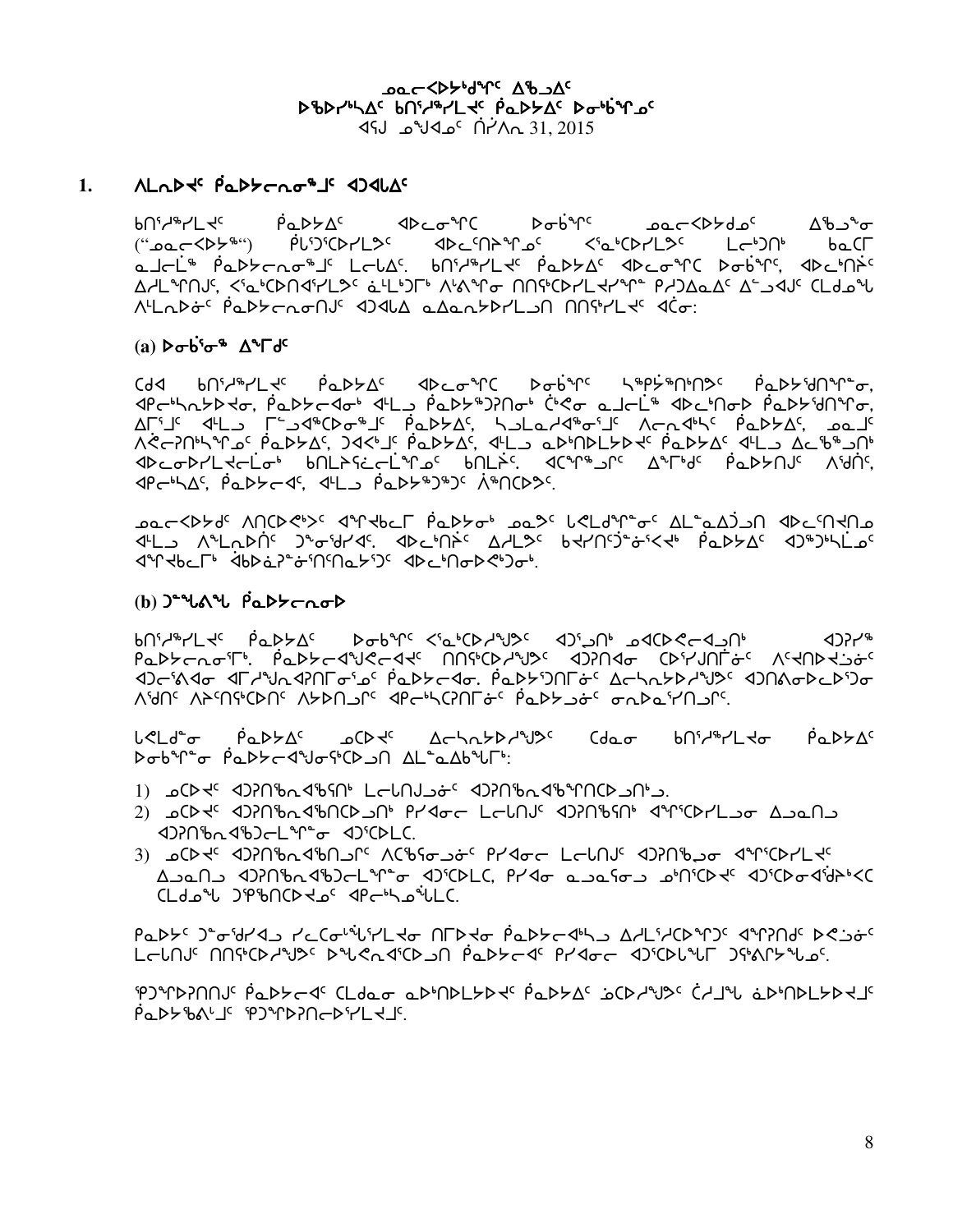**DOC CAL THARLY DOC** DBDruhac bnirurle Padbac Doubuloc  $\sim 31.2015$  مكلاه لكات

#### ⁄\L∩של Pקדשרטי⊕ד קארק (Pץלא) 1.

# 

<'a'CDo'\L' bN'd'iYLd' PaDYA' Dob'\L'o \_oac<DY'd'a' CALc <DCN}'\L' Ⴆ**ᡒ**᠄ᡌᠽ᠘ᢞ᠕ᢒ᠅᠘᠂ᠾ᠉ᡫᡘᢣ᠑ᠱ᠕ᢆᠪᢣ᠓᠂᠑ᡶᢂᡫᢂᡁ᠗ᡫᢂᡫᡫ᠓ᠣ᠂᠗ᢓᢠᢄᡳ᠘ᡫᢂᡁ᠗ᠾ᠗ᡁ bNidarLds beddyds debyled: Virudags pagasalddail ViphdUllsids divuddas ាንረD>ግ ያዱላብታ\Γሩ VVያሁJD>U CΓ9ግብ የሀላ<sub>ች</sub>\Γሩ db←ቦ<sub>r</sub>/ኛ VVያሁJD<sub>ንເ</sub> Ϥየϲ·ΏϒͳϽϪʹͼ*ϲ*ϲϤʹϸϽʹͻʹͺʹϸϭ·ʹϧϤϤϽϷϤʹͻʹͺͺϤϨϹͰϘʹͻʹͻʹͺͺϤͰͻʹϤϓͺͺϪʹϸͼϪͰʹϔͿʹͺͺϓϡϭ·ϞϹ Δbdr/dhas dhla LJdnhhus LJrLdinaja dhabhAs. Λολί hipji JEANNOU PLANCUC POSTACOLLAR LIPANICOS

# $(d) \hat{P}$ α $D$ לא $\sigma$   $dD$ כ $n^*$

ᢒᡉᡄ᠆ᢄᢣᢦ᠂ᡌᡌᡌ᠕ᡗ᠅᠐ᢗ᠅ᡔᢄ᠂ᡆ᠘ᡄᡫᢥ᠕ᡋᢂᠳ᠈ᡧᡄ᠉ᡗᡉᢞ᠕ᡔᢥᠾ᠉᠂ᠪᡆᢂᢣᠾ᠂᠀ᡌᡳ᠘᠂᠐ᡄᡗ<br>᠘ᡓ᠋ᢍᠽ᠆ᢄᢣᢣ᠗ᢄ᠃ᡌᡌ᠕ᡗ᠅᠖ᢄᡫᡄ᠅᠕ᡉ᠘ᡧ᠖ᡃᡗᡉ᠅᠘ᠻ᠂᠂ᡗᢜᠾᢂᡁ᠘ᠻᢠᠾ᠅ᡗᡉ <u>Δ</u>ʹ᠊ϽϤϘ*ͺͺ*ϸϭʹϦϡϼϦϢϯϤϘ*ͺͺ*ϸϭʹϦϒϔͼͺͺͿϢϥͼϹϦʹϧϧʹϭͺͺϥͼϸͿͺϥϗͿͶ;ϒϦʹϿϢͼͺͺϹͲϥͳͺϚͲϙʹϲϧϛͼͺͺϦ  $\sim$   $\sim$   $\sim$   $\sim$ 

# $(e)$   $\beta_0$  $\beta_2$  $\gamma_0$  $\gamma_1$

ه د د کام او د کار ۱۳۲۹ کار د به کار اسلام کرد او د کام د کار کار د کار د کار د کار د کار د کار د کار اسلام کر C"ac PaDbcatODt" dJ'OCDbJ'C' aLlJd' dPCab'C'llo, CLJLc CAL dPAo"C" CD'L'JOd' A)<sup>י</sup>Cלא-AG AL הביצור Alt-AG Alt AG-CK מאפלס Alt-AG-AG Ag-CK AG-CK AG-CK AG-CK AG-CK PCHALD APPCC-ARUS ADUDED.

٩٩-٩-٩٧٩ ١٩٩٢ ٩٩-٩-٩-٩٩٩٩ ٩٩-٩-٩ ١٩-٩-٩-٩ ٩-٩-٩-٩ ١٩-٩-٩ ١٩-٩-٩ ١٩٢٩ ٩ ١٩٢٩ ٩ JLLJ POLL, JUNNANG CUPTC, POPFCULL, JPC, JPCSCAJUR, VPLPC, JPC Prodis bnidicles aptions of the back belowing the spoked of the

Delay at the formulation of the club of the child of the control of the control of the control of the control o ᡏ᠋ᡃᢗ᠋ᡆ᠌ᢇ᠓ᠳ᠂ᢗ᠋᠋ᢦᡃᡪᢂ᠘᠘ᡆᡏᡉ᠂ᡏ᠗᠑ᢣ᠘᠂᠓ᢣ᠘ᡆᢞᠰᢗ᠂ᢂᡉᡌᡳᡗ᠇᠖᠂᠓᠓ᡩᢗᢂ᠘ᠴᡉᠴ᠉ᠪᢂ᠘ᡩ  $12\Gamma$ .

# $(f)$  $\beta$ a $D$  $\nvdash$ c  $\Delta$  $D$  $\beta$  $\nvdash$ c

PaDYS < 9) PaDYS {PADYSTERY COMPLATE} }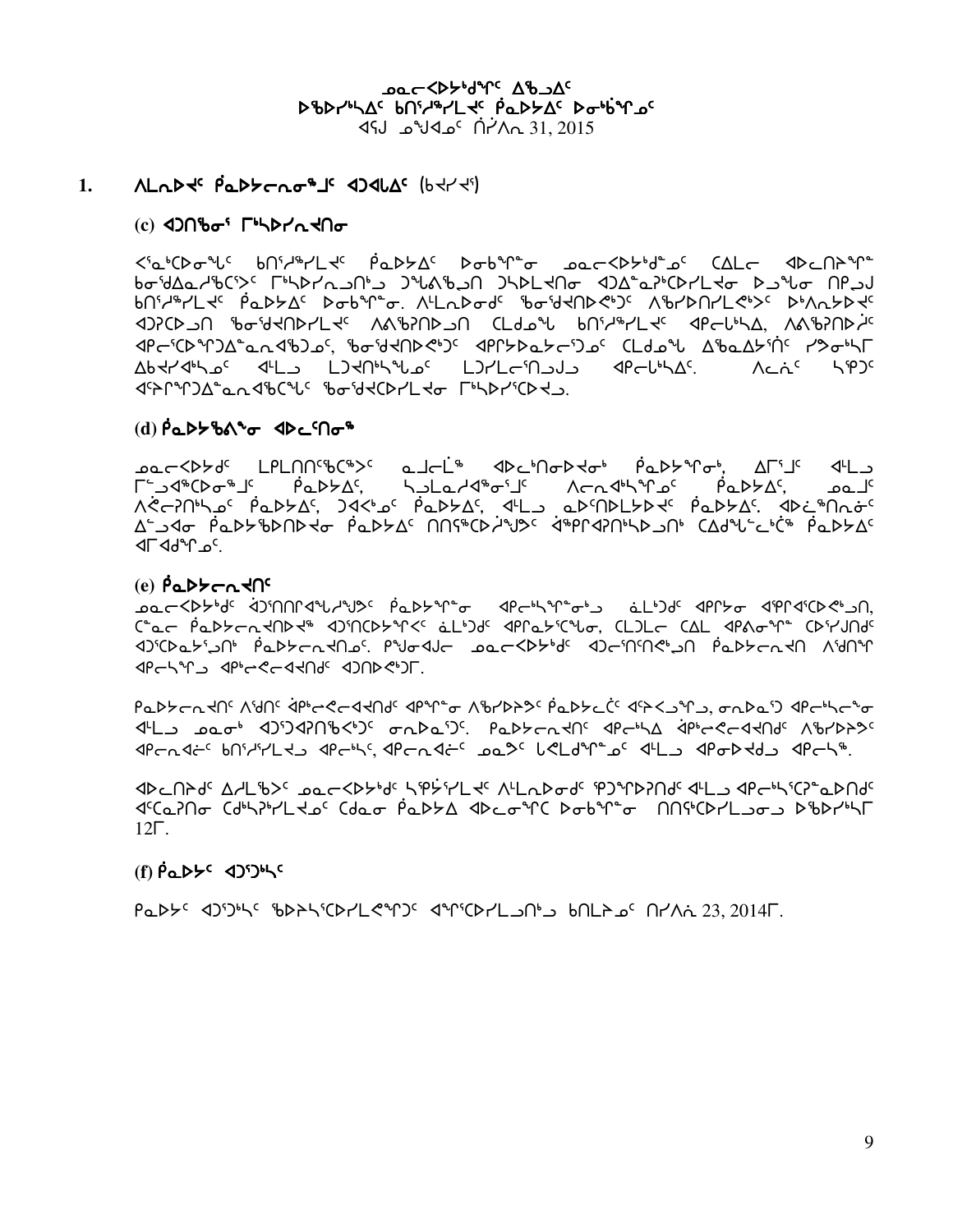**DOC <DLAGLE UP-SOC** DBDruhac bnirurle Padbac Doubuloc 1.2015  $\Lambda$ 1/ 10° مكك مكتاب بايد

# $1.$   $\Lambda$ Lad  $\Lambda$ <sup>c</sup>  $\beta$ ad  $\lambda$ cac<sup>n</sup>  $\Lambda$ <sup>c</sup>  $\Lambda$ d  $\Lambda$ c (b  $\Lambda$ / $\Lambda$ <sup>s</sup>)

# $(g)$  and  $\Delta$  and  $\Delta$

## <u>ﯩ</u>ל\∆<del>ە</del> ھ−∆\∆

«የየምግል የምግል የተማግ የተማግል አይነት የተማግል የተማግል የተማግል የተማግል የተማግል የተማግል የተማግል የተማግል የተማ PUN'CD INT " O' dp"U.

# ahada part ArltesCoto opadhbodisc

<u>ϤϸϧͿϲ</u>ͺͺͺͺͺͽϭ·ϽϳϲͺͺͺͺϤͻϗϧϦͺϥͺϓϥϓͼϦϤ;ϥ;ϙͻͼͺͺͺͺϹϧϓϘϤϽϯ;ϹϷϤϦͻϯͼϓͲϽϤͺͺϓϯϷʹϧϧʹϙͿ ჼbÞᡝᢣϷᡄϷჼႶჲՐჼ. ᢗ∆LΔჼᡫ<sup>ᡕ</sup>ᡠᢣ∆ᠥჼ᠂ᡂᠥᡃ᠂ᡒᡅ᠋᠍᠍ᢌᡧᡐᢂᡕᡅᡈᢐ᠊ᢦᠲ᠀ᢐᡃ᠂ᢆᢆᢆᢪᡅ᠉ᡗᡌᡷ᠉᠂ᡏᡏᢦᠯᠲᡉᡃ BCADOMC APC La JC ACASHOC

# $(h)$  4)') $4^{c}C^{c}$

JUJACC QUARYCALLAYAC ALLADUCAUN ASPAC ADENUMIC AUJACCE ᠊᠍᠍᠑᠍ᡐᡗᡤ᠂ᢩ᠄᠌᠉ᡃ᠓ᡊᡳ᠘ᢣ᠓ᡷ᠍ᢄ᠂᠂ᡌᢞᢃᢣᠻᢋᢂᢣᠢᡄᡌᠴᡗ᠆᠗ᠱᢗᡉᠷ᠓ᡑ᠂᠀ᠺᡌ᠗ᡆ **MAGCY AU AUDANG ASSACC. AY CLAPS ASSACT MAGCY AUSS AD CAPPS ASSACT** كالت طابكة المسلم المسلم المسلم المسلم المسلم المسلم المسلم المسلم المسلم المسلم المسلم المسلم المسلم المسلم ا

# (i) AP44dc Calce AbJ4c VAULAC

יר שייר פון האלא לאר האינט לא האיר האיר שייר שייר האלאר האיר האלאר האיר האלאר האלאר האלאר האלאר האלא **ګے** *پا***ت ۱۹۶۸ کارز (اپراکس**یل هالم کال ۱۹۵۴ میلاد ۱۹۶۹ میلاد ۱۹۶۹ میلاد (۱۹۶۹ میلاد ۱۹۶۳) pUiY&CDYLTOC DOP&UULC ADCTUOC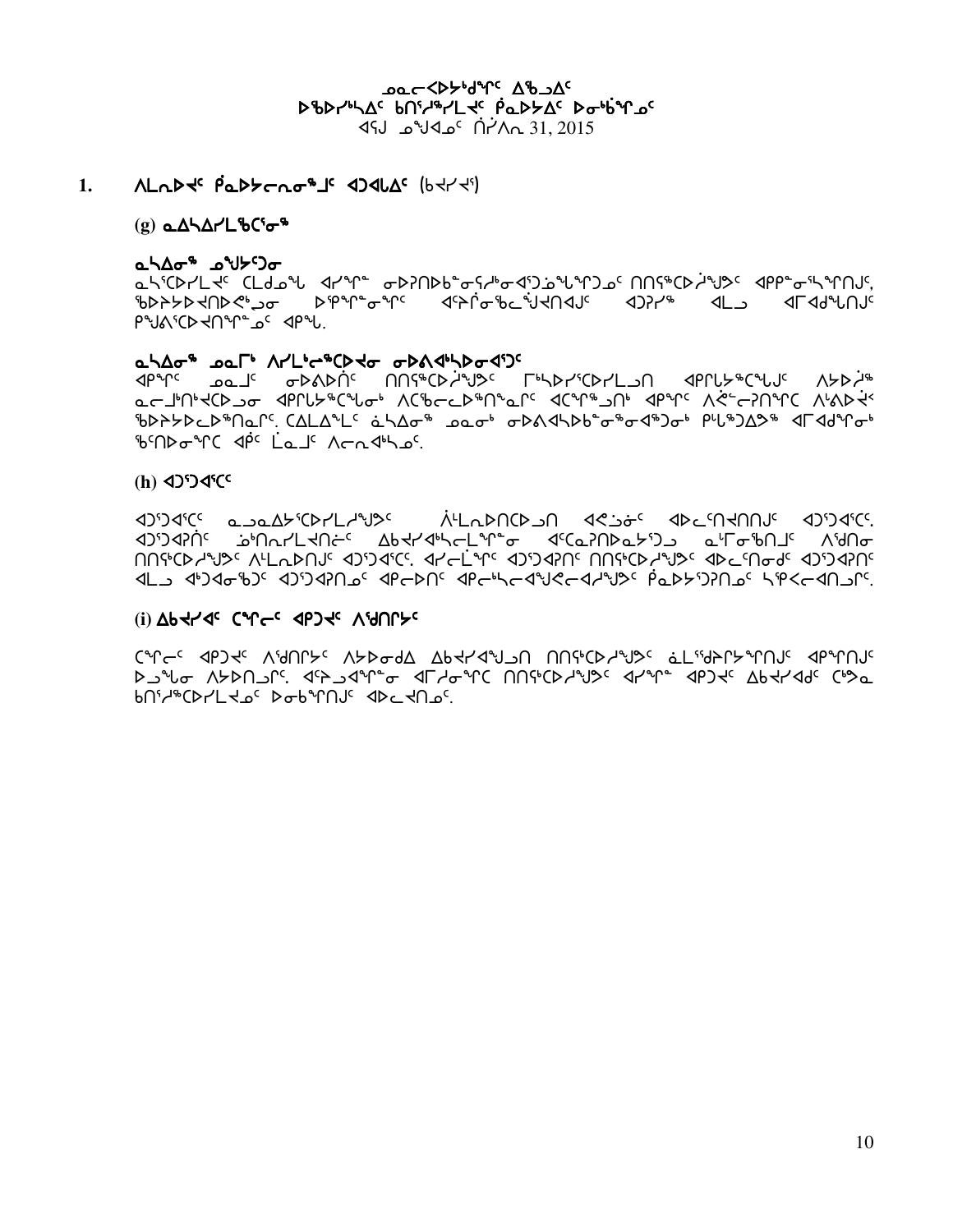**@**⊂<bት<sub>ነ</sub>ባูሊ 70°70 DBDruhac bnirarler PaDDAC Double 1, 2015 Δ^\N` <sup>2</sup>م4 كال<sup>ە</sup>م ل

# 1.  $\Lambda^d$ Lad $\tau^c$   $\beta^a$ D $\gamma$ cao $^a$ F <br/><d)<br/><d(b</d)

# (i) CM<sub>CC</sub> VILUDUS VAULAS

**C "ר-נ PSP" ו- ל"ר הישראלי לוחויגרט לייטאי כיור ווא ליחושי הישראלי היא החי** ᡕ᠄᠕᠘ᡗᢥᠴᢀᡤᢈᠾᢂᠾᠢ᠘᠂ᡗᢥ᠅ᡗᡳᢂ᠐ᡰ᠅᠕᠂ᡁᡗᡳᢂ᠕ᡗᢣ᠔᠂᠂ᢏ᠅ᠸᠲᡌ᠉᠂ᢒ᠓ᡗᢄ᠉᠕᠕ᢉ BobytCDYLt<sup>c</sup> departement of the CCddate and de Unity List

|                                                                                          | <u><apbn <art<="" u=""></apbn></u> | ᡃ᠍᠍ᡰᡉ᠊ᡃᠠᢃᢣᢗᢂ          | <b>JPP&gt;</b> >°&'<←440       |
|------------------------------------------------------------------------------------------|------------------------------------|-----------------------|--------------------------------|
| <u> የታምብ</u>                                                                             | \$)                                |                       | <u>⊲מר</u>                     |
| $\Delta^L$ ے'ל<br>                                                                       | 10,000                             | <sup>0</sup> م ل1∖ 40 | $DF = 30$                      |
| ∆⊇∆⊂പഠ'∃ി                                                                                | ∆ےمد∆                              | പാ⊾'ఎ"                | $(1)^n$                        |
| ᡃᡃᢦ᠘ᢗᢂᢣᡄ᠍᠘ᡪᢂᢕ                                                                            | 5,000                              | $3$ dfJ $\circ$       | $DPC4^5$                       |
| <sup>9</sup> \rnd 'a לשח                                                                 | 5,000                              | $3$ dfJ $\circ$       | $DF = 45F$                     |
| ჼᲮឹ ଏPኦՍԱՐՐ ՔԻ≻ՐԱՆ                                                                       | 5,000                              | $1$ $45J1$            | $DP - Q^c$                     |
| <b>AULAUL SAALS</b>                                                                      | 5,000                              | 5 dfJ_o <sup>c</sup>  | $DP - Q^c$                     |
| <b>451/CD-YL+C</b>                                                                       | ∆౨௳∩ౕ                              | പാ⊾'ఎ"                | $4$ ) $^{\circ}$ r) $^{\circ}$ |
| נמג נחם – AF לγיץ <b>4</b>                                                               | 10,000                             | <sup>5</sup> مـل؟4 30 | $DP - Q^c$                     |
| $\langle 1967L \langle 106 - \rho_0 \rangle \langle 196R \rangle$                        | 10,000                             | <sup>5</sup> مـل؟4 30 | $DP - Q^c$                     |
| $\Delta^{6}P^{\dagger}P^{\dagger}L$ $\Delta^{6}P^{\dagger}$ - $\beta_{\Delta}\Delta^{6}$ | 10,000                             | <sup>5</sup> مل¶4 30  | $DF = 35$                      |
| ے م                                                                                      | ∆ےمد∆                              | പാ⊾'ఎ"                | $(1)^n$                        |
|                                                                                          | ∆౨௳∩ౕ                              | $(1)^n$               | くつしんしゃ                         |
| ∩'ง∩⊂∆' ����>∩¬ – ଏ~⊂∨∟                                                                  | 10,000                             | <sup>ء</sup> مےل؟4 5  | $DPC4^5$                       |
| ⊲▷⊂▷∩←∆₿ឹФ₹≻▷∪⊃−▷₿₩)                                                                     | 10,000                             | 18 ⊲د 18              | $DPC4^5$                       |
| ᠰᡃᡃᠠᡏᡃᡬᡕ᠂᠘᠘᠘᠆᠕ᠰ᠕᠅ᠡ᠆ᡴᡉ᠄ᡁ                                                                  | 10,000                             | 18 ⊲د18 18            | $DF - 45T$                     |
| 42n4c                                                                                    | ∆౨௳∩ౕ                              | <sup>5</sup> مـل؟4 30 | $DF - 45$                      |
| <sup>6</sup> ∩⊄⁄ ∟ەم                                                                     | ∆ےمد∆                              | 7 dsJ_oc              | $DP - Q^c$                     |

 $(k)$   $4P$   $\left\{P\right\}$   $\left\{P\right\}$   $\left\{P\right\}$   $\left\{P\right\}$   $\left\{P\right\}$ 

PJMPPULS apchCdl LDP-CALP-CP CHUM LatDRC-d-DJS ALSA-SP-SP JanCP <u> ActALLiya Prido Austalia Adolia da Deiala Sociaca</u>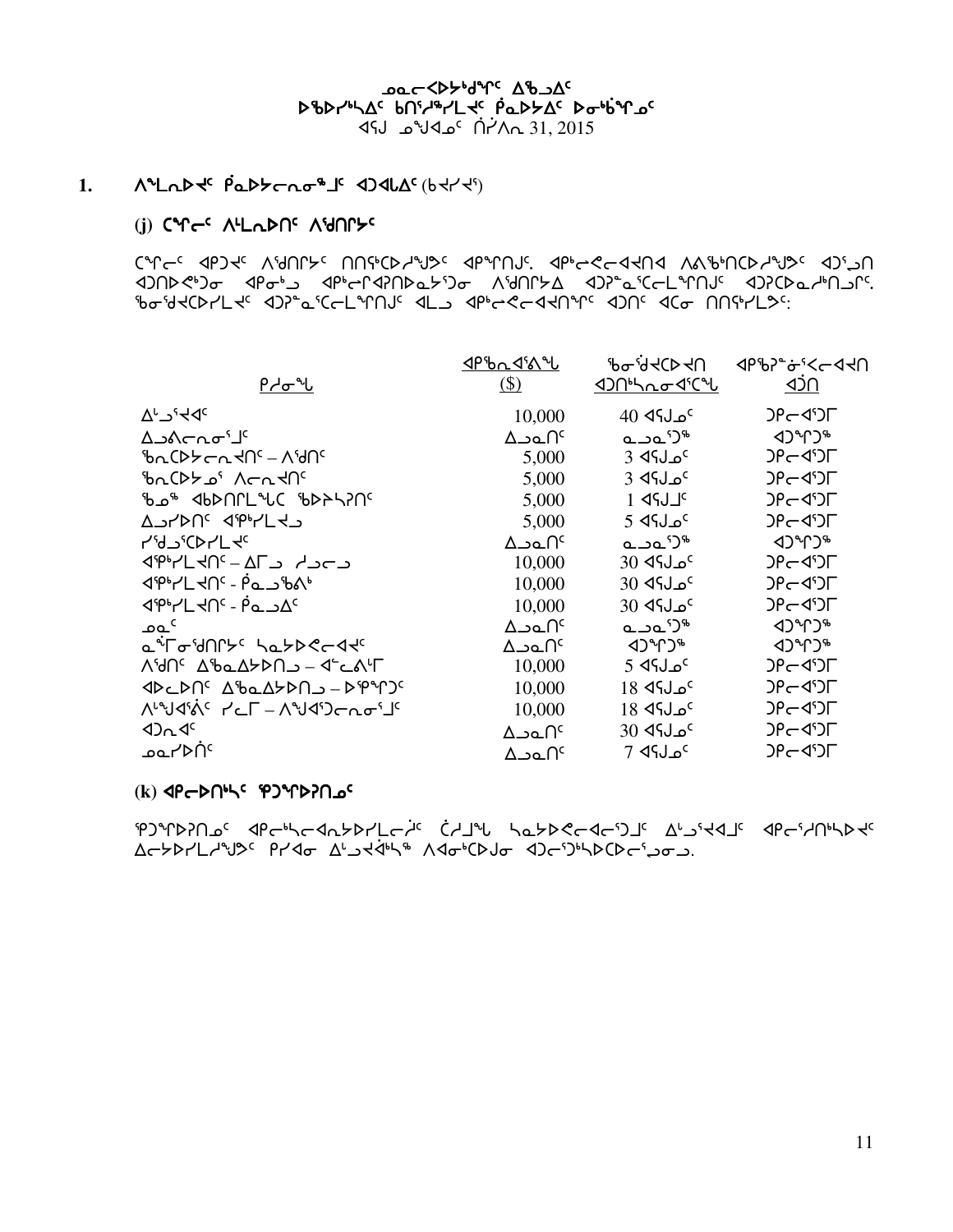**DOC <DLAJLE Ab DOC DBDruLAG bNiruLKG PODSAG DGubiTOG** 31, 2015 ANN <sup>2</sup>م4لا<sup>م</sup> م

#### **MILLDE PaDDELOONS 4DALAC(bddd)**  $1.$

# (I) ΔbaΔX2-o-520c Δbdr/dh/c

᠓ᡤᡃᠠ᠘᠊᠍᠕᠌᠂᠍᠍᠍᠍᠍᠍᠂᠍᠗᠘ᡕᠫᢀᡆ᠂᠗᠕᠕᠗᠕ᢒ᠐ᢗ᠍ᠴ᠂᠘ᢞ᠖᠘ᢣ᠑ᢞ᠕᠂᠕᠗᠘ᢣ᠑ᠾ ᠰᢞ᠌᠘ᡩ᠈ᢣ᠑ᢣᡌ᠅᠕ᠪᡕᢂᢣᡉ᠂᠂᠘᠍ᡘ᠍᠓ᠪᢄ᠕ᠪ᠅᠕ᠪ᠓ᢆᡍ᠗᠂᠕ᡏᢄᢂᡗᡆ᠅᠘ᢂ᠘᠂᠈ᢗᢪ᠖ <u>۹</u>ϷϞͶϿϤϞϪͺͺͺͺͺͽϸϽϤʹͻʹʹͺͺϥϤͰͺͺͺͺͺͺͺͺͺͺͻϥϒϤϒͻϯͼϯͼϓͽʹϘϓϸϹϦϫϸʹϹϽͲϙϓͳϘϗϘϓϤϽϒϙͿ ᢆᢆᢆڡᡄᢂᡃᡬᡃᡑᢗᢂ᠘᠆ᡕ᠁᠀ᡛᡄ᠇᠘ᡩᡄ᠁᠕ᡔᡃᡃᡪ᠘ᠻ᠂᠓ᡗᡲᡃᡃ᠖᠘ᢥᢧ᠑ᠻ᠅᠕ᡕᡃᡃᢦ᠘᠋ᢆ᠍᠊ᢞᢕᡄᡃ᠒᠋᠆ᢆ᠑ᡗ᠅᠂᠘ᢞᡃᠣᡉ᠘ᡃᠵ᠍᠍ᡃ᠓᠊ᠣ<sup>ᢗ</sup> ᠊ᠣ<sub>ᡃ</sub>ᢛ᠐ᢗᡅᢂ᠕᠊ᡉ᠂᠂ᢦ᠖ᠳ᠀᠆ᡘᢀ᠂᠕᠘ᢣ᠈᠕ᢣ᠈᠂ᡔ᠅᠕ᢣ᠈ᡍ᠓᠅᠈ᢣᡅ᠉᠅᠗ᢣ᠕ᢆ᠅᠗ᢆᢣᠾ᠅ᢆ᠗ᢆᢣ᠗ᢞᢐ

# (m) Paddo Soi CabCioiJ <br />
1996 Coint Caddinal

L<sup></sup>՟aJ<sup>c</sup>. ΔჼbaΔ≻ՙἠ<sup>ϲ</sup> Δ⊂૮ჼbCՙ><sup>ϲ</sup> a<sup>s</sup>Γσ·์dՈՐ≻Ϸ≺⅃<sup>ϲ</sup> ◁▻⊂◯▻**ּ**ּᢣ<sup>┌</sup> △└ۦ<del></del> 
△ AbdAhri Kiada Bartadar Artahi Addarichi La dousiuri. 2168-0 <u>JEANTHONE AbaAY of JANAE APENBADUOS.</u>

# $(n)$  a  $D^b$  $D$  $L$  $D$  $D$  $C$ <sup>c</sup>  $\beta$  $D$  $D^c$

aDNDLYDKK PaDY SPCDBCIY bNLAS SoiGLOGIONS POTHE PaDYDPINS. ᠊ᠣᡃ᠒᠋ᡃ᠒᠒ᡤ᠂᠗᠘ᢣ᠓᠘ᡫᢣᢂᢣᡆ᠌᠅ᢋ᠗ᡁᢂ᠘ᢓᢄᢣᢄ᠅᠀ᡩᢂᡁ᠖ᢣ᠈ᢗᢞᡁ᠖ᢅ᠙ᡆᢂᢣ᠗ᢠ᠅ᠾ᠗᠘ᢣᢄ᠂ᡗᡆᢂᢣᡄ᠆ᡘᡇ᠋᠗᠋ᠵᡗᡃ CDLN PaDY\$)?NDLN'st' Cdao bN'/\$/Lt' PaDYcnoD <Dco'To.

aDMDLGDdus SipcDdus boldos dla badonrddus ALAMS.

- AMichelloc aDMDLGDecheller Supplement of the PaDG  $\bullet$ ᡋ᠑᠂ᡉᢂ᠕᠕᠂ᡆᢄᢦ᠑᠂᠕ᢠ᠂ᠴ᠐ᡫ᠂᠇ᠾᢂ᠂
- <u>ᡋᢂ᠕ᠾᢂᡔ᠖ᡕ᠉ᢆ᠀ᡖᡏᡐ᠉ᠪᡷ᠖ᢞᡳ᠖ᢞ᠕ᢞᠾᢄ</u>ᢞᠣᡏᢥ᠕ᡐᢃᡏᡇ
- ℾ<sup></sup>՟ℶ⊲ჼႶႶℴ<sub>՟</sub>ჼ⅃<sup>ϲ</sup> ∧⊂∿<sub>₿</sub>≼∪ŗΥ∇ L&bCDLTFC  $\bullet$ ᠴᡏ᠕ᡕᡄᢞᢄᢐᠫᡰ᠓ᢞ ᡥ᠋ᡆᢂᢣᠣᡃ᠂᠂᠂ᢢᢁᡃ᠒᠊ᠣ᠂᠂᠂ᡧᡅ᠑᠂᠂᠂ᢢᢂ᠂ᢢᢂ ᢣ**᠌**᠘ᡗᢦᡗᠰᡃᡐᠥᡏᡃᠴᠣ᠂᠋ᠮ᠋᠆ᠴᡏ᠓ᡢᢥ᠍ᠴ<sup>᠌</sup>
- ᡋ᠌ᢣᢋ᠗᠆᠘ᡐ᠉᠐ᢣᢂᢣᢄ᠂᠂ᡋᢋᢂᠾᡔᢄ᠂ᡑᢂᡁᢃ᠂᠗ᢋ᠕ᢞ᠐ᢣᢋ᠉᠂ᡗᢋᢂᡫᢂ᠂᠀ᢆᠾ  $\bullet$ ᠊ᠠᡃᠵ᠋ᠥᡃ᠓᠋ᡉ᠂ᡋ᠒ᠰ᠑ᠸ᠘ᡋ᠂ᢩᡌ᠂
- ϽϤ<ჼͺϼ<sup>ϲ</sup>ͺͺͺΛϷϲͲϤϠ;Ⴖ<sup>ϲ</sup>ͺͺͺͼͺϽϷϞႶϷϹ*ϧͻ*ͰϘͺ·ͺͺͺͺͺʹϥͼͺϷ϶ϧϓͼͺͺͺͺϞϥͼʹͺͺͺϲʹϧʹϧͼͱͶͺϼͼ **IPOLIA SE CONTRACTED SUPPORTS IN THE POLICE**
- <u>) del n'ales de la partitation de la partita de la producción de la producción de la producción de la pro</u>  $\bullet$ restally depthetion wheredelight and deleters.
- aDMDLYDY® acDNC®CDYLY® Y30NL PJMDPNNS < << CHDDCD145 לייףכסלבא שליחלפ<sup>י</sup>טל P<sub>4</sub>סלאסל מכליחיט כבאגרלי Δ⊆Γ<RPN}\D< PdDb\$)RN°PC Δd°l°U\$jo <RCU\$\D<sup>c</sup> a\DNC\$14F\$.
- ᡏ᠆ᢆᠣ᠊ᡏ᠆ᡏ᠉ᢕ᠘ᠻ᠂᠌᠂᠘ᢞᡉ᠘ᢣ᠈᠓᠂ᠾᢗ᠁᠃᠃᠕ᠸ᠆᠌᠘᠉ᢕ᠑ᠰ᠕ hPCDCDDDC  $\bullet$ ᠴᡏᡃ᠌ᡅᡪᡆ᠄ᡃᢦᠴ᠑᠂ᠹᡉᢂᢣᠣᡃ᠂᠕ᡄᡶᡃᡰᡪᢂᢣ᠓ᢣ᠕ᢣ᠕ᢣ᠀ᢐ᠂ᡏ᠆ᢐᡏᡳᢗᢂ᠘ᢞᡉ᠘ᢣ᠈᠓ᠰ᠆᠖
- PaDYot JSPNCnot StPCDPLSt adndailyDao PaDYot oDAPNthot
- ᠴ<sup>ᡑ</sup>ᡃᡖᡑᢗ᠊ᡑ᠍᠍᠊ᡭ᠊ᢦ᠆᠘᠆ᢃ᠂᠂᠘᠘᠘᠕᠕ᠾᢄ᠂᠂᠘ᢘ᠈ᠾ᠑ᢣ᠘᠂ \_ა<sup>ቈ</sup>ხ®⊂®ል<sup>๋с</sup>.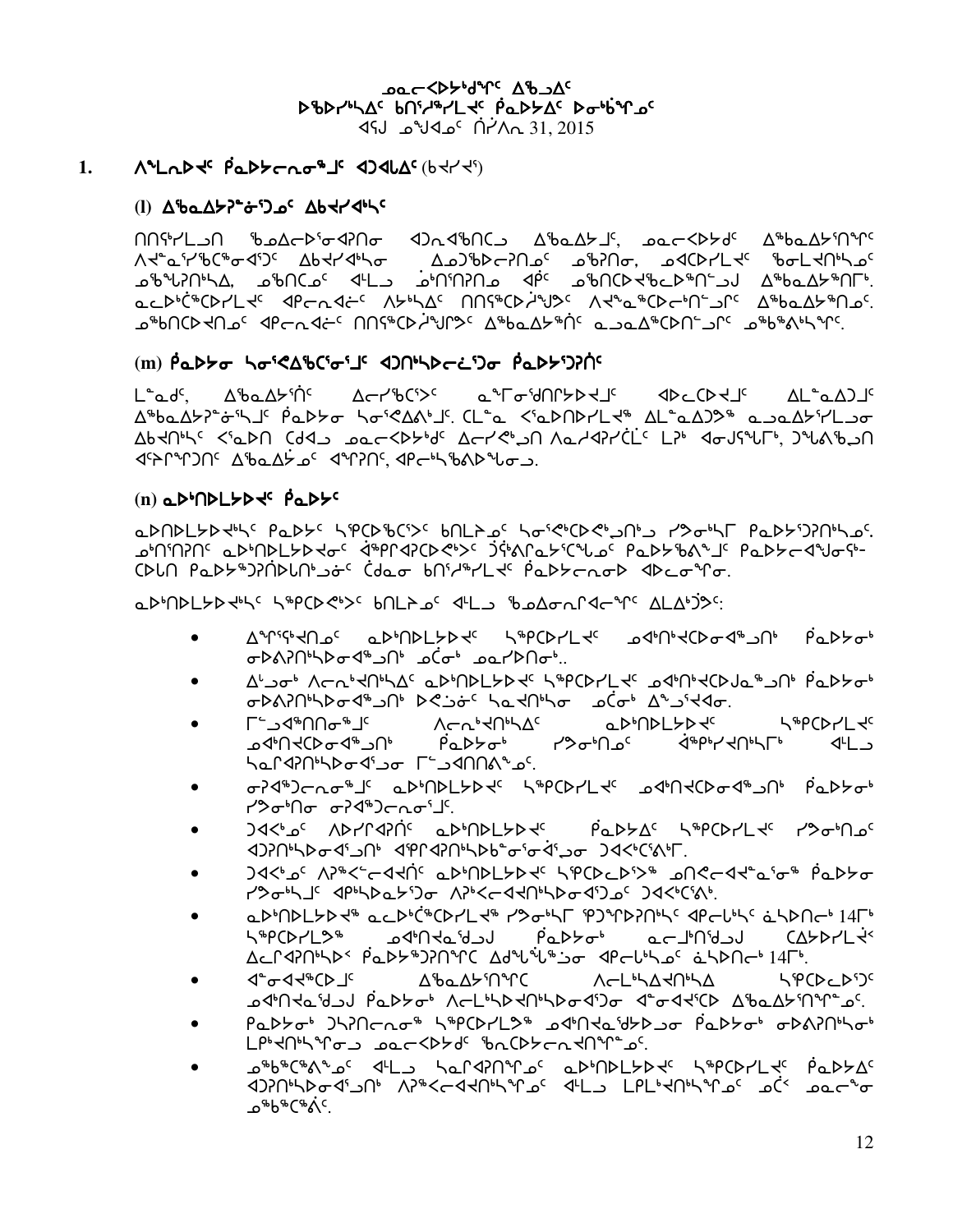**DOC <DLAJLE Ab DOC DBDruLAG bNiruLKG PODSAG DGubiTOG** 31, 2015 ANN <sup>2</sup>م4لا<sup>م</sup> م

**NEWAG BEDACULE AJAMAC (P444)**  $1.$ 

 $(n)$  and  $n$  and  $n \geq 2$ 

- aDNDLdANS SPCDcDSX a4NSANDao PaDYo 19045 JoyDdhas.
- ᠍᠍᠍᠍᠍᠍᠙ᢞ᠋᠐ᢞᠷᢂ ላት<sup>ና</sup>በናÞበ<sub>≏</sub>ና ¢د\*م\*∧4⊂ ∂ 5.9CDCD578  $\bullet$ ᠴᡏ᠓ᢠᡗᢣᢞᡰᡪᢂᡆᡏᡑᢖᠣ᠂ᠴᢗᠣᡃ᠂ᡉᢂᠡ᠌ᢃ᠆ᡌᡑᠰᡉᡏᠲ᠘ᠻ᠂᠕ᡧᢥᠣᡅ᠗᠀᠂᠕ᠬᡉᡃ᠂
- PLBALIC aDMDLYDKdALLA LPCDCDSX adninudo Padyo  $\bullet$ GDAY LAULE OCH PLBANLE.
- לאחר שלחלאחר בי האראי ליארי לאחר האראראי האראר התואר היה היו הארי הארי היו הארי היו הארי היו הארי הי  $\bullet$ **MARYAL AND HOLOGY**
- ᠘ᡶ᠍ᡃ᠍᠍᠍᠍᠍ᡃᠦ᠘᠖᠂᠘ᢦᢪᠰ᠅ᡁ᠘᠖᠂᠘ᢂ᠕ᠰᡫ᠉ᡫ᠉᠙᠐ᢣ᠘᠈ᢞ᠉᠗؇᠓ᢞ*ᠸ᠆*ᡘᢣ᠓ᢣᡉ᠂ᡬ  $\bullet$ ᡋ᠊ᢂᡳ᠐ᢣᠷ᠖ᡕ᠉ᡌ᠒ᠾᢂ᠘᠑ᠴ᠉᠘ᡌᡰ᠗᠅ᡆᢞ᠓ᠱ᠗᠀
- $\bullet$ rest PFP appears as encoded Label There.
- **IGODF ADCPIYL JOLCKDYF ANAILY SPCDCD&FY& LiPCNGAGGYS**  $\bullet$ **JUN/LYo' YN')F JACDRO'F LOLCKDYF'.**
- ـامهامه معدهانه المعامل المعامل المعاملات المعاملات المعاملات المعاملات المعاملات المعاملات المعاملات المعاملا በረረአተር  $P \subset \Gamma$ LPCD, DPL48  $\bullet$ ᡌ᠋ᡰᡉᢆᢣᢂᠴᡗ᠂᠕ᠴ᠈ᢞ᠕ᢠ᠅ᢢᡒᢥ᠓ᡰ᠈ᡧᡐ᠙ᢣᠢ᠓ᢣᡏᡐ᠗ᢢ᠈᠕ᢌᡬ᠅ ለ<sup>ι</sup>\*ህ<f^b\b^\b\C'o-<f^ol^}
- ∆ზ௳∆≻ॽ<del>ഀ</del>∻ՙϽഛ △₽←₩₹₽₹₽₹₽₽₽₽₩₽₽₽₩ 59CDCD8548  $\bullet$ ᠴᢃᢉᡄ᠊᠍ᢦᢞ᠘᠆᠈ᡆ᠐ᡏ᠋ᢀᠴ᠖᠂ᡗᡇᡔᢦ᠓ᠰ᠕ᢦᠲ᠀᠉᠘ᢣ᠈᠕ᡕᢣ᠉᠘ᢐ᠈ᡀ᠈ᢞᢄᢣᢄᢣᢄ <u> JOGAPUC, POLAJE, ABSUC, POUPE dLI SAUDE da JOGADIO de VISOU</u> ـْكْلِمْ كْلْمْسْكْمْ كْمْسْكْتْ كْمْسْكْتْ مْتْكْتْتْخْشْكْتْ بْكْتْتْخْشْكْتْ بْ
- $BMXa^c$   $\Lambda$  $\bullet$ ـو المسلم المسلم الأمريكي المسلم المسلم المسلم المسلم المسلم المسلم المسلم المسلم المسلم المسلم المس **<D'CDALLE**
- ALLOD JO JPH/L CN 2 C LPL JNLA aDNDL b JPCD CD PF J PCD CD PF J P  $\bullet$ Adder Ale Cappar Aland Cappar and Chernica ےمحرکاپہار Δ'¢مکان (۳۲۵-۵۳۰ - محمد) میں اس
- $\Lambda$ **ے אלר אלוויק ויבאלה ו'איקייק העלא לייתר האלייקייק וייתר.**
- ∟∿⊂∩ه"∐ ∧⊂י אט}<ק *Ⴒ*๎ҩ⊅*⊱* ჼჾჽჼჄ *ሥ* የሆነብር ላ ᠴᡧ᠓᠋ᢣᢗᢂᠴᠿ᠂ᡁ᠆ᠾᡔᢂ᠂ᡁᢗᡔᢂ᠕ᡁ᠙ᡐᡆ᠃ᢐᢗᢦᡱ᠉᠂ᡁᡄᢞᡅᢦᠲ᠑ᢣᡃ᠓ᠰᠣ ᠕ᡕ᠆᠘ᡕᡳᢃ᠓ᡪᢋ᠖ᡃ᠂
- ᠊ᠣᢗ᠊ᡃ᠕᠊᠍ᡎᢃᠾ᠂᠖ᢂ᠆᠕ᡪ᠖᠂᠑ᢣᡆᢂᢣ᠀ᡤ᠗᠘᠑ᢣᡗᠵ᠘᠂᠗ᢓᡳ᠘ᢂ᠂ᡗ᠗ᢗᢣ᠗ᢆ᠘  $\bullet$ Y'> <sub>C'</sub>NC dintro di Joc di de la Doc Abady in the Light.
- ᡕ᠉᠐ᡄᡏᡕ᠂ᡕᢁᡕᡌ᠅᠕ᡔᡰᢠᡳ᠂ᡕ᠂ᡕ᠉᠐ᢣᢣ᠗ᠱᠰ᠉ᡁᢂᡫᢞᡁᢂᡁᢂ᠕ᢣ᠖ᡰ᠉ᡩ᠓ᢣᡒᢥ hathybod Jh dad hodd Auntho Port
- ᡋᡃ᠑ᡄ᠋ᠮ᠑ᡄᠮ᠌ᢋ᠐ᡉᢆᡕᡕ᠕᠕ᡁ᠄᠂ᡋᡖᢕᠾᡖᠢᢣ᠔᠕ᡎ᠘ᠷ᠕ᠷ᠘ᠷ᠕ᠷ᠘᠕ᠷ᠘ᢣ᠕ᠴ᠕ᢑ  $\bullet$ **ᢦ᠊ᢂ᠋ᠷ᠌᠒ᢣᠾᢣᠾᢣᢋᢋ᠀᠂᠇ᡏᡳᡵᡏ**᠗᠂ᡆᢗᢣᡐᡆ᠂ᠾᢆᠷ
- « EXPONDED TO AN APC DEPOSITION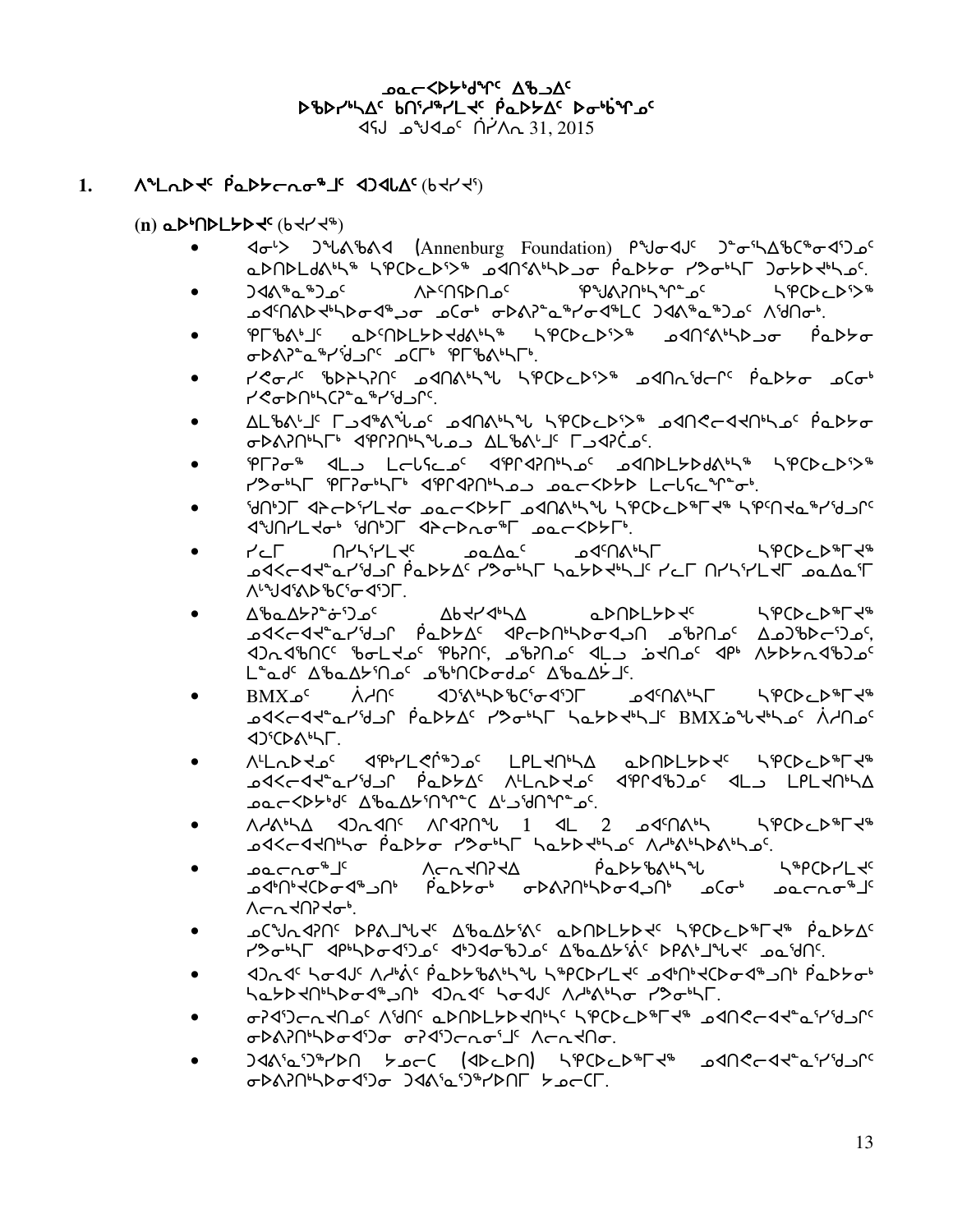**DOC <DLAJLE AB DDC DBDruLAG bNiruLKG PODSAG DGubiTOG**  $\sim 31.2015$  مكالأم لكك

**᠕ᠳᡄ᠅ᡁ᠋ᢀᢓᡘ᠆᠈᠂᠕᠕᠓᠀᠕᠕᠀᠕**  $1.$ 

 $(n)$  and  $(P+P)$  and  $(P+P)$ 

- AL'IT <PYL<N'LA aDNDLYD<4 LPCDCD PT<P a<N<c<l><c<l> ASCARING PECSARE CUDUR AbilLAUPPO
- DUD OC POLPUC CDUDLYD AC HOLD PLA DAUGLAL CHALL <u> ٨.٢ مكر ١٩٨٣ م المحمول المحموم موسى به مكرم المحموم المحموم المحموم المحموم المحموم المحموم المحموم المحموم ا</u>
- $\bullet$ ᠴᡏᡃ᠓᠋ᢣᢗᡅ᠋ᡉ᠊ᡏ᠉ᠴ᠓ᡃ᠂᠂ᢆᠹᡅᢂᢣᠣᡃ᠂᠂ᢣᡆᢣᡅ᠊ᡪ᠓ᢣᠾᢂᢐᡏ᠉ᠴᠣ᠃᠂᠂᠍ᢢᠣᡃᢂ᠘᠂᠀ Pdc"dat" Desite LPLNMo" L.
- <sup></sup> לירגש לא לארלחל איין ליינגרל אייראל אייר לא לא לא ליינגרל לא לא לא ליינגרל לא לא לא ליינגרל לא לי  $\bullet$
- ᡃᠻ᠍᠍᠍ᡋᠻ᠓᠋᠂ᡗᡉᢄ ╶ϤϷϲ᠆ϷႶ<sup>ϧͺϲ</sup><br>ϤϷϲϓϿͲϧʹ 54CDCD578  $\bullet$
- ے∩ر<sup>∻</sup> D<b'C'A''S" aDNDLYD+C SPCDcD"F+"  $1 d^{5}$  o<sup>c</sup> **᠊ᡆᢂ᠋ᢉᠵ᠆ᡏᡳᠼ᠌᠄ᡕ᠗ᢣᡆ᠂᠐ᢆᠷᠾᢜᠾᠾᠾᡲᡵᠾᢜᠾᡲᢇᠲᢂᠾᠾᡳᠾᠢᢜᠾᢜᠾᠾᠾ**  $D < b$ <sup>6</sup> $C$ <sup>6</sup> $\wedge$ <sup>6</sup> $\wedge$   $\vdash$ .
- ᠊ᠣᡬ᠊᠍ᢀ᠂ᢣ᠘ᢣ᠙᠊ᡭᢣᢞ᠂᠖᠊ᢂ᠕ᢂ᠘ᢣᢂᢣᢄ᠂ᡶ᠙ᢗᢂᡔᢂ᠘ᢄ᠉ᠷ᠘ᢞᠾ᠗ᡊ᠅᠕ᢣᡗᡒ᠅᠘ᡐ᠅᠕ᢣ᠀  $\bullet$ babb 40 bb 400 a 244665F.
- Paubat CCDS DANALL SPCDCDELLE DANCCATILLO LITILL
- ϽϤልჼҩϽϲ᠊៱*ᢐჼ*⅃ჼͺͺለትናϒናϷႶჼϞჼͺͺͺ⋖ჼϹҩჼϽϲ·៱ϭ·ʹ⅃ჼͺͺჼϸϷትϞϨႶჼϞϭͺͺͺኣჼႲϹϷͼͿϮϷϚ ᠴᢦᡗᡰᡭ᠋ᠵ᠆ᡏᡕ᠅ᠾ᠈ᡔ᠕᠉ᠻᢠ᠘ᢣᢣᠥᡁ᠘ᡁ᠈ᢞ᠘᠈ᢖᠢ᠙ᡆ᠑᠆᠇ᠷ᠗᠅ᡌ᠉ᢞᠻᢂᠾ ჼᲮϷჁჁჇႶჼჁႻ
- ᠕ᢞᡃᠡ᠍᠍ᡧ᠑ᡕ᠆᠘ᡉᡃ᠋ ∨°ଧ⊲ଧ∪∈ いっこしゃしょ ᠴᡏ᠋ᠬ᠕ᡃᠰᢞ᠋  $\bullet$ ᠊ᢀ᠊ᡆ᠐᠙ᡄ᠀ᢋ᠅᠘ᢣ᠀᠂᠀ᢆ᠂᠀ᡆᢂᢣ᠐᠂ᠾ᠔᠈ᡍ᠔᠅᠕᠀᠐
- ᡕ᠆ᢋ᠊Ⴈ<sub>ϲ</sub>᠂᠂᠂᠂᠊*᠊ᢐ*ᢀᢆᢦ᠊᠀ᡒᢂ ᠴᢦ<sup>᠌᠌</sup>ᡴ᠗᠍᠍ᢀᢣ᠘ 59CDCD#L48 **᠊ᡉ᠍ᡏᡳ᠆ᡏᡳᡷᡆ᠘ᢋ᠗᠂᠐ᢓᢣᢣᡌ᠂᠐ᡔᢂᡳ᠐ᢞ᠀᠂ᡫᡄᢋ᠌**᠂ᡆᢂᡆ᠘ᢣᢂᠾᢞᠾᡱ
- LLC'ADC') aDNDLYDYdAI SPCDCD FY aUCCULA CLYGUN PaDYAC PrUAPNIL OF DILINCINAD DILILAASO.
- R.E.A.C.H. aDNDLYDYdad SPODaD<sup>&</sup>TY& adsedyaridan AbtNo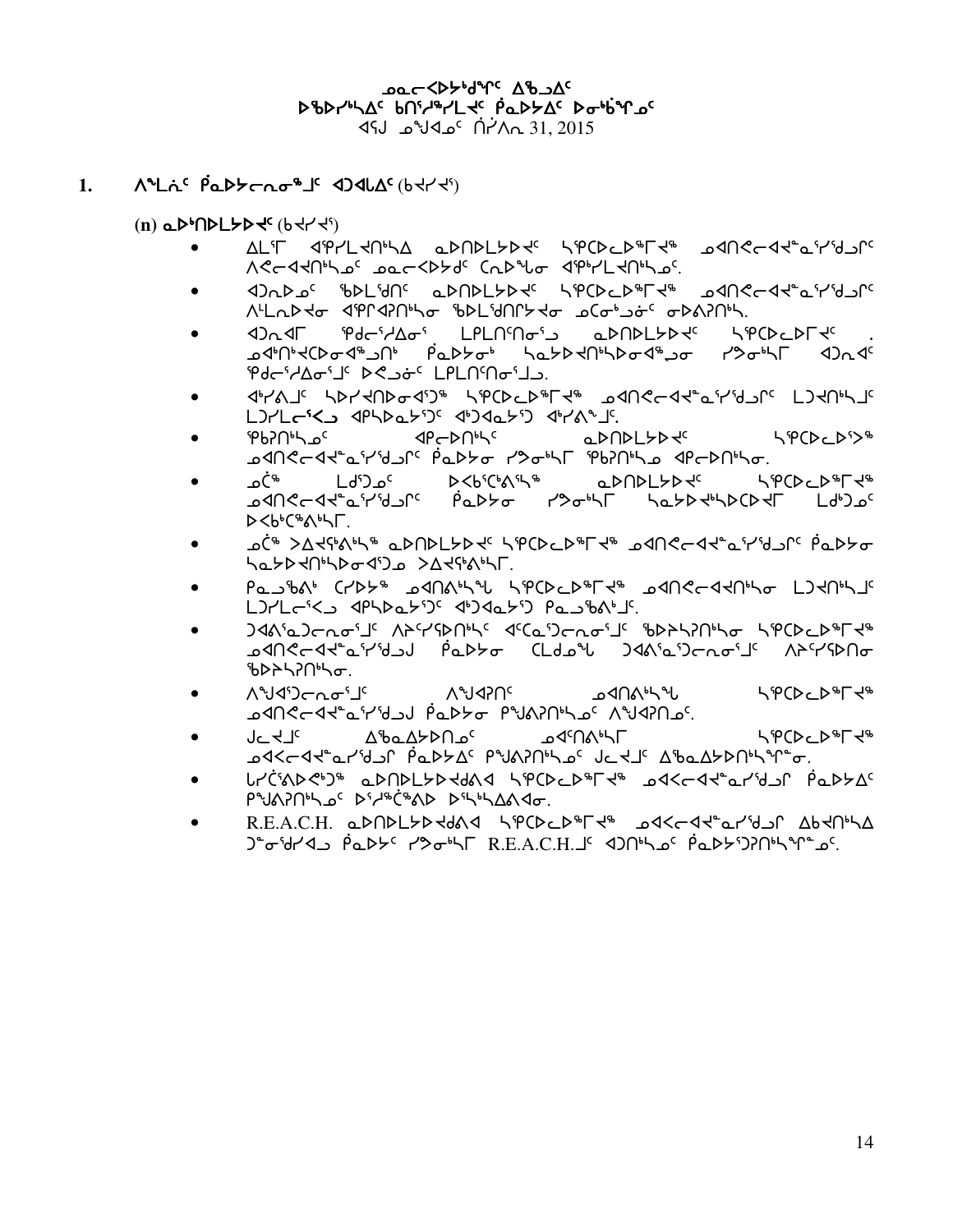# AC YOYSIAN AB scsy4nw5 vt3h6ymJ5 `rNs/w5 si4`vqk5 vt3h6ymJ5 `rNs/w5  $\sqrt{45}$  -  $\sqrt{45}$   $\frac{1}{2015}$   $\frac{1}{2015}$

# $2.$   $\rho_a$  $\rho_b$ <sub> $\Delta$ </sub>  $\sigma$  $\sim$   $\sim$   $\sim$   $\sim$

ماحلّ<sup>ه</sup> المحلّة المعلكة للاله مع المعلمة المجزعة المعالمة المعالم xyqk5 `rNs/3k5 Nui6 `rNs/ctXqgk5 w1ui4. `b8NM4`b6 `rNs/5 x5pXlq8il Aou ALACUSS:

|                                                               | 2015                            | 2014       |  |
|---------------------------------------------------------------|---------------------------------|------------|--|
| ماحلّ <sup>ه</sup> ۶۵-۲۳ م <sup>ه</sup> ۱۹۶۴ م                | $$$ (7,088,774) $$$ (7,778,874) |            |  |
| $>444$ $^{\circ}$ $^{\circ}$ $^{\circ}$ $^{\circ}$ $^{\circ}$ | 5,459,429                       |            |  |
| ALLADNO <sup>C</sup> PaDDA <sup>C</sup>                       | 20,930,894                      | 17,909,085 |  |
| <sup>20</sup> A A C-20 <sup>o</sup> Palta                     | 1,945,355                       | 1,744,728  |  |
| aDODLYDY PaDYAC                                               | 8,737,964                       | 8,841,411  |  |
|                                                               | 29.984.868                      | 20,716,350 |  |

rASYC لاحكام AS-bXC L<sup>e</sup>arho<sup>s de</sup> محاملة المكافرة AS-ter Xager ب<sup>عه</sup> vNbu x7ml `X84 m8goxu. `rNs/M`b5 wo/symJ5 kxbsymJ5 `rNs/c=[i egqsDyscb3S5 x5pQqgi xrcgi.

 $\Delta^4$ dthalte  $\Delta^4$ stymb  $\Delta^4$ pthalte  $\Delta^4$  $(2014 - $ACbCD^{\circ}T)^{\circ}$ )  $A \subset \Lambda$ dh $J^c$   $\beta aDb^c$  a $D \cap D$ lb $D \neq C$   $\Delta L^{\circ} a \Delta \overline{D}$ <u>A'JEAMBEJOR dhEirichedhDor VEUVi dJiJdish Ddao Kith Lijedh</u>  $(D^6bP^4+T^2s^6)$ .

Abrearty Serven Wereland's Abraham Annard With the City Action in Alternation of the City Action of A  $$ACb^{\alpha}D^{\alpha} (2014\Gamma - $59,321\sigma^{\beta})$  Acnd $C^{\alpha}$  and  $\Delta dC^{\alpha}$  <<<br/>Defined in  $C^{\alpha}$  $\int d\omega^4$  (do  $\int d\omega^2$  )  $\int d\omega^3$  and  $\int d\omega^5$  and  $\int d\omega^5$  and  $\int d\omega^5$  and  $\int d\omega^5$ W.CipHoPanCh

WcystymJ5 xrgJk5 `rNs/c=z wm8Ni4 \$12,529,801i (2014u - \$9,824,691i4) 45465 \b45 CH23 CH2PAL ADDE ANGLES 4 S8,401,093 (2014 - \$8,084,394) x4gxicgj5 `rNs/cDbsJ4ni xyq8k5 xrgJk5 WoEx4nk5. egqsDt مك بن المكانية المسابقة المحاوية بن المكانية (Ldaº أمريك محاوية محاوية محاوية المحاوية المحاوية المح <u>ርዛፈ የ</u>ሚኮአያርኮ<del>ፈ</del>በር ፈንበኑንሌር<sub>-የ</sub>ባይሆንትንኤር ፈንበቆየትዎ፣ ር୮ባዔዎ የሚኮዶው athypC<sub>2</sub>n\*o\*\_ xd2nh/24 yqqYlQb2 xqqqVo clda% xq2nmf xrgJk5 WoEx5 xqDttqtA5.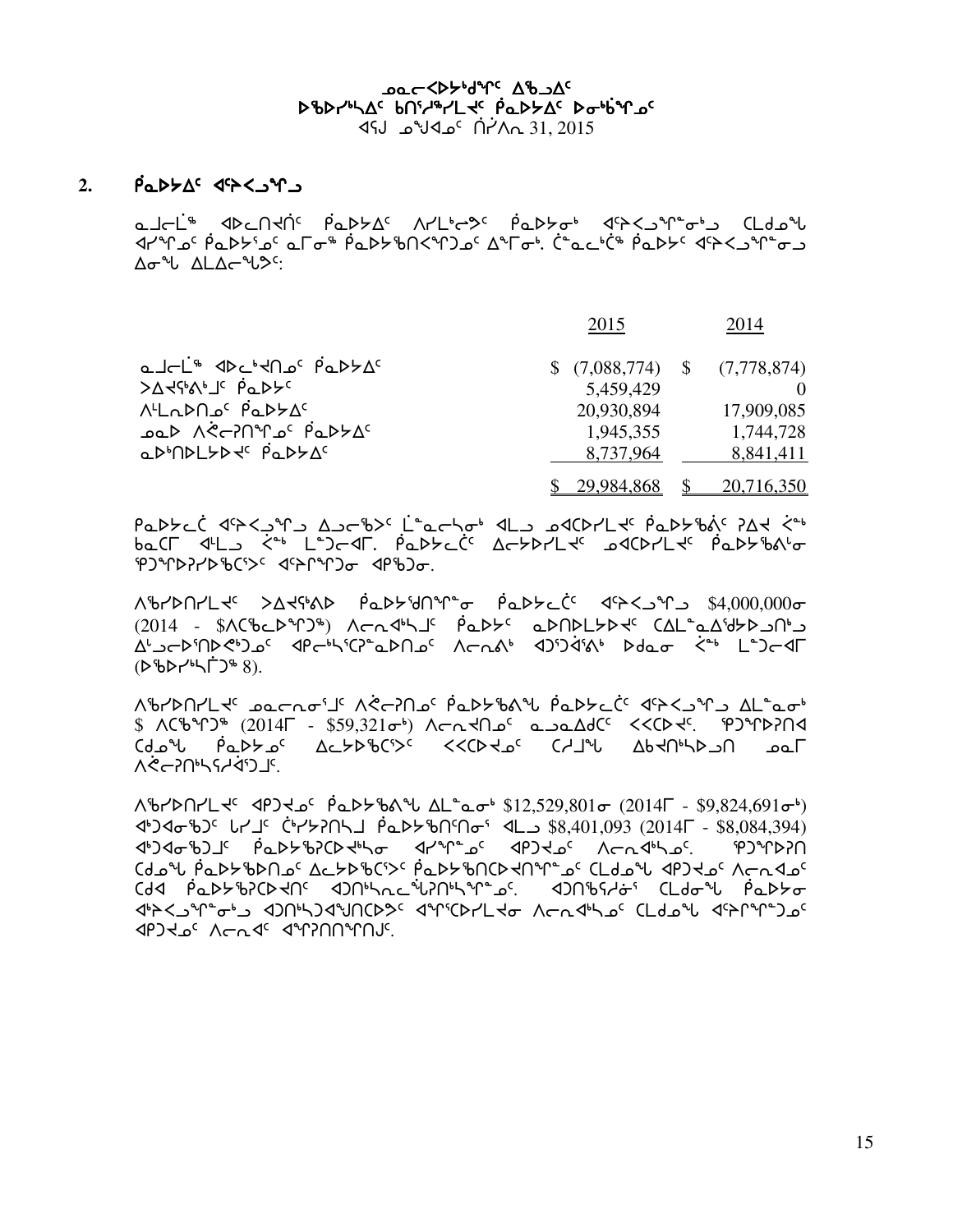yc Box-ChappyLe Walle sperthas builing fabbas babbypas 145 AM <sup>2</sup>م4∀ه ل∿ط

# 3. <br /> **<br />**  $\mathcal{A}P$  $\mathcal{C}^{h}$  $\mathcal{A}^{c}$  $\mathcal{A}^{c}$  $\mathcal{A}^{c}$  $\mathcal{A}^{c}$  $\mathcal{A}^{c}$  $\mathcal{A}^{c}$

# $C^2$

|                                                                                                                                                                                                                                               | 2015                                                                       |              | 2014                                                                 |
|-----------------------------------------------------------------------------------------------------------------------------------------------------------------------------------------------------------------------------------------------|----------------------------------------------------------------------------|--------------|----------------------------------------------------------------------|
| bnbrc pochl' Chipshic aupline<br>ለል <i></i> የንበ < 4P < " (D & 4 * )ቦታ > ግን <sub>ወ</sub> ና                                                                                                                                                     | $\mathbb{S}$<br>3,631,963<br>(1,363,171)<br>2,268,792                      | $\mathbb{S}$ | 3,082,625<br>(1,408,145)<br>1,674,480                                |
| ᠍᠔ᠣᡃ <b>᠙ᡝᡏ᠂ᠹᡉᢂᢣ᠑ᢥ᠕ᢞᠾ</b> ᠈᠑ᡉ᠈ᢂᢣᡗ                                                                                                                                                                                                             | 809,160                                                                    |              | 764,355                                                              |
|                                                                                                                                                                                                                                               | 3,077,952                                                                  | \$.          | 2,438,835                                                            |
| د۳۳ه (۲۰۹۲                                                                                                                                                                                                                                    | 2015                                                                       |              | 2014                                                                 |
| ALI'I' J'LJ LJIRO' APINIPN'<br>a Jel <sup>'s</sup> Pe <sup>s</sup> A <sup>c</sup> onPryA <sup>c</sup><br>$A$ $\Lambda$ C $\Lambda$<br>$b^2$<br>Λ <sup>α</sup> Lαρ <sup>ς</sup> Λσα <sup>4</sup> ιλΔς σαρΓΣΔς<br><u>ለልঙንበ ፈየሩልርቃዓፈልጋሌ</u> ንሌላል | \$<br>2,017,005<br>1,967,284<br>856,723<br>138,288<br>222,215<br>(975,000) | $\mathbb{S}$ | 1,993,805<br>2,316,529<br>361,978<br>443,512<br>254,796<br>(948,000) |
|                                                                                                                                                                                                                                               | <u>4,226,515</u>                                                           |              | 4,422,620                                                            |

ABYDN+ ALAD+ 26 ACA4426 onDPbD+26 AL2aD> \$138,880 (2014 - \$171,460) iEspace the Corport of the Actro Actes on the full include the corport of the corport of diptor du Allad de Acadulos.

# 1. **De NJF4ªCD+' ordin'sD**

 $A^c$  nJF4<sup>%</sup>CD  $A^c$  oDA4hD  $A^b$ ho PL<sup>8</sup>)AD<sup>c</sup> Ddo<sup>2</sup>u.

|                                                                         | ᡃᡃ᠋ᡃᠦ᠓ᡐᠥ <sup>ᡈ</sup> ᡗ<br>ے م $\Delta^c$<br>ᡉᢂ᠓ᢞᡃ | 2015         | ᡃᡃ᠋ᡃᠦᡗᢂ<br>ے م $\Delta^c$<br>ᡉᢂ᠋ᡴᢂ |              | 2014     |
|-------------------------------------------------------------------------|----------------------------------------------------|--------------|------------------------------------|--------------|----------|
| <b><sub>ᡏ</sub>᠂</b> ᡋᢃ᠈᠀᠑᠈᠀                                            |                                                    | \$<br>11,450 |                                    | $2 \sqrt{s}$ | 11,450   |
| $(1)$ $(1)$ $(1)$                                                       |                                                    | 4,316        | 2                                  |              | 4,316    |
| $12^{6}$ $10^{6}$ $10^{6}$ $10^{6}$ $10^{6}$ $10^{6}$ $10^{6}$ $10^{6}$ |                                                    | 0            |                                    |              | $\theta$ |
| ึ√∼∿°                                                                   |                                                    |              |                                    |              | $\Omega$ |
|                                                                         |                                                    | 15,766       |                                    |              | 15,766   |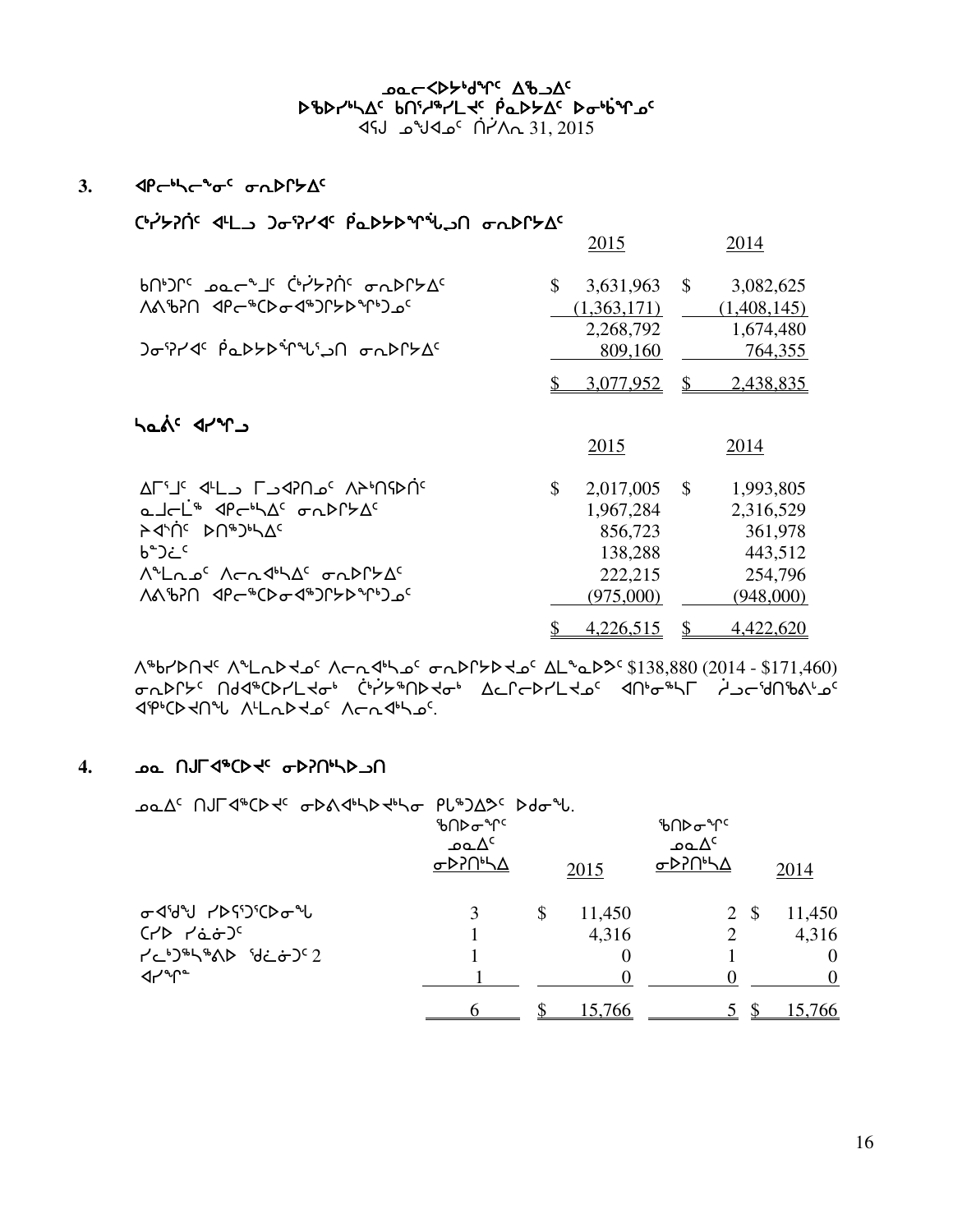# שפ⊂≺γ<sub>ף</sub>גע<sub>ל 7</sub>7 שפ⊂ ኦঙኦሥኣፊና የሀነጎ<sub>ኞ</sub>ነ୮ሩ የሚኦኦፊ ኦԺየይሌግ<sub>ና</sub> 145 AM <sup>2</sup>م4∀ه \_ ل1√

# 5. **par** 40<sup>\$</sup>)470<sup>c</sup>  $\sigma$ 2<sup>\$</sup>2<sup>c</sup>

|                                                                                     | 2015                      | 2014                   |
|-------------------------------------------------------------------------------------|---------------------------|------------------------|
| ᠊ᠣ᠌ᡅ <sup>ᠾ</sup> ᠂ᢦ᠑ᡃᢀᢃ᠋ᡇ᠒ᡃ᠂᠂ᡒᢆ᠗᠘᠉᠑<br>ᠴ᠋e᠆ ଏϽ <sup>ቈ</sup> Ͻ⊲ᠡᡗᡤ᠂᠂ᡒ᠘ᢂᡑ᠑᠋ᢩ᠂᠂᠀ᢄ᠆ᢣᠾ᠘ | 3,897,478 \$<br>1,275,453 | 4,821,945<br>1,378,007 |
| <b>⊲</b> ₧⋲®ℂϷ <b>ℴ</b> ϲϤ®ϽՐ⋟ϷჼՐჼϽ <sup>ϲ</sup>                                    | 5,172,931<br>(777,000)    | 6,199,952<br>(777,000) |
|                                                                                     | 4,395,931                 | 5,422,952              |

 $\Delta E^*$  <2)\*)<2)  $\Lambda$   $\Lambda$   $\sigma$   $\Lambda$   $\Delta$   $\sigma$   $\Lambda$   $\sigma$   $\Lambda$   $\sigma$   $\Lambda$   $\sigma$   $\Lambda$   $\sigma$   $\Lambda$   $\sigma$   $\Lambda$   $\sigma$   $\Lambda$   $\sigma$   $\Lambda$   $\Lambda$   $\sigma$   $\Lambda$   $\Lambda$   $\sigma$   $\Lambda$   $\Lambda$   $\sigma$   $\Lambda$   $\Lambda$   $\sigma$   $\Lambda$   $\Lambda$   $\sigma$   $\Lambda$   $\Lambda$   $\sigma$   $\Lambda$   $\Lambda$   $\Lambda$ ل 3GAC 3 موكان محمد الكلمة الكلمة الكلمة الكلمة الكلمة المحمد المحمد المحمد المحمد المحمد المحمد الم لـمه °مـ AJMPAYC و C4C\*C + AN-

# 6. **4PchAC base leldings**

|    |                                                                                | 2015            |               | 2014             |
|----|--------------------------------------------------------------------------------|-----------------|---------------|------------------|
|    | JAS' of THOMORY CONTE                                                          | \$<br>$\theta$  | $\mathbb{S}$  | 38,689           |
| 7. | $D^4C_0d^c$ $\beta_0D^c-d^c$                                                   |                 |               |                  |
|    |                                                                                | 2015            |               | 2014             |
|    | D&YQJ&JE CPYZZO AJUPYVE                                                        | \$<br>9,691,224 | $\mathcal{S}$ | 11,414,409       |
|    | $GMd^{\circ} \sigma^{\circ}$ $d\gamma b^{\circ} \sigma^{\circ} \gamma^{\circ}$ | 882,298         |               | 793,655          |
|    | GNG <sub>0</sub> C V <sub>L</sub> UDU 0 YP414                                  | 6,731,886       |               | 4,179,641        |
|    | baCdc LCLU                                                                     | 64,961          |               | $\left( \right)$ |
|    | $4r^{\circ}$                                                                   | 46,432          |               | 38,229           |
|    | <sup>6</sup> °ء∟د°                                                             | 155,577         |               | 59,338           |
|    |                                                                                | 17,572,378      |               | 16,485,272       |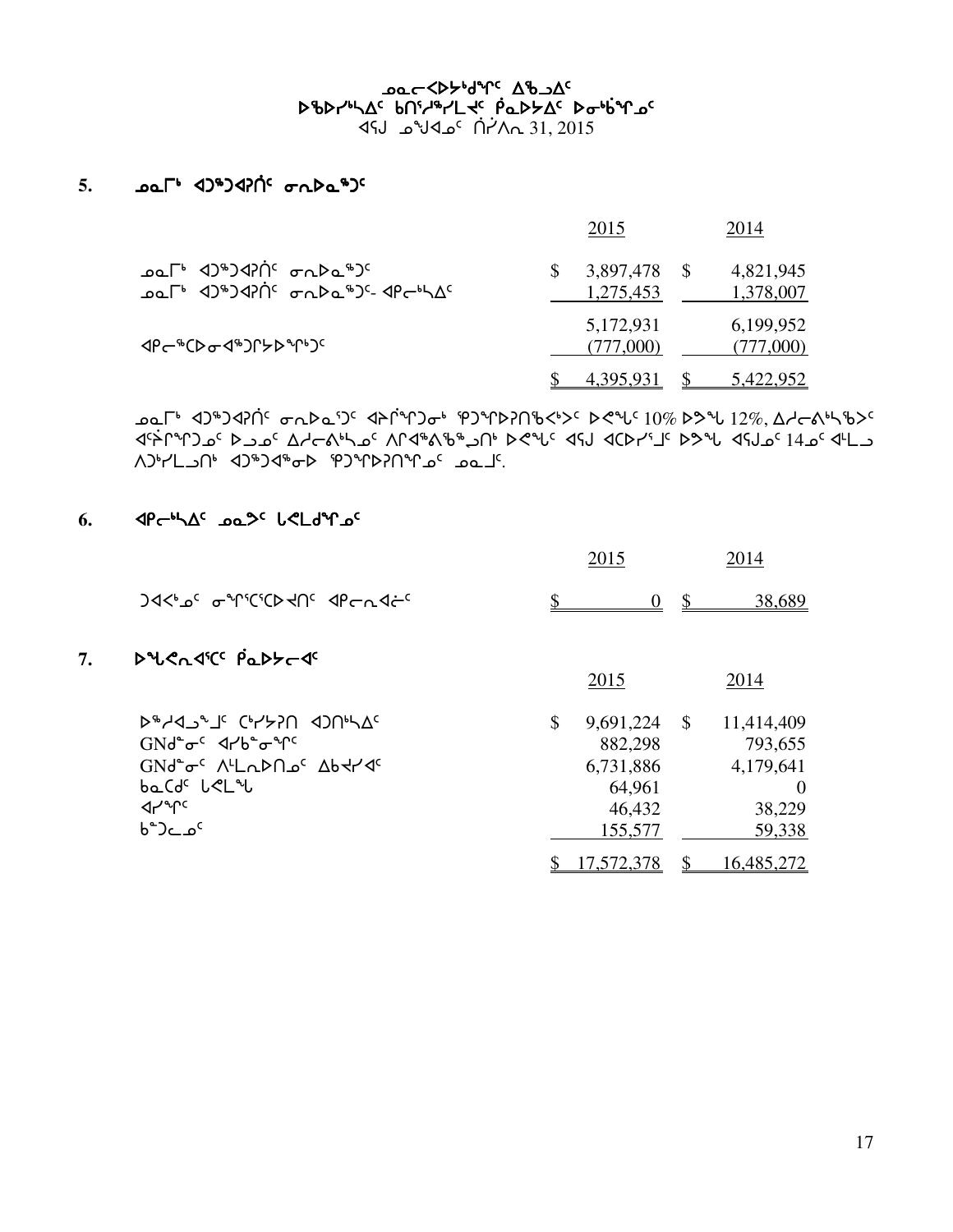# שפ⊂≺γ<sub>ף</sub>גע<sub>ל 7</sub>7 שפ⊂ ኦঙኦሥኣፊና የሀነጎ<sub>ኞ</sub>ነ୮ሩ የሚኦኦፊ ኦԺየይሌግ<sub>ና</sub> 14\\n<sup>c</sup> ∩∩`^^ 31, 2015

# 8. <br /> **Ado-D<J<<br />
<u><br />
Republished</u><br />
Republished<br />
Republished<br />
Republished<br />
Republished<br />
Republished<br />
Republished<br />
Republished<br />
Republished<br />
Republished<br />
Republi**

|                                                                                                                                                                                                                                                                                                                                                                                                                                                                                                                                                                                                                                                | 2015     | <u>2014</u>         |
|------------------------------------------------------------------------------------------------------------------------------------------------------------------------------------------------------------------------------------------------------------------------------------------------------------------------------------------------------------------------------------------------------------------------------------------------------------------------------------------------------------------------------------------------------------------------------------------------------------------------------------------------|----------|---------------------|
| P & W PaDSdat back, ADVL or aPDAa <sup>\$</sup><br>$\langle 1P_C U^{\mu} \rangle$<br>JPJJ LL ALPJAPI C P & W PaDbd<br>JP J JUN <sup>c</sup> ∆د AP J JP JUN <sup>c</sup> & DO JP J <del>J</del> o− 0.06% <sup>1</sup> ,<br>$\Delta t$ $\sigma$ <sup>2015</sup> $\Delta t$ $\sigma$ $\sigma$ $\sigma$ $\sigma$<br>᠍᠍᠍᠍᠍᠍ᠦ᠇ᢇᢣᡆ᠊ᡑ᠕᠖ᡃ᠓ᢉᢄᡔ᠄ᠪ᠂ᢧ᠉ᡗᢂ᠘ᢣᢍ᠌᠂᠂ᡘᡌᡄᢂ᠐ᡆ<br>$P Y 4\sigma$ $P \Delta Y \Delta C$ $P \Delta Y$ $P \Delta C$ $\Delta \Delta T$ $P \Delta C$ $P \Delta C$<br>BADAKCCBPCLC APERYDALS                                                                                                                                                 | \$       | $0 \quad $418,733$  |
| $P\Delta$ ל ל" $b\Delta$ (Г, $\Delta$ יץ $L\Delta$ ס $\Delta$ ף $\Delta\Delta^*$ $\Delta^*$<br>$\langle P_C U^{\mu} \rangle$<br>$\Delta$ $\subset$ $\Gamma$ $\triangle$ $\Gamma$ $\triangle$ $\Gamma$ $\triangle$ $\Gamma$ $\triangle$ $\Gamma$ $\triangle$ $\Gamma$ $\triangle$ $\Gamma$ $\triangle$ $\Gamma$ $\triangle$ $\Gamma$ $\triangle$ $\Gamma$ $\triangle$ $\Gamma$ $\triangle$ $\Gamma$ $\triangle$ $\Gamma$ $\triangle$ $\Gamma$ $\triangle$ $\Gamma$ $\triangle$ $\Gamma$ $\triangle$ $\Gamma$ $\triangle$ $\Gamma$ $\triangle$ $\Gamma$ $\triangle$ $\Gamma$ $\triangle$ $\Gamma$ $\triangle$<br>ے <sup>°</sup> ∪16 ה∧∧ם לי 102. |          | 2,403,143 2,789,689 |
| P & W PaD>da baCL, ADVL or aPDAa <sup>\$</sup><br><p<br></p<br> <p<br></p<br> <p<br></p<br> <p<br></p<br> <p<br></p<br> <p<br></p<br> <p<br></p<br> <p<br></p<br> <p<br></p<br> <p<br></p<br> <p<br></p<br> <p<br></p<br> <p<br></p<br> <p<br></p<br> <p<br></p<br> <p<br></p<br> <p<br></p<br> <p<br></p<br> <p<br></p<br> <p<br></p<br> <p<br></p<br> <p<br p<<br="" p<br=""><math>\langle 1P_C U^{\mu} \rangle</math><br/>4PJ4"UNJC ALao" FPCP4'Jo 0.06%F'<br/>ΔΑ-ΚΗΚ- 2015Γ. <b>Δα-Κ</b>ΑΗ<br/><u>) የልአልም የአልኩን የተማሪያ የሚን</u>ዮች እራብራ<br/>ᡌᡉᢁ᠘᠂ᡎ᠕ᢓ᠉ᡕᢄᡔᢂ᠕᠀᠗ᡔᢂᢉ᠓ᠪᡔ᠆᠉ᡆᡅ<br/><b>PCBALL</b> CPCL.</p<br>                                         | $\theta$ | 91,852              |
| P & W PaD>da baCL, ADVL or aPDAa <sup>\$</sup><br>JPC+hC+2C CLdo+L JPJKN2C ACnJ+12C,<br>$\langle P_C \left( \frac{1}{2} \right) P_C \right)$ $\sigma$ $\langle \frac{1}{2} \rho C \right)$ $\Delta L_{\alpha} \sigma^b$ $\langle 57, 942 \rangle$<br>Δcr4206 <sup>\$</sup> 3.70%, 2 4 4 4 4 4 5.70%, 2 4 4 5<br>2025.                                                                                                                                                                                                                                                                                                                          | 716,003  | 768,854             |
| $2\Delta$ ל ל $\Delta$ סבור, A) $\Delta$ רבוס $\Delta$ כ"ר סביר קומצים כי A $\Delta$ ל<br><br>International Accredity Alarthmy-Alarthmy-Alarthmy-Alarthmy-Alarthmy-Alarthmy-Alarthmy-Alarthmy-Alarthmy-Alarthmy-Alarthmy-Alarthmy-Alarthmy-Alarthmy-Alarthmy-Alarthmy-Alarthmy-Alarthmy-Alarthmy-Alarthmy-Alarthmy-A<br>$3.75\%$ , א <sup>ו</sup> לא <sup>ו</sup> ס האלים AYA 2016.                                                                                                                                                                                                                                                            | 451,289  | 485,319             |
| $P & W \rho_0$ $\Delta P$ $\Delta P$ $\Delta \phi$ $\Delta P$ $\Delta \phi$ $\Delta P$ $\Delta \phi$ $\Delta P$<br><b>Pchrome - ADPort - APC+ - APC+ - APC+ - APC+ - APC+ - APC+ - APC+ - APC+ - APC+ - APC+ - APC+ - APC</b><br>$\Delta$ Lao <sup>6</sup> \$4,728 $\Delta$ cr<br>4706\$) $\Delta$ Lao <sup>6</sup> 5.72%,                                                                                                                                                                                                                                                                                                                     | 422,694  | 454,266             |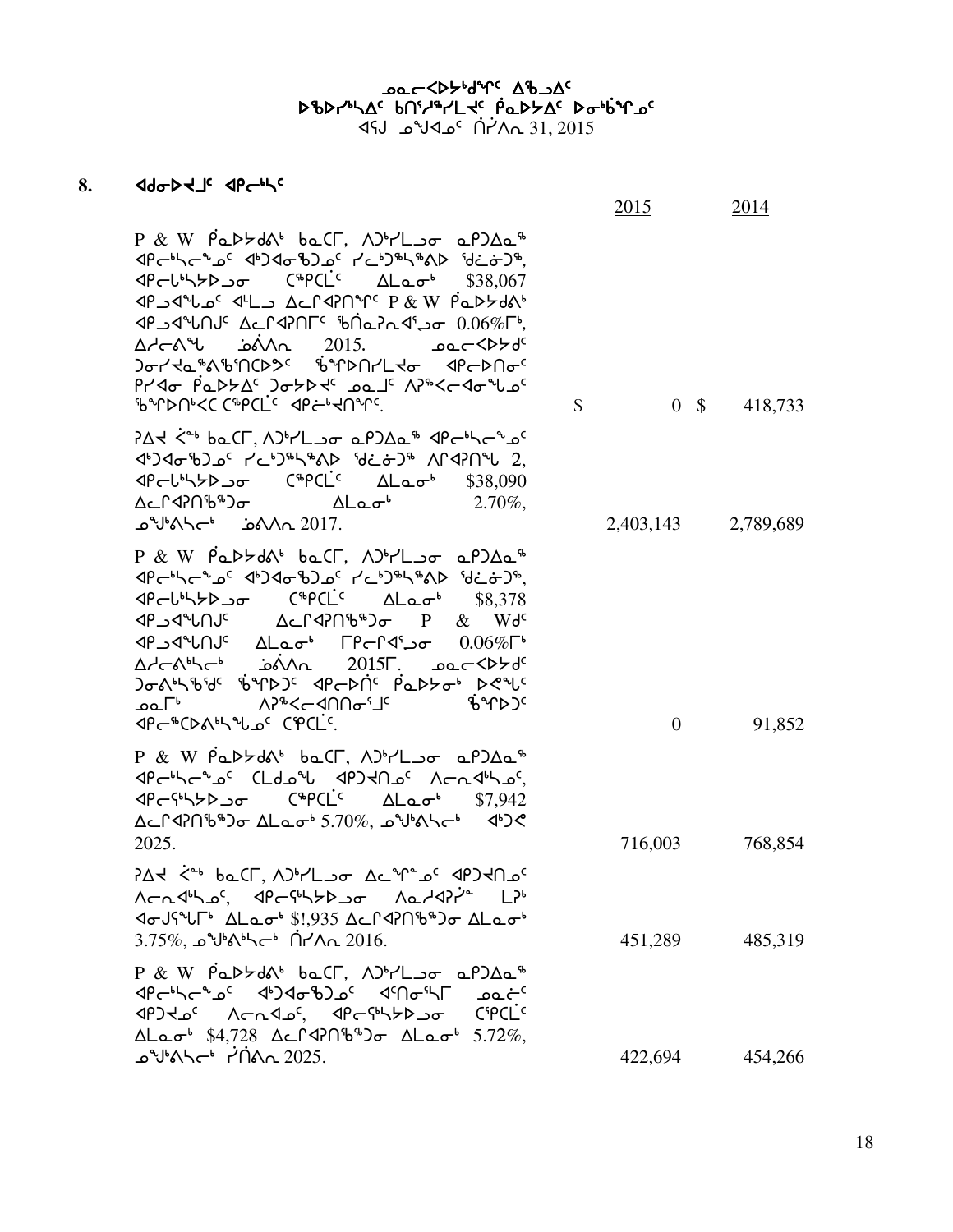# שפ⊂≺γ<sub>ף</sub>גע<sub>ל 7</sub>7 שפ⊂ ኦঙኦሥኣፊና የሀነጎ<sub>ኞ</sub>ነ୮ሩ የሚኦኦፊ ኦԺየይሌግ<sub>ና</sub>  $\sim$ CAS 31, 2015 أ $\sim$ ه $\sim$ لا $\sim$ ه  $\sim$

| 8. | $\Delta P$ C <sub>P</sub> L)B $\Delta C$ (bdr dc)                                                                                                                                                                                                                                                                                                                                           | 2015                                                                    | <u>2014</u>                             |
|----|---------------------------------------------------------------------------------------------------------------------------------------------------------------------------------------------------------------------------------------------------------------------------------------------------------------------------------------------------------------------------------------------|-------------------------------------------------------------------------|-----------------------------------------|
|    | Arnsho', Printhon CPCL' ALao' \$3,174<br>$\Delta$ <r <math="" a2n&="">\Delta AL <math>\sigma</math> and <math>\gamma</math> and <math>\sigma</math> and <math>\Lambda</math><br/>2017.</r>                                                                                                                                                                                                  | 307,390                                                                 | 336,749                                 |
|    | $P\Delta t$ <" $b\Delta CT$ , $\Delta b$ $rL$<br>4PC4539,550<br>Ac "VA" - 0.5%, 2016 וכאל Ac "VA"                                                                                                                                                                                                                                                                                           |                                                                         | 4,171,664 4,544,970                     |
|    | $P\Delta$ ל לْ $\Delta$ סברך, האירב סי סי<br>4PC443338 C*PCL C*PCL C+823,838<br>Δ⊆Γ47Πზ <sup>ቈ</sup> Ͻσ 2.76%, گ <sup>υ</sup> ა\¬( - 40)<.                                                                                                                                                                                                                                                  |                                                                         | 2,884,760 3,088,157                     |
|    | <sup></sup> <҅ L <sup></sup> ᠊Ⴢ┌⊲୮、 ⊲₧᠆ჼᢣ <sup>ᡕ</sup> ᢗ?ᢗᢂᢧ᠆ᡒᡆᠲ᠀<br>$\langle 1 \rangle$ CP <sup>+</sup> aDN ACAA <sup>6</sup> , AL <sup>+</sup> aNP \$29,000,000o,<br>V), YF <sup>U &gt;</sup> V4devilc 4b)4r VCV4r<br><b>া</b> ∟ು<br>$CAL^a\Delta^a$ }>Dr'L) (DibDr'ist 2). PJ*PP?NJd*U*<br>dp-idicDo Prdo Abitle CD <c habbenlalder.<br="">∆⊂Ր⊲ንႶჼჁჂჿ &lt;՟՟ L՟Ⴢϲ⊲ℾ ⊲₧⊿ႡႰ ∆⊂Ր⊲ንႶჼႱͻσ</c> | 17,107,611                                                              | $\overline{0}$                          |
|    | b)A&MCdc baCL pactc leLcnAScdine dPcht,<br>WACHAL and purifyll of ARTAL AST<br>LPAS JU AP 45 JU AD 45 CLA LAL 45<br>$$70,060\sigma$ የጋግንበየአጋ $\sigma$ 4.25%, $\omega$ ህየለአ $\tau$ $\leftarrow$ $\Delta$<br>$2035\Gamma$ .                                                                                                                                                                   | 1,875,000                                                               | $\theta$<br>$$30,339,554$ \$ 12,978,589 |
|    | PCNJbAC bodACD7LP PCDNNPC ALACUDE:                                                                                                                                                                                                                                                                                                                                                          |                                                                         |                                         |
|    | 2016<br>2017<br>2018<br>2019<br>2020<br>2021 JL PUJU                                                                                                                                                                                                                                                                                                                                        | \$22,517,223<br>5,117,342<br>166,563<br>175,283<br>184,407<br>2,178,736 |                                         |
|    |                                                                                                                                                                                                                                                                                                                                                                                             |                                                                         |                                         |

A84 A344444 C3ySt XPCb7f C253GS r4ocgu yC3-3 c42-b7f 1425 1425 1426 c424 xc5 1426 cل4&\*di JC4bac4لa-48 r4och/Ch/Lc-7 بحرانة S26,500,000 وA5t+Ch/Lc-7 بمكتابة A5 יב 15×10Po 3c ולארצי 15 ילא 1400Pa ילכ-130 T+c-CL3 הבו לאך לאך 3.5 o.5-Xb\*o^F שלאל-0.5 AL"م10 ^ 14°C"Jلا من 1,000,000 من (15 من من من المحمد بن المحمد بن المحمد بن المحمد بن المحمد بن ال

\$ 30,339,554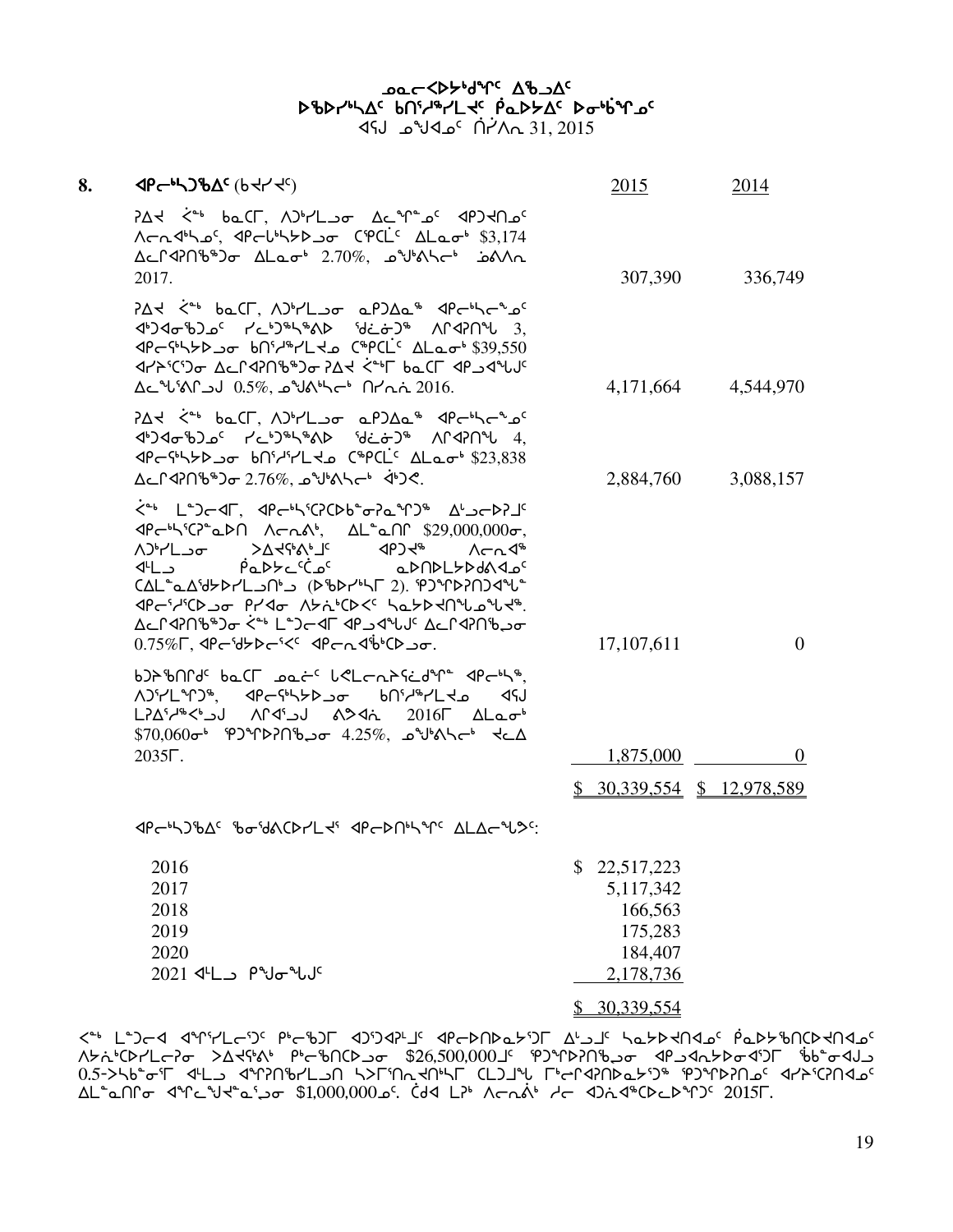# שפ⊂≺γ<sub>ף</sub>גע<sub>ל 7</sub>7 שפ⊂ ኦঙኦሥኣፊና የሀነጎ<sub>ኞ</sub>ነ୮ሩ የሚኦኦፊ ኦԺየይሌግ<sub>ና</sub>  $\overline{45}$   $\overline{6}$   $\overline{11}$   $\overline{12015}$   $\overline{11}$   $\overline{2015}$

# **9.** WoEx4nw5 xrgJtA5 xg6gxDtk5 WoEx4nw5 xg6gxDtk5

|                           | ∆ᢣᡄል⊾৲Ⴠ                                                                                                                                                                                                                                                                                                                                                                           | <b>P</b> PLP<br>⊲Ρ"ს | 2015 | 2014   |
|---------------------------|-----------------------------------------------------------------------------------------------------------------------------------------------------------------------------------------------------------------------------------------------------------------------------------------------------------------------------------------------------------------------------------|----------------------|------|--------|
| Metso Mineral アトレー (ココレビィ | $\bigcap$ $\bigcap$ $\bigcap$ $\bigcap$ $\bigcap$ $\bigcap$ $\bigcap$ $\bigcap$ $\bigcap$ $\bigcap$ $\bigcap$ $\bigcap$ $\bigcap$ $\bigcap$ $\bigcap$ $\bigcap$ $\bigcap$ $\bigcap$ $\bigcap$ $\bigcap$ $\bigcap$ $\bigcap$ $\bigcap$ $\bigcap$ $\bigcap$ $\bigcap$ $\bigcap$ $\bigcap$ $\bigcap$ $\bigcap$ $\bigcap$ $\bigcap$ $\bigcap$ $\bigcap$ $\bigcap$ $\bigcap$ $\bigcap$ |                      |      | 34.461 |

# 10. **PaD**><sub>\$</sub>)?ሰሩ P*j*σትና

لام المالك التي المعاملة المعاملة المعاملة المعاملة المعاملة المعاملة المعاملة المعاملة المعاملة الت sins art and the chique for the context relation of the context point of the context of  $\epsilon_1$ 

|                                                                                                      |              | 2015       |               | 2014       |
|------------------------------------------------------------------------------------------------------|--------------|------------|---------------|------------|
| Padbytic diL Abtrde                                                                                  | $\mathbb{S}$ | 18,356,994 | \$            | 17,219,076 |
| Lebentho <sup>c</sup> dpc                                                                            |              | 333,608    |               | 247,236    |
| Δ <i>'</i> baΔb'Π'LλD 4J' < 1PC                                                                      |              | 204,648    |               | 166,072    |
| <b>JANUL VEUJAY</b>                                                                                  |              | 2,124,434  |               | 2,299,292  |
| Δ' <sub>-</sub> σ < 4)') <                                                                           |              | 173,782    |               | 165,648    |
| <b>JHDLKNIKAC</b>                                                                                    |              | 207,216    |               | 229,050    |
| حماد <sup>ر </sup> ∆د <sup>⊿</sup> ⊿ے                                                                |              | 1,361,936  |               | 1,449,555  |
| bduleDUc                                                                                             |              | 92,682     |               | 92,486     |
| Padday's detectic dels ipjachenc                                                                     |              | 99,104     |               | 100,372    |
| PJMPPNC <pc+57*bi_c< td=""><td></td><td>357,426</td><td></td><td>415,442</td></pc+57*bi_c<>          |              | 357,426    |               | 415,442    |
|                                                                                                      |              | (17, 974)  |               | 45,759     |
| ᢦ <b>ᠢ᠈᠆</b> ᡷ᠊ᢥᡬ᠆᠈᠐ᡰᠰᢂᢣ᠙᠋ᡕ᠆᠂ᢦᡌᢇ᠈᠂᠋ᠰᡄᡯᢂᡫ                                                             |              | 205,859    |               | 233,006    |
| ∍مـ∩⊌'∟⊲                                                                                             |              | 2,123,961  |               | 1,704,291  |
| ムプレトタイム しょくしょ                                                                                        |              | 1,639,055  |               | 1,590,592  |
| <b>JPMAPMS ALL LPLAMS</b>                                                                            |              | 625,314    |               | 665,901    |
| ∗د4∿*⊄ <sup>∍</sup> مـ∩⊄⁄∟ەمـ                                                                        |              | 528,437    |               | 515,459    |
| IPLKN <sup>،</sup> APM الحاكة APM كمطلعات                                                            |              | 519,995    |               | 591,602    |
| <b>JALIU</b> C JALAU                                                                                 |              | 57,357     |               | 79,731     |
| ჼᲫ <b>ぐ</b> Ⴠ◁ʔႶ <sup>ჺ</sup>                                                                        |              | 16,827     |               | 37,216     |
| PaDYNJ <sup>c</sup> AbKPNS, ACPYDKNS <p< td=""><td></td><td>83,004</td><td></td><td>89,728</td></p<> |              | 83,004     |               | 89,728     |
| a-CDdLLc                                                                                             |              | 492,960    |               | 516,501    |
| ᠘ᡃᡃᢐ᠌ᡅ᠘ᡃᡔᡃ᠌᠓ᢗ᠊᠍ᡪᢇᡃᡃ᠋ᢦ᠆᠋᠍᠍᠊ᡑ                                                                          |              | 63,710     |               | 114,316    |
| JYºC PQDY®J?NC                                                                                       |              | 234,373    |               | 236,349    |
|                                                                                                      |              | 29,884,708 |               | 28,804,680 |
| <sup>6</sup> مـ∩?A⊳ با∿°4 *مـه                                                                       |              | 129,326    |               | 20,042     |
| ליך∧י ∆לככס <sup>4</sup> ים <sup>כ</sup>                                                             |              | 157,584    |               | 3,346,678  |
| <b>JPDDCATAL JPCDALLS</b>                                                                            |              | (542, 362) |               | 1,293,904  |
| <sup>বβ</sup> °়<−ব≺∩° <sup>ে</sup>                                                                  |              | 4,873,075  |               | 4,805,445  |
|                                                                                                      | \$           | 34,502,331 | $\frac{1}{2}$ | 38,270,749 |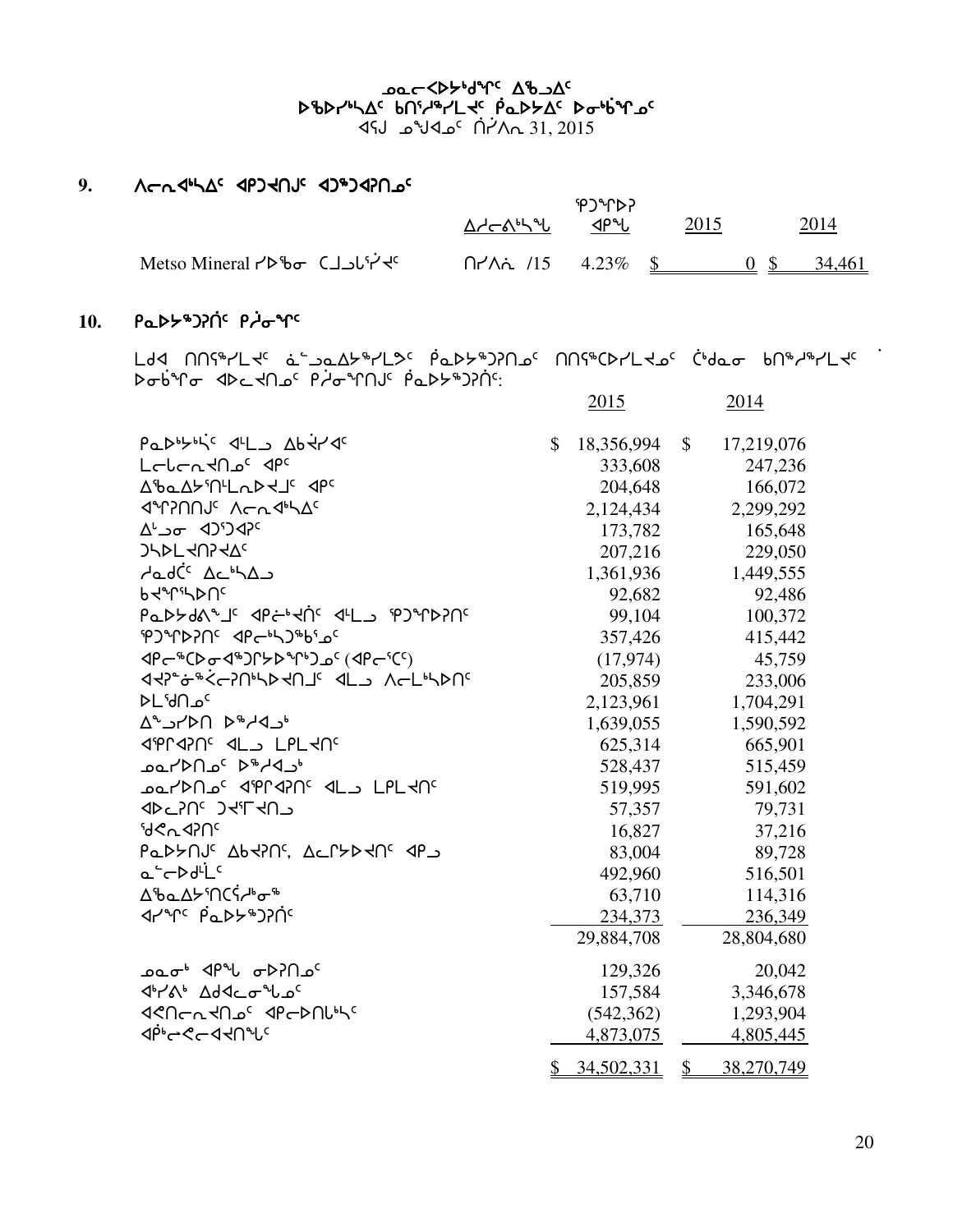bac <br />
Andre ab scsy4nw5 vt3h6ymJ5 `rNs/w5 si4`vqk5 vt3h6ymJ5 `rNs/w5  $\sim$  31, 2015  $\sim$  12  $\sim$  12  $\sim$  31, 2015

11. *dence* Julyas

# xyp6ymJ5 xro6bsqgw8NEx~o5 iEsN3g5 xm x4gxic4g5 xro4nfbQ/sJ5 **(**xro3b6**)**

ero the formal speck where the control of the state of the state of the state of the state of the state of the s tthC6bsym3dt(SPC) arc<sup>1</sup>C6ptC9 Garrier (GPC<sup>1</sup>C9 ACPPL-Clipted information)

|                                                                         | 2015                                | 2014                           |
|-------------------------------------------------------------------------|-------------------------------------|--------------------------------|
| ᠴ᠌᠖ᠴ᠖ᠸ᠅ᢥ᠈ᢣ᠘ᢣ᠑ᡤ᠂ᢐ᠘ᢂᠴ᠑ᠻ<br>a Jalin Jeriya Gabryay<br>᠊ᢁᡏ᠆ᡒ᠆ᡁ᠂᠈ᢣᢄᢣᢗᢂᡁ᠂ᢆᠴᢁ᠆ | $(44.974)$ \$<br>96,000<br>(69,000) | (147,241)<br>135,000<br>58,000 |
|                                                                         | (17.974)                            | 45,759                         |

# 12. Paddol<sup>c</sup> Aidners apends

W-Ladns Paddus ssambo agesday Lolds Laday spensional pomphology  $4cC<sub>Q</sub>$ 

a)  $\mathcal{AP}$ chich $\mathcal{CP}^{\bullet}$ a $\mathcal{P}$ N $\mathcal{CP}^{\bullet}$  x<sup>c</sup>Ca $\mathcal{P}$ N

**xpc+\SCDP+aDNJS deCaPN AL+aAJ&>+ Ac+L+ PaD>NJS >LANSNJo+ λ&Cps** W/nE/Excbzi WoENhxqX5. kNoXs/f5 mimK5 xro4n3bD8Nstf5 x5bNDtxi **Proditional state of the controver and the control of the control of the state of the state of the state of t** h>406bdy975 dd 100 h>400 cldo 10000 dnpd 10000 dp iEsN3g5 x5bNDtkzN/3gj5 ryxio u4oQxDtchaK6 xro3bs~M3mb Wdt5 isDbstlQ5 .

b) PJ\*PP?N - 4P\*U < 4°CaPN

egqsDtk5 xrz x5bNDtsN/3S6 bm8N Nm4gf5 xrz bmfkz yKi4nj5 `rNs/w5 AMSGML CLJJH PLDSCRKUJS JPHL JYPSCPGGHLOS ASKULJJ JYPSCPCSGML ottable to the top of the particle and the top of the control to the control of the cost of the control of the <br>The state of the cost of the control of the control of the control of the control of the control of the contr edthasport to the state of the state of the state of the state of the state of the state of the state of the s krladi boshi bumo xip-bili bumo xip-bili bumo xip-bili bada ya bashtari bada dha arabi aliya xipsi dha bada dh AMSoMLoC . bac<bbdc LiqSAChoLiqSc . CLJLW <CaPUbabSJL <APIYL\_O xg3gxDtQ/q8i `xr4yymlt egqsDt5 xrq8i xyp3b/Nt4.

# 13. ALLADE JHULAC

# **ainmation in the search of the search of the search of the search in the search in the search search in the se**

 $\Delta$ c<sup>a</sup>l 97 (2) do the part  $\Delta f$ , part of the particle  $\Delta f$  of  $\Delta f$  of  $\Delta f$  of  $\Delta f$ kttp-3 أحياج محاجمة de=4 fxS-b+c حياتهم المحاجر المحاجر المحاجر المحاجر المحاجر المحاجر المحاجر المحاجر المحاجر xCAzb kaxi. tyW~E 31, 2014 kNoXs/f5 xro4ncMsd5 rhomk5 xsMtJtk5, wu3j5 ULAAN C CHADAG 31, 2015 ALAN 1- C CHAGH 2015 ACHOC CHAC 31, 2015 مصدحكاة لاسم المكافرة kation of the Cate of Cate of Cate in the Cate of the Cate of the State of the Cate of the State of the State o n - Sulnna - Sart Chias - Sart Chias - Sart Chias - Sart Chias - Sart Chias - Sart Chias - Sart Chias - Sart C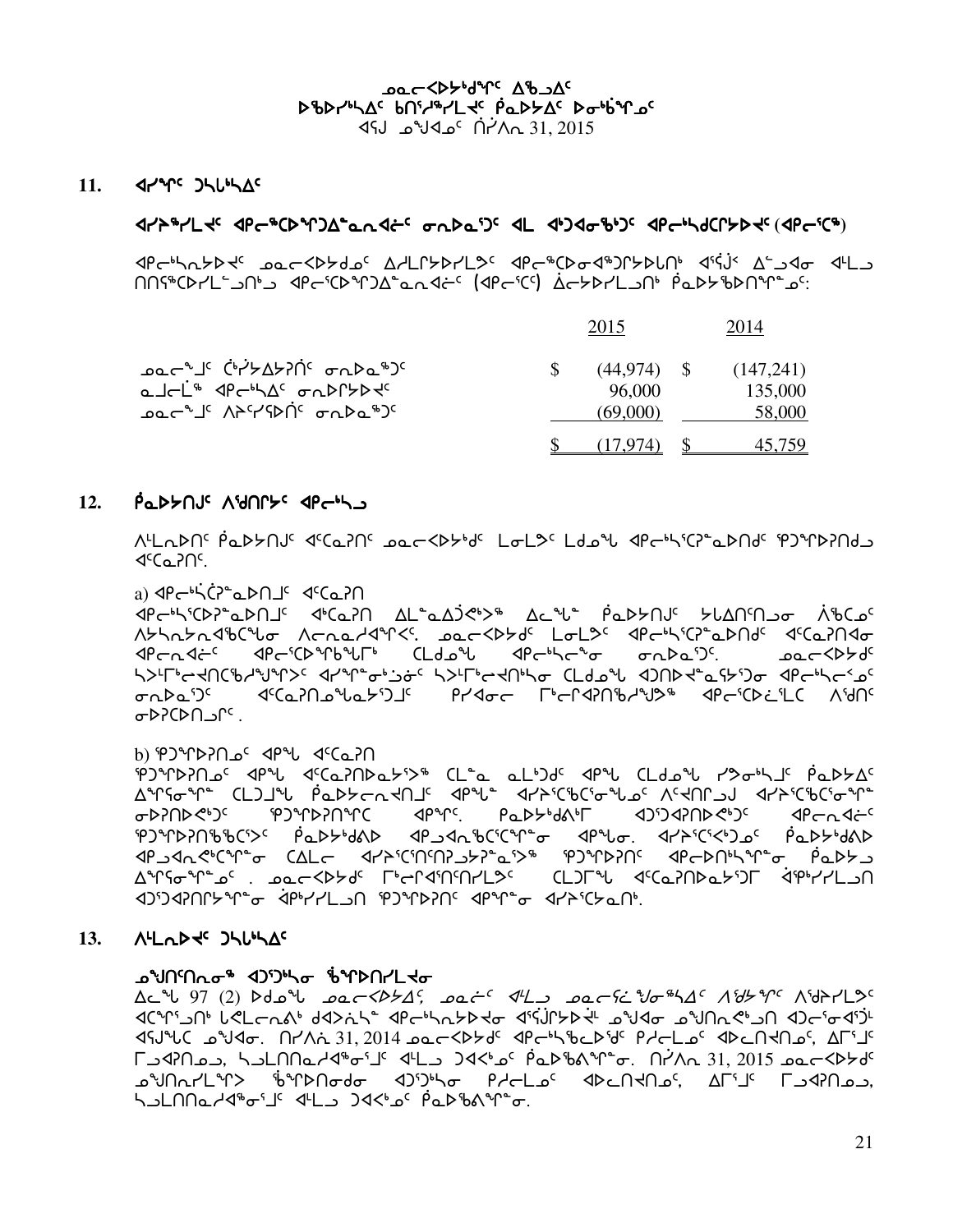**DOCCDLAGALE** ϷჼϷϒჼϞϪͼͺ*Ϸ*Ϣ;ϞϧϚͿͳϟͼͺϸ<sup>ϭ</sup>ʹϷϒϘͼͺϷ**ʹ**ϲϧϟͺͳϘͼ 1.2015  $\Lambda$ 1/ 10° مكك مكتاب بايد

#### LCLNJLtd<sup>c</sup> dPCndb)A-andt- $14.$

## $490 \text{cm}^2$

<sup>ᡗ</sup>ᡆ᠌᠘᠕ᡒ᠅ᠴ᠂ᢅᠣᢗ᠕᠕᠊ᠰ᠘ᢣᠮᢞᡳᢃᢔ᠀᠌ᠣ᠃ᡁᡭ᠘ᠲᠣᢋᢥ᠒ᢄ᠂ᡕᡌᢂ᠘ᢓ᠅᠂ᠾᢂ᠖᠄ᡆᢂ ᡏᢗᡉ᠌᠌᠌᠌᠌᠌᠌᠌᠌ᠻᢗᠣᢈᡛ᠂᠂ᡁ᠗᠘᠆ᡩᠾᡉᠲᡁ᠖᠂᠘᠘ᢣᡌ᠂᠂ᡘᢗ᠗ᡁ᠘ᡗ᠘᠂᠘ᡗᡉ᠗ᡁ᠘ᡗᡉᡁ᠖᠂ᡘᢗᢠ **ΛΑ**ჼԵ?Ո<sup></sup>ᡃᢣ᠌Ӷ᠂ᡔႱΔ<sup></sup>ᢣᡪ᠓ᡰᢣᢩ᠘᠌᠌ᢄ᠂ᢗᡃᢦ᠋ᡒ᠂᠖᠓ᡩ᠉᠊᠘ᡫᢦᠣ᠂ᢆᠹᡆᢂᢣ᠘ᠻ᠂ᢂᡉᡠᢆᡃᡗᡉ

# **GDAWDSDIE PEGSE**

ᠴ᠋᠍᠍᠋᠋ᠦ᠆<Ϸᢣď᠂ᡋ᠊᠁ᢐᢂ᠕ᢂᢂᢂᢂᢂ᠉ ᠍᠉ᡃᠠ<sup>᠋</sup>ᠻᡃ᠍᠍᠍᠍᠍᠍ᡈᡱ᠆᠈ᢆᢞ᠂᠂᠂᠂᠂᠂᠂᠂᠀ᢞ᠆᠂ᢉᢂ᠂᠀ᢞ᠆᠃᠀ᢞ ᠰ᠍ᢈᡃᡪ᠓᠊᠍ᠣᠣᢂᢠ᠘ᡶ᠈ᡩᢂᢄᢗᡔᢂ᠘ᡕᠿ᠉᠌᠂᠂᠙ᡄ᠄ᢗᢂᢣᡄᡃ᠓ᡖ᠅᠃ᠴ᠖ᡄ᠆᠀ᢂᡎᢥ᠘ᢆ᠅᠐ᢐ ᡕ᠐ᢄ᠊ᢕ᠘ᡆ᠄᠕ᡤ᠕ᡊᡄᡏᡄ᠀᠂᠕ᡘ᠖ᡅᢂ᠘ᡫ᠐᠅᠕ᡐ᠖ᡕᡅᡫᠢ᠑᠆ᢔ᠓ᡐ᠐᠅ᠾᡔᢂ᠘᠒ᡐ᠓᠅᠗ᠰ᠐ᠢᠾ 

TPYXADCPJ\$40ACAPMALLPXACACAPCDCLXACACAPGA ᠴ᠋ᡉᡄ᠆᠀᠌ᢂᡱᡉ Dobin o. <Dcn>dc rcrLin-ofL <br />
CL)L <br />
CL)L <<<<<</>
CL)L <<<<</>
CL)L <<<<</>
CL)L <<<<</>
CL)L <<<<</>
CL)L <<<<</>
CL)L <<<<</>
CL)L <<<<<</>
CL)L <<<<</>
CL) ᡰ᠋ᡪᡃᡝᢗ᠌᠍**ᢂ**ᡫᡅ᠘ᢣ᠓ᠴ᠕᠂ᢠᢃ᠌᠘ᡸᢃᢓᡉ᠂ᡏ᠑ᡨᡗᢂᡙ᠗ᠻ᠂ᠷᡃ᠙᠘ᡫᡄ᠑ᠻ᠂ᢂᡆᠣᠴ᠂*ᡭ*ᡆᢂᢣ᠘ᠻ᠂ᢂᠤᡈᡃᡗᡱᠣ ᡃᡪᡃ᠌᠍ᠹᡃᢣ᠍ᡪ᠓ᢣ᠂᠂ᠾᠲᡉᡏᡆ᠑ᡁ᠆ᡘᡇᠲᠾᢂᡁᡈᡑᠾ᠌ᡱᡳᢄ᠆ᠾᠲᠾᢂᡕ᠘ᢣᢗᠴᡠᢗ᠖ᡫ᠕ᡆᡏ᠂᠕ᡛ᠆ᡁᡗᡉ᠕ᠾ᠆ᡁᡗᢓᡳ᠑ᡫ  $\bigcap \{ \forall k \in \mathbb{N}^n \mid k \geq 0 \}^n \sigma^k \langle k \mid \rho_{\alpha} \rangle \}$ 

# **LCD 40h/& ABJAG4G**

᠍᠊ᠣᡆ*ᡄ*᠆᠀᠌ᡖᢂᡁ᠂᠖ᢣ᠐᠘᠖ᢣ᠑ᡁᢄ᠂᠗᠖ᢣ᠐ᢣ᠓᠉ᢠ᠑᠘ᡘ᠅᠕᠅᠑ᢣᡗᡳ᠘᠖ ᠘ᡃᡃᡅ᠑᠋᠊ᢕ᠙᠆ᡰ᠉᠘᠂᠘ᡧ᠑ᠰ᠂᠘ᡧ᠘ᢂ᠘ᢣ᠐᠂ᠾ᠘ᡧ᠘ᡧ᠘᠕ᡧᡗᡕ᠘ᡁᡑ᠅᠂᠂ᠾ᠆ᡗ᠓᠅᠂᠂᠂᠂᠂᠂᠂᠂᠘᠆᠕᠘᠀ bedc>Dodioin= a\_pap\_o.PaD> LcLNJ >LAdCDd=a)A-andi MNiCD7LIP>  $Pdq$   $\sigma$   $\beta q$  $\beta \gamma \Delta$   $Pdq$  $\gamma$  $\sigma$ 

# **JAC'SA' Ac'dr')by a diprotice the Jackson Actions**

ـەلە(ACP)-كەن ئەرەر ئەلىرى ئىلگەن ئىلگەن ئەھەم ئەھەم ئەھەم ئەھەم ئەرەبى ئەھەم ئەھەم ئەھەم ئە ᠊᠍ᠣᡆᡄ᠊<Ϸᢣď ለᠨᡃĹ<sup>ᡕ</sup>᠓ᢣ*ᡞ*ᡳᡏᡃ᠗ᡝ᠆ᢐ᠊ᢉᢣ<sup>ᠬ</sup>᠑ᡣᡝᢗᡃᢗᡝ᠋᠔ᢣ᠋ᠮ᠂᠂᠘ᡄᡃᢦᡰ᠍᠊᠕ᢦ᠊ᢦᡆ᠑ᠴ᠂᠂ᢤᡃᡅ᠋ᡗ᠊ᡏᢉᡚᢖᠣ᠂ᠴᡆᢓ<sup>ᢩ</sup> لكل الملك المستقاري المحمد المحمد المستقار المستقار المستقار المستقار المستقار المستقار المستقار الم مدله *فرق الملاحق المعارف المعارض الملك المطرح المعارف المعارف المراقص* المراقص المعارف المعارض الم ᠊᠖ᡤᢞᡑᡃᡗ᠘ᡕ᠍ᡕ᠂ᢆᢆᠾᢂᢣᡌᠻ᠂᠖ᡆ᠖ᠾ

#### at-DdLC

ـمعرد للماء المسابقين المعرفين المسابق المعروفي المسابق المسابق المسابق المسابق المسابق المسابق الم ـمهج<4>ط مـْجـ40أرُهُ'ط ـمه 'طالـه'. ـمهدا40ه' طلب ط1حه 10 شهر. تمام الجار 101° ACLYDYNES POCKDAG ALAJQ&qc dbCph&C)VoUq&qc ACLYDp4UL1c dbJVd& ᢣႱ᠕᠋ᠳ᠃ᢠᠰᢂ᠕ᢣ᠘ᢣ᠍ᢩᠣ᠂ᠹ᠋᠊ᢘᢂ᠘ᡄᢣᢂᢣ᠘ᢣ᠍ᠣ᠍ᡣ᠂ᡆ᠑᠋᠘ᡆ᠃᠋ᢦᡗᢞᢈᡝ᠂᠓ᡤᢗᢂᡆᢣ᠈ᡔ᠂ᡏᡃᡲ᠍ᠨᡃᡃᠾᠣ **MARGALIAN SPYSION ADARGE**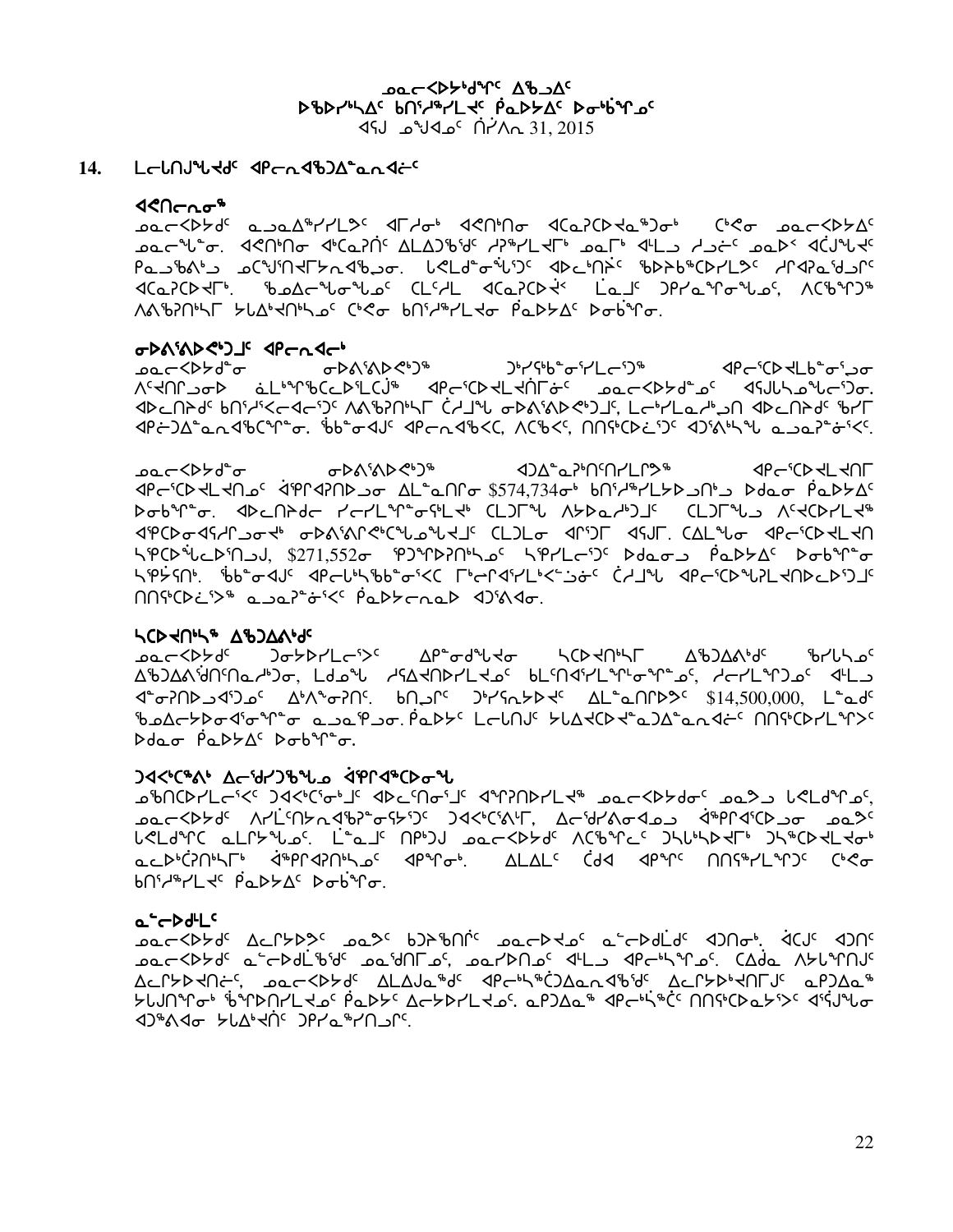AC YOYSIAN AB scsy4nw5 vt3h6ymJ5 `rNs/w5 si4`vqk5 vt3h6ymJ5 `rNs/w5  $\sqrt{45}$  -  $\sqrt{45}$   $\sqrt{17}$   $\sqrt{21}$   $\sqrt{17}$   $\sqrt{215}$ 

# **14.** L<del>e</del>lMJ Jd<sup>e</sup> dpendb) A and is (bdd ds)

 $\overline{P}$ 

McKb+dda (AANDC) suckbbd\*c الرحمة المحركة المحركة المحرمة المحرمة المحرمة المحرمة المحرمة المحرمة ال g4oxfDts?4g6 rNlc=k5 nlm3nw=4 s?i tyWE 31, 2018u, wm8NtQi xrcC/3`dpli  $$26.5$   $\Gamma$ < $\sigma$ .  $CL^2$   $\Delta$ / $LT$ > $PL\tau$ <sup>4</sup> < $\Delta$  $\Delta$  $PL\tau$  $\lambda$ <sup>4</sup> < $\sigma$  $\Delta$  $\Gamma$  $\lambda$  $\tau$ <sup>2</sup>  $\Delta$  $\tau$ SJa3tbsymo3ix3g6 rNlc=4k5 nlm3nst4n6 bwmo WoExE?oxo3ix3XJ4  $\begin{array}{cccccc} \mathsf{A} & \mathsf{B} & \mathsf{B} & \mathsf{B} & \mathsf{B} & \mathsf{B} & \mathsf{B} \end{array} \end{array} \begin{array}{cccccc} \mathsf{A} & \mathsf{A} & \mathsf{B} & \mathsf{A} & \mathsf{B} & \mathsf{B} & \mathsf{B} & \mathsf{B} & \mathsf{B} & \mathsf{B} & \mathsf{B} & \mathsf{B} & \mathsf{B} & \mathsf{B} & \mathsf{B} & \mathsf{B} & \mathsf{B} & \mathsf{B} & \mathsf{B} & \mathsf{B} & \mathsf{B}$ xamtymMs3S5 bmfxl Wxi4XoxNhAmMs3bq8 ttC4bsymlt4l sivDtq8i be5 Wzh5 xiACzu4 wkoEpgcf8k5. kNoXs/f5 m8Nf5 xrgJk5 X3NstQym/q8i `rNs/cS5  $CDJ^4$   $D625P/L3\sigma$   $\Delta L^2\alpha\Omega\sigma$   $316.8$   $\Gamma$  $\sigma$ 3 $\sigma$ .  $D^4$  $D63P/L^2$  $D^5L^2\sigma^3$ Z?mfq8k5 vNbfl Z?mfq8k5 `rNs`/3`b3tbsJmlt cidJbsymlt4 wm8NtQi \$9.7 rdd Judnaldo.

# mgJbb**/**mgymo3tlAl xr5 **–** x4y=4 ns/sJtx**,** rNlc=4 yMu xml f=3b3bsifw5

 $\Lambda$ brdddrla packdda adcalal ad arm hddacadn, pa sba' (rdda al ft/abady. Lating-/Lation delte verturaless peddic Lacradica Jup BMFC CLdA JSDLKNSA AJA°aDlUL APSSD259 boStKDNJJ. APCLPoACUC LJKN4o/LJYLciNJJ 4PN5c 4AN5inKJpKRc (LdailchofalandIKLKo. blaknikbiofo A%b ~ 6 4 XX AC%0 4 A . ANG CO 2 X . ANG A 4 A .

|                                                                                                                                     | $L$ ) $\Delta$ $\Gamma$ $\sigma$<br>ৰ্ণপ∟ত্শ | イトリッ                     | L <sub>3</sub><br><u>ϤϷϚΓͲͼͳͿ</u> |  |
|-------------------------------------------------------------------------------------------------------------------------------------|----------------------------------------------|--------------------------|-----------------------------------|--|
| $\triangle$ ን< $\triangle$ ን ትራ<br>$PA^c$ C <sub>L</sub>                                                                            | \$<br>2,840,200<br>466,550                   | $(553,576)$ \$<br>11,214 | 2,286,624<br>477,764              |  |
| ϥϒ͵;Ϲ͵ϹϷϘϥͲϲ<br>$\Delta L$ ' $\Gamma$ '<br>$\Delta$ )' $\sigma$ '' $(\Delta$ ' $\gamma \Delta$ ' $\Delta$ d< $\sigma$ '' $\Delta$ ) | 637,099<br>487,825                           | $\theta$<br>108,628      | 637,099                           |  |
|                                                                                                                                     | 4.431.674                                    | (433,734)                | 596,453<br>3,997,940              |  |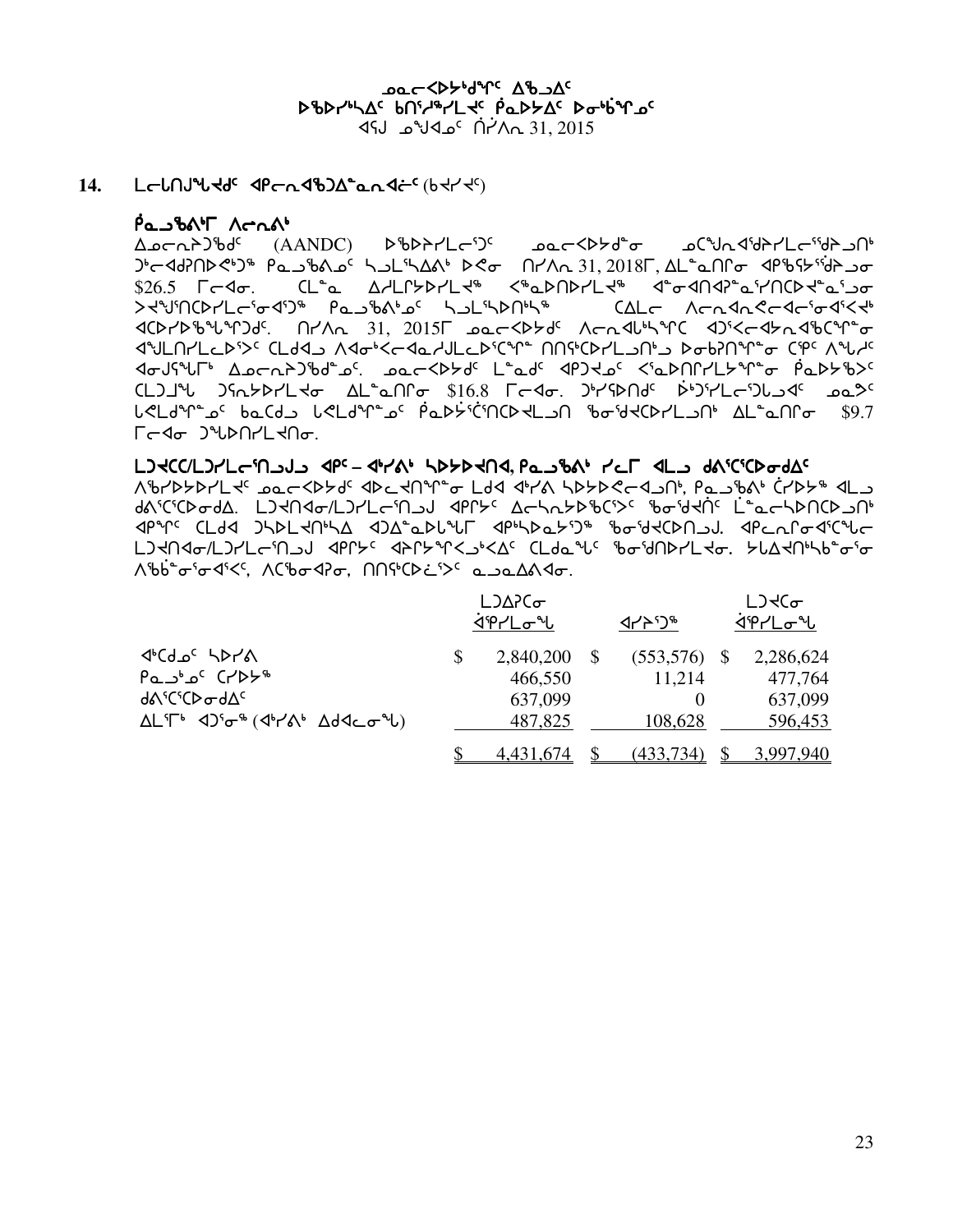# ᢧ᠗ᢠᢂᠾ᠕ᡒ᠗᠂ᠾ᠗᠂ᠾ᠗᠂᠀<br>᠔᠖ᡫ᠈ᠾᢂ᠂᠑ᡐᡄ᠆᠀ᠾ᠈ᢪ᠘ᢣᢄ᠂ᡁᢆᡉᢂ᠘<br>᠗᠖ᢂᢣ᠉᠘ᢄ᠂᠕ᡥᢣᢂ᠅ᡗ᠅᠕ᠪ \_31, 2015 ∩Nبُ∩ <sup>0</sup>م4⊌°م ل%

# $15.$  Acashbus

2019F. 4SJCL<sup>c</sup> د 2016F 4 د 2016F 4 د محاجر مكان محاجر محاجر محاجر محاجم محاجر محاجم مع ∩د AL°ه'k (1) که CP°ه'k د Lc+ی (۲۵-۱۹۶۵ م) CP°ه'k (۲۵-۱۵).

| 2016 | \$<br>195,900 |
|------|---------------|
| 2017 | 153,900       |
| 2018 | 153,900       |
| 2019 | 153,900       |
|      | 657,600       |

# 16.  $a^{\prime}$  $\leftarrow$   $\Omega \sigma^*$   $\Phi \sigma^*$

Δε<sup>4</sup>Γ<sup>ς</sup> 2014Γ άστιο Ρίκλε Ρούτο Δρούτο Δροφίζοπου της αλΓσρηίας SPCD to CLOL of digit dond F.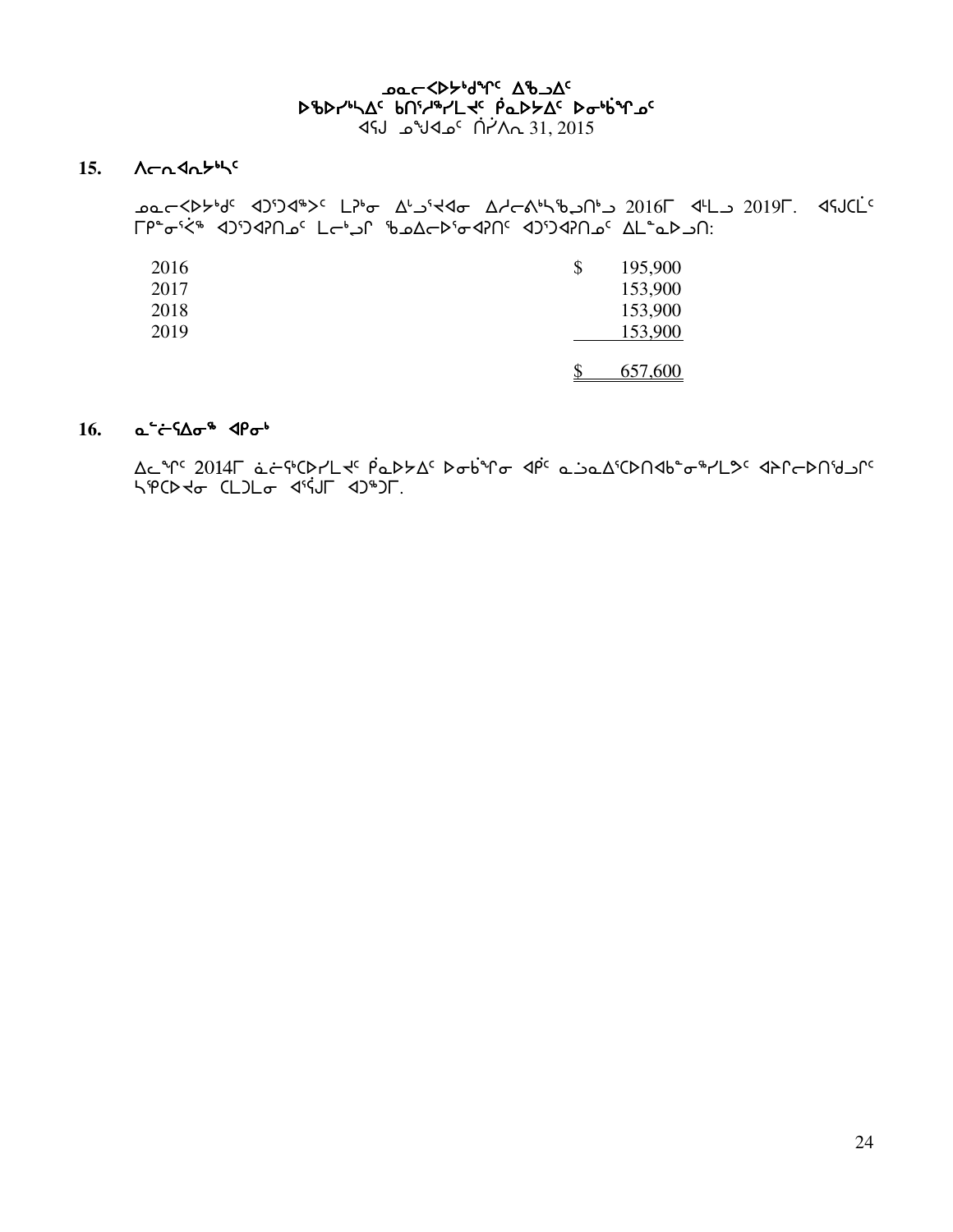# kNoXs/4fq5 wclw5 wclw5 vt3h6ymJ5 si4`vq5 xyp3iq5 si4`vq5 xyp3iq5 vtymJk5 `rN vtymJk5 `rN vtymJk5 `rNs/c`=5 xuhiq5 s/c`=5 xuhiq5s/c`=5 xuhiq5  $\begin{array}{ccc}\n\mathsf{div}\ \mathsf{div}\ & \mathsf{div}\ & \mathsf{div}\ & \mathsf{div}\ & \mathsf{div}\ & \mathsf{div}\ & \mathsf{div}\ & \mathsf{div}\ & \mathsf{div}\ & \mathsf{div}\ & \mathsf{div}\ & \mathsf{div}\ & \mathsf{div}\ & \mathsf{div}\ & \mathsf{div}\ & \mathsf{div}\ & \mathsf{div}\ & \mathsf{div}\ & \mathsf{div}\ & \mathsf{div}\ & \mathsf{div}\ & \mathsf{div}\ & \mathsf{div}\ &$

|                                                                                                                                                                                                                                                         | $(\Delta c^4L 20)$<br>a JeL'<br>ৰ⊳⊂⊀∪ <sub>ে</sub><br><u>PaDYS</u>                      | ∆Γ'⅃ <sup>ϲ</sup><br>$\Gamma$ -42 $\Gamma$<br><u>Pa DY</u> | ᡃ <b>ᡪ</b> ᠊᠘᠘ <i>ᢣ</i> ᡏ᠍ᡃᢦ <sup>ᡪ</sup><br><b>- 7c &lt;1)Untc</b><br><u>PaDYC</u> | ∟'مم−مه<br><u>PaDYS</u> | <u> )d&lt;'CDN'</u>                     | <u>⊾⊳'∩⊳L≻∆</u>                                                                 | ᡅᡃᠮ᠋ᠥᡃᡃᢦ᠓ᠰ᠌<br>$C^{\alpha}C^{-c}$<br><b>AbJAUL</b><br>$\overline{V_{\ell}$ ۹U $_{\epsilon}}$ | 2015<br>⊾صمہ<br>مخەن                     | 2014<br>⊾مصه<br>مخ∼س<br><u>یں ام</u> |
|---------------------------------------------------------------------------------------------------------------------------------------------------------------------------------------------------------------------------------------------------------|-----------------------------------------------------------------------------------------|------------------------------------------------------------|-------------------------------------------------------------------------------------|-------------------------|-----------------------------------------|---------------------------------------------------------------------------------|----------------------------------------------------------------------------------------------|------------------------------------------|--------------------------------------|
| BYD) PaDYCSS(SPCLWS)                                                                                                                                                                                                                                    | 3,854,697<br>S.                                                                         | \$(1,264,872)                                              | 2,083,658<br>-SS                                                                    | 633,715<br>-SS          | 43,897 \$<br>-S                         |                                                                                 | 0S<br>$\theta$                                                                               | 5,351,095<br>-S                          | \$ (5,948,081)                       |
| ⊲Г⊲ď Р°ФААРР∪Ф РСР<br>DOU (DRU) aDCODLYDYO<br>CM <sub>C</sub> C dp J <sub>SC</sub> & DViCc<br>CAL - dbJSPc qabLdsc<br>JPJ JAP CCCD JapCCC<br><b><ddc <ddc+l+la="" b="" l+pcc<="" 」c=""><br/><b>Adoule APC++LA APC+CC</b><br/><b>ぐんしょく</b> イント</ddc></b> | 102,249<br>(18, 464, 812)<br>84,081<br>(34, 463)<br>18,982,611<br>(44,303)<br>2.332.161 | (13,926)<br>(1,529,354)<br>(103,509)<br>2,295,619          | (259,500)<br>(1,384,471)<br>245,295                                                 | (2,500)                 | (25,000)                                | 198,677<br>$\theta$<br>$\theta$<br>$\theta$<br>$\theta$<br>$\theta$<br>$\Omega$ | 21,378,637<br>(84,081)<br>34,463<br>(18,982,611)<br>147,812<br>(4,873,075)                   | $\Omega$                                 | 0<br>$\theta$<br>$\theta$            |
| <b><br/> T<br/> A<br/> T<br/> A<br/> T<br/> A<br/> T<br/> A<br/> T<br/> A<br/> T<br/> A<br/> T<br/> A<br/> T<br/> A<br/> T<br/> A<br/> T<br/> A<br/> T<br/> A<br/> T<br/> A<br/> T<br/> A<br/> T<br <="" b=""/></b>                                     | 2,957,524<br>6,812,221                                                                  | 648,830<br>(616, 042)                                      | (1,398,676)<br>684,982                                                              | (2,500)<br>631,215      | (25,000)<br>18,897                      | 198,677<br>198,677                                                              | (2,378,855)<br>(2,378,855)                                                                   | 5,351,095                                | (5,948,081)                          |
| <b>«ΤΗσης</b> ΕΥΝΑΠΟ<br><b>JLYGAG</b> , LJKCQ                                                                                                                                                                                                           | (3,099,147)<br>3,713,074                                                                | (5,526,093)                                                | (2,848,587)<br>$\{(6,142,135)\ \$$ (2,163,605) \                                    | (1,266,460)             | (779,240)<br>$(635,245)$ \$ $(760,343)$ | 9,032,218<br>9,230,895<br>$\mathbb{S}$                                          | 101,020,597                                                                                  | 96,533,288<br>\$98,641,742 \$101,884,383 | 102,481,369<br>\$96,533,288          |

<u>CLdA በበናትርኮረLፈሀኮፈና VrLՄԽՍԵ/ԵՏԵ C</u>Q ያብ የሀይተት የሚደረገ የሚኮራ የመንግሥት የሚያደረገው የሚያደረገው የሚያደረገው የ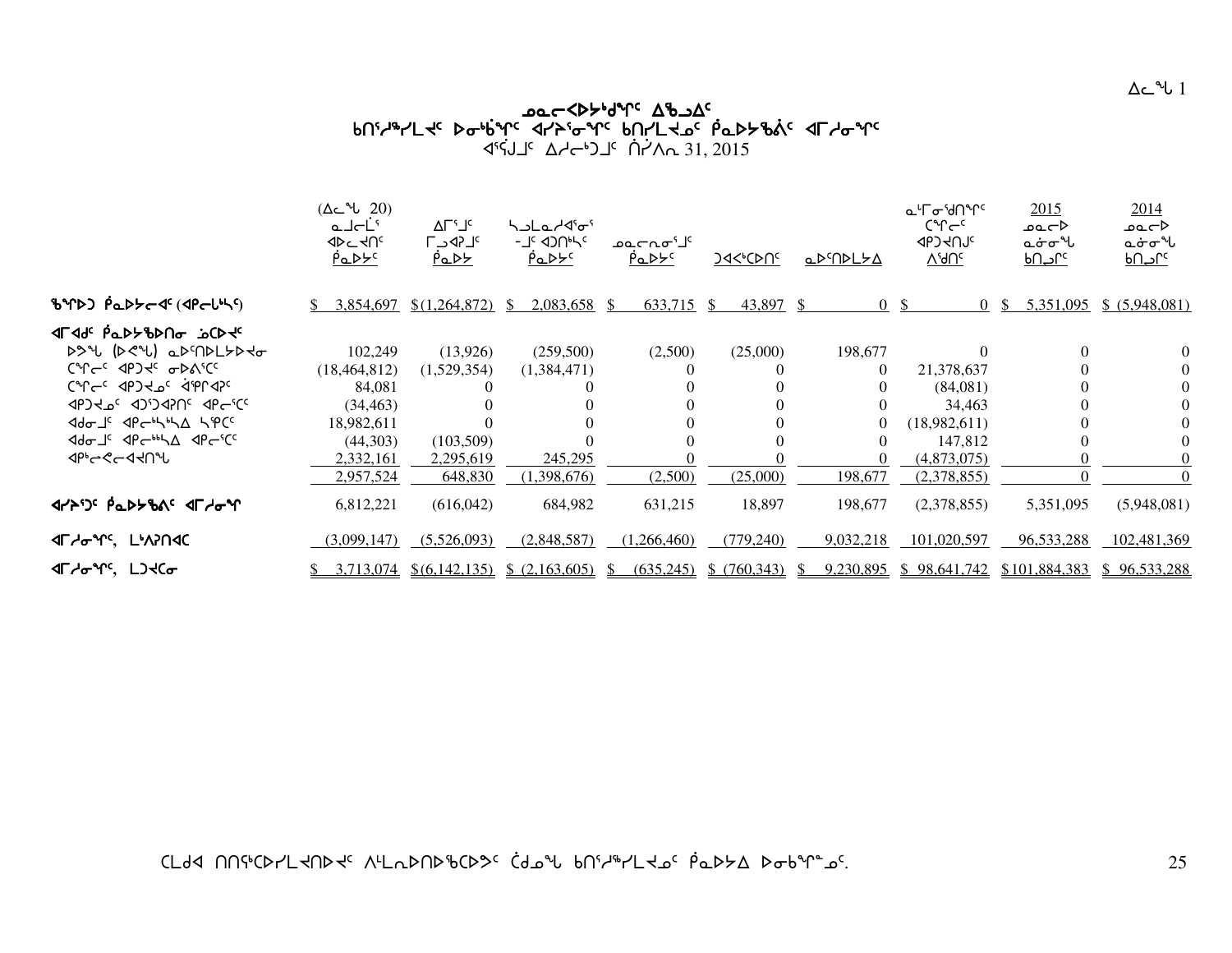$\Delta$ ے  $^2$ ل $\,$  2

# مص⊂≺4ح<sup>4</sup>0⊀محر ماحلّ<sup>ه</sup> Pot<sup>s</sup>Ma <sup>p</sup>مكك∆<sup>د</sup> 31, 2015 ∆√∽4) <sup>1</sup>د ^4 ^4 31, 2015

|                                                                                      |               | 2015<br>1)534C   | 2015          | 2014       |
|--------------------------------------------------------------------------------------|---------------|------------------|---------------|------------|
| PaDY-45                                                                              |               |                  |               |            |
| JPC 2019DPC                                                                          |               |                  |               |            |
| Christic                                                                             | $\mathcal{S}$ | 12,187,315 \$    | 12,157,097 \$ | 10,210,542 |
| $D\sigma$ ?۲۹ ( PaDSD Tube) (Ac Us)                                                  |               | 5,368,815        | 5,366,373     | 4,209,579  |
|                                                                                      |               | 17,556,130       | 17,523,470    | 14,420,121 |
| ᡏᡰ <sup>ᢦᠾ</sup> ᠄ᢆᠹᡉᢂᢣᡄ᠊ᡏ᠂ᢆᢆᢆᠣᢪᡏᡠ᠍ᡃᡙ᠘ᢅᢗᡄᠰ᠍᠍                                         |               | 3,305,000        | 3,538,260     | 2,961,954  |
|                                                                                      |               | 20,861,130       | 21,061,730    | 17,382,075 |
| <b>LぐLd</b> c __ <b>j</b> n'CD <del>d</del> c                                        |               |                  |               |            |
| <b>Actleiu4Uc dL40+Le VP44dc</b>                                                     |               | 2,031,181        | 2,117,997     | 1,915,426  |
|                                                                                      |               | 190,000          | 182,017       | 247,133    |
| $LCLd^{\sim} \sigma$ $dDCLd\Omega^c$ $\dot{\rho}$ $DQd^c$ $(\Delta C^4L8)$           |               | 155,800          | 131,550       | 245,816    |
| $b^{\circ}$ ا باشکاو ( $\Delta$ د $\sim$ $16$                                        |               | 702,300          | 993,222       | 1,197,726  |
|                                                                                      |               | 23,940,411       | 24,486,516    | 20,988,176 |
| Ρα <b>ιλλανισ</b> ι                                                                  |               |                  |               |            |
| $LCLC_1^{\bullet}$ < $\Lambda^c$ $(\Delta C^{\bullet}U^{\bullet})$                   |               | 5,234,140        | 4,364,789     | 4,304,937  |
| $340$ 2 $10$ ) $-20$                                                                 |               | 4,296,750        | 4,327,001     | 4,034,681  |
|                                                                                      |               | 1,322,200        | 1,243,980     | 1,075,021  |
| Δ <sup>9</sup> Γίκατο <sup>ί γ</sup> ικατος (Δεγ 12)                                 |               | 4,146,850        | 3,559,853     | 3,238,095  |
| Λ <sup>εα</sup> ν/d <sup>®</sup> ) cho <sup>s</sup> J Δσ®dr/σησίο (Δεºν 13)          |               | 3,710,400        | 3,574,013     | 3,378,531  |
| <b><i>Δ</i><sup>6</sup>P/L to α<to λ="" σιλ<sup="">ίς (Δ τ<sup>ι</sup>ν 14)</to></b> |               | 1,146,700        | 981,682       | 924,483    |
|                                                                                      |               | 197,800          | 184,947       | 247,133    |
| $6^{\circ}$ مْ (4c مَلا $(4^{\circ}$                                                 |               | 701,800          | 1,007,484     | 1,216,224  |
|                                                                                      |               | 20,756,640       | 19,243,749    | 18,419,105 |
| <b>⊲</b> ₧←ぐ←◁ <b>⊰∩</b> ℃                                                           |               | 2,290,200        | 2,332,161     | 2,315,385  |
|                                                                                      |               | 23,046,840       | 21,575,910    | 20,734,490 |
| <u>ზንቦኦጋና PQDSC ብር ብና ለአማር የአማብረር</u><br>$4r^{\prime}$                               |               | 893,571          | 2,910,606     | 253,686    |
| <b>JPJYPG</b> 7PYJC                                                                  |               | $\boldsymbol{0}$ | 944,091       | 905,025    |
| BYDJS PaDYCS                                                                         | $\frac{1}{2}$ | 893,571 \$       | 3,854,697 \$  | 1,158,711  |

 $\Lambda$ ah sym $\Lambda$ bmfx thad thand basks changed basks with  $\Lambda$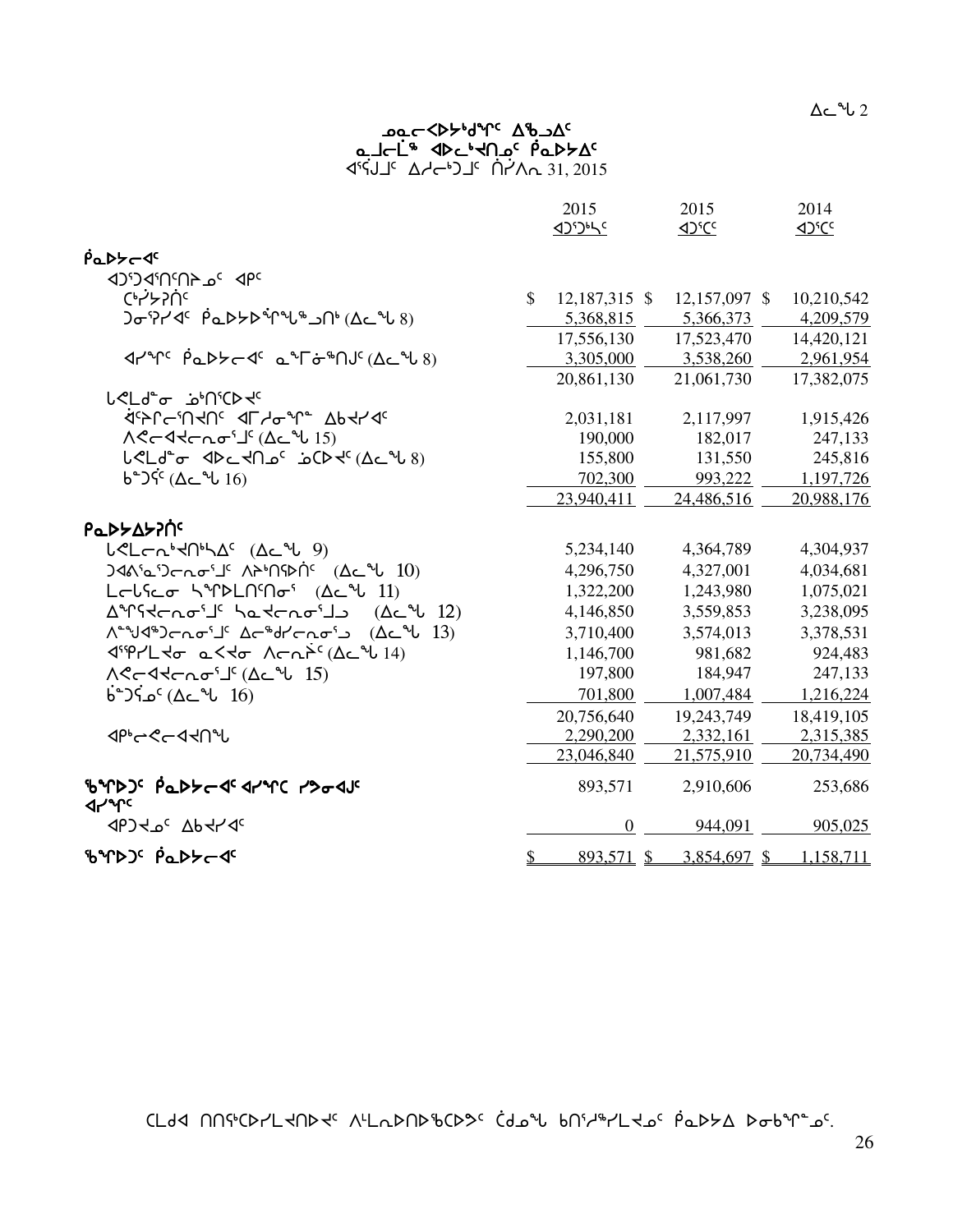$\Delta$  $\sim$   $\sim$  3

# مص⊂≺4ح<sup>4</sup>0⊀محر ያገ<sub>ን</sub> ያልግግል የሚገል 31, 2015 ∆√∽4) <sup>1</sup>د ^4 ^4 31, 2015

|                                                                                   | 2015<br><b>AJiJiLS</b>       | 2015<br><b>ADSCS</b>              | 2014<br>4 <sup>2</sup> CC |
|-----------------------------------------------------------------------------------|------------------------------|-----------------------------------|---------------------------|
| PaDY-4                                                                            |                              |                                   |                           |
| <b>4PC <sup>3</sup>QS 1PC CCD</b>                                                 |                              |                                   |                           |
| J <sup>⊕</sup> >d®∩°                                                              | $\mathbb{S}$<br>2,820,900 \$ | 2,896,399 \$                      | 2,739,009                 |
| <b>JAPO JAPO AD JAPCAC</b>                                                        | (1,175,000)                  | (1,369,495)                       | (1,406,713)               |
|                                                                                   | 1,645,900                    | 1,526,904                         | 1,332,296                 |
| <u>ҏ҆</u> ҽѢҌҼҌӷ҆ҸӡѩѠҽ <sub>ҁ</sub>                                               | 1,307,800                    | 1,042,438                         | 1,130,324                 |
| L <lo<sup>c <lo hatn<sup="">2o<sup>c</sup></lo></lo<sup>                          | 2,485,600                    | 2,866,385                         | 2,700,698                 |
|                                                                                   | 146,800                      | 160,486                           | 122,019                   |
|                                                                                   | 5,586,100                    | 5,596,213                         | 5,285,337                 |
| <b>L<ld< b=""><sup>+</sup>o b<k< td=""><td></td><td></td><td></td></k<></ld<></b> |                              |                                   |                           |
| <b>pa<sup>3</sup> LSLM-c AbdrdhAC</b>                                             | 1,234,597                    | 1,234,597                         | 1,234,597                 |
|                                                                                   | 6,820,697                    | 6,830,810                         | 6,519,934                 |
|                                                                                   |                              |                                   |                           |
| Ρα <b>ΡΣΔΣΡ</b> Ο                                                                 |                              |                                   |                           |
| PaDYN'S Abtrana                                                                   | 3,370,200                    | 3,415,551                         | 3,175,752                 |
|                                                                                   | 2,395,400                    | 2,941,555                         | 2,640,229                 |
| <b>POLYDUC D&amp; JPLALC</b>                                                      | 153,700                      | 192,111                           | 190,672                   |
| ∽סען אין קאיבילµ אי דער קער                                                       | 150,000                      | 158,100                           | 170,007                   |
| ما <sup>م</sup> ى-AA%PN LOKC                                                      |                              |                                   |                           |
| $\dot{\rho}$ a $\dot{\rho}$ ba (D $\dot{\rho}$ D $\dot{\rho}$ H $\dot{\rho}$ 14)  | $\theta$                     | 11,214                            | 11,214                    |
|                                                                                   | 6,069,300                    | 6,718,531                         | 6,187,874                 |
| J-CACUOJ LPLKN2J JPC                                                              |                              |                                   |                           |
| a JeL' beleno <sup>s</sup>                                                        | 97,800                       | 99,984                            | 375,024                   |
| <b>ጋፈል<sup>ና</sup>ፚ፡ጋ</b> ⊂ሌት <sup>ፈር</sup> ለትናረውበና                               | 37,000                       | 37,000                            | 55,900                    |
| LELSC                                                                             | 18,300                       | 18,300                            | 33,700                    |
| AMistenoil 4L hatenoil                                                            | 214,900                      | 455,602                           | 447,106                   |
|                                                                                   | 6,437,300                    | 7,329,417                         | 7,099,604                 |
| <b>ぐんしょうしゃく</b>                                                                   | 2,244,100                    | 2,295,619                         | 2,242,706                 |
|                                                                                   | 8,681,400                    | 9,625,036                         | 9,342,310                 |
| BYDJS PaDYCS STYC PSoSJS<br>$4r^{\alpha}$                                         | (1,860,703)                  | (2,794,226)                       | (2,822,376)               |
| <b>JPJ 40° Ab +1-46</b>                                                           | $\mathbf{0}$                 | 1,529,354                         | 313,580                   |
| <b>ზ</b> ঁণDጋና Pึ๊ፈD፦ ጋንበና                                                        | \$                           | $(1,860,703)$ \$ $(1,264,872)$ \$ | (2,508,796)               |

 $\Gamma$ dd nnich-Land is Aladndichts (doil bni-li-Lad padt datings).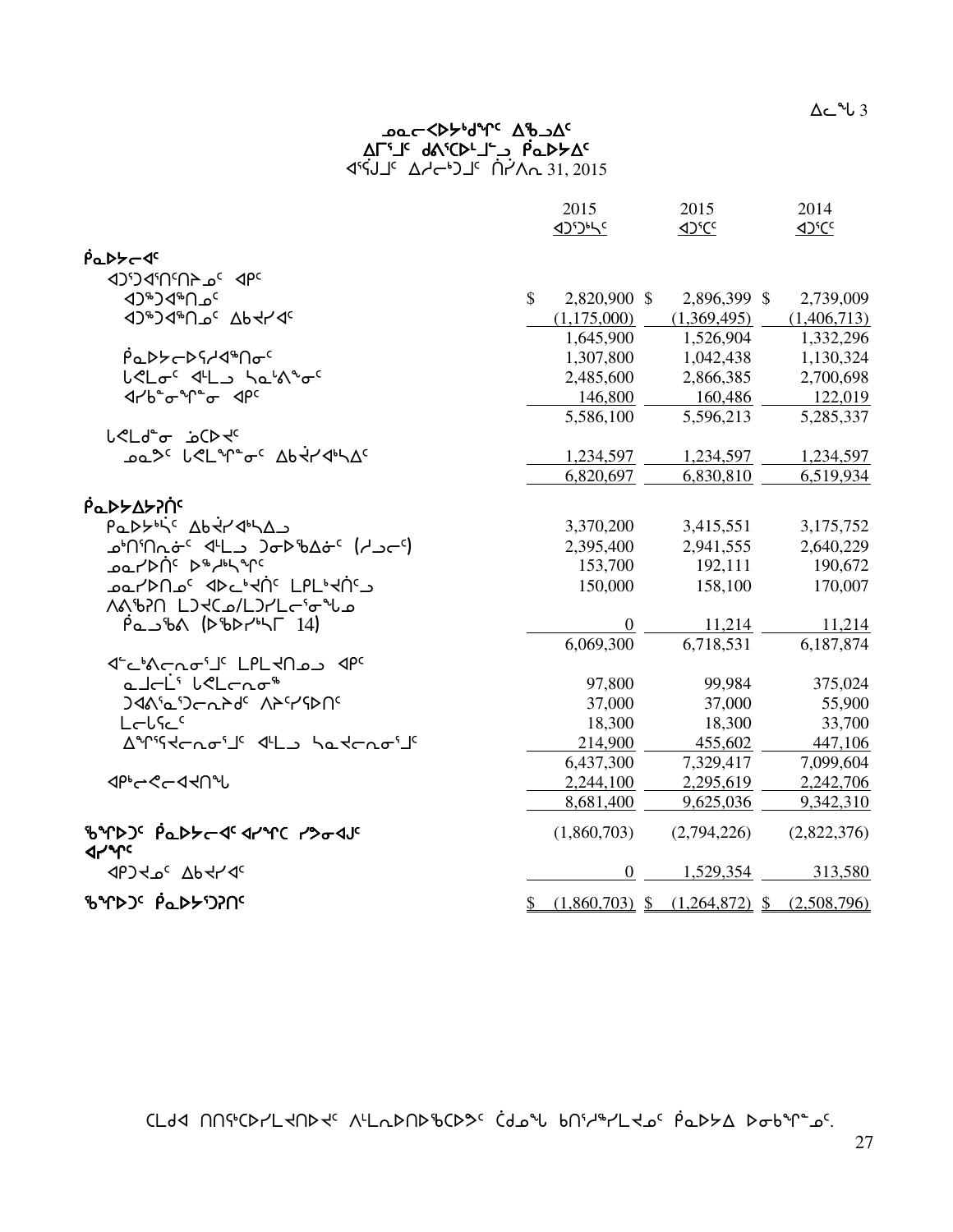$\Delta$ ے  $^4$ ل $\,$  4 $\,$ 

# مص⊂≺4ح<sup>4</sup>0⊀محر helminatory - הרת שיל Achyn- $\begin{array}{ccc}\n\overline{a} & \overline{b} & \overline{c} \\
\end{array}$  which is  $\overline{a}$  and  $\overline{b}$  who is  $\overline{a}$  is  $\overline{a}$  and  $\overline{b}$  is  $\overline{a}$  and  $\overline{a}$  and  $\overline{a}$  and  $\overline{a}$  and  $\overline{a}$  and  $\overline{a}$  and  $\overline{a}$  and  $\overline{a}$  and  $\overline{$

|                                                                                                                                                                                                                     |               | 2015           | 2015<br><br><u><br/> &lt;&lt;</u> | 2014<br><br><u><br/> &lt;&lt;</u> |
|---------------------------------------------------------------------------------------------------------------------------------------------------------------------------------------------------------------------|---------------|----------------|-----------------------------------|-----------------------------------|
| PaDY-4                                                                                                                                                                                                              |               |                |                                   |                                   |
| JPC 2010PC                                                                                                                                                                                                          |               |                |                                   |                                   |
|                                                                                                                                                                                                                     | $\mathcal{S}$ | 2,161,000 \$   | 2,246,882 \$                      | 2,041,453                         |
| <b>JICALOC JILYALJE JPC</b>                                                                                                                                                                                         |               | 650,000        | 369,360                           | 395,515                           |
| <b>Jrunc</b>                                                                                                                                                                                                        |               | 57,500         | 60,000                            | 5,146                             |
|                                                                                                                                                                                                                     |               | 2,868,500      | 2,676,242                         | 2,442,114                         |
| <b>L</b> <ld-ac anicd+c<="" td=""><td></td><td></td><td></td><td></td></ld-ac>                                                                                                                                      |               |                |                                   |                                   |
| ⊲৴৺৻                                                                                                                                                                                                                |               | $\theta$       | $\theta$                          | 2,925                             |
|                                                                                                                                                                                                                     |               | 2,868,500      | 2,676,242                         | 2,445,039                         |
| ιΑΔΡΑΣΑΣ                                                                                                                                                                                                            |               |                |                                   |                                   |
| PaDYN'S AbtranA                                                                                                                                                                                                     |               | 1,567,500      | 1,467,175                         | 1,040,598                         |
| ᠊ᠣᡆ᠘ᡃᢂᡃ᠂᠔ᢦ᠆᠉ᠰᠰ᠉ᡫ᠆                                                                                                                                                                                                   |               | 70,000         | 106,618                           | 93,512                            |
| ـممـرك11<br>مكرد4هـ17<br>محمد الكلمة                                                                                                                                                                                |               | 100,000        | 117,283                           | 111,687                           |
| debdchapter of the Active                                                                                                                                                                                           |               | 46,400         | 15,423                            | 66,250                            |
| PJ TAY GPJ +2G AD'D TOP'CA                                                                                                                                                                                          |               | $\overline{0}$ | $\overline{0}$                    | 1,283                             |
| p-J&CD fc dbrlc                                                                                                                                                                                                     |               | 53,000         | 33,155                            | 39,390                            |
| <b>D-L'AUC</b>                                                                                                                                                                                                      |               | 25,600         | 22,854                            | 22,986                            |
| D\$qPD&Jc D&Y <jp< td=""><td></td><td>15,900</td><td>17,123</td><td>15,705</td></jp<>                                                                                                                               |               | 15,900         | 17,123                            | 15,705                            |
| <b>NA&amp;AN LJKCJYLJYLGM</b>                                                                                                                                                                                       |               |                |                                   |                                   |
|                                                                                                                                                                                                                     |               | $\overline{0}$ | (553, 576)                        | 740,781                           |
| <b><br/> TAPE<br/> TAPE<br/> TAPE<br/> TAPE<br/> TAPE<br/> TAPE<br/> TAPE<br/> TAPE<br/> TAPE<br/> TAPE<br/> TAPE<br/> TAPE<br/> TAPE<br/> TAPE<br/> TAPE<br/> TAPE<br/> TAPE<br/> TAPE<br/> TAPE<br/> TAPE&lt;</b> |               | $\Omega$       | 157,584                           | 3,346,678                         |
|                                                                                                                                                                                                                     |               | 1,878,400      | 1,383,639                         | 5,478,870                         |
| JE APPE JEL LAL JAPPE                                                                                                                                                                                               |               |                |                                   |                                   |
| a Jel <sup>is</sup> lelenoiJ <sup>e</sup>                                                                                                                                                                           |               | 83,200         | 84,382                            | 150,070                           |
| SatchP <sup>6</sup> G 4L AMStchP <sup>c</sup>                                                                                                                                                                       |               | 161,000        | 263,739                           | 274,990                           |
|                                                                                                                                                                                                                     |               | 2,122,600      | 1,731,760                         | 5,903,930                         |
| <b>⊲</b> ₧←ぐ←◁ <b>√∩</b> ℃                                                                                                                                                                                          |               | 246,500        | 245,295                           | 247,053                           |
|                                                                                                                                                                                                                     |               | 2,369,100      | 1,977,055                         | 6,150,983                         |
| BYPSOS PODSCAS (PODSOS) PSOAJS APYS<br><b>J</b> <sup>4</sup>                                                                                                                                                        |               | 499,400        | 699,187                           | (3,705,944)                       |
| <b>JPJYPG</b> 7PHAC                                                                                                                                                                                                 |               | $\overline{0}$ | 1,384,471                         | 89                                |
| %ΥΡ) <sup>ς</sup> ΡαΡΣΕ (ΡαΡΣΔΣΡής)                                                                                                                                                                                 | $\mathcal{S}$ | 499,400 \$     | $2,083,658$ \$                    | (3,705,855)                       |

 $\Gamma$ 64 การจะประกาศ หนึ่งประกาศ จะว่าสำหรับ  $\Gamma$ หรับ $\Gamma$ สง จะจะจะว่า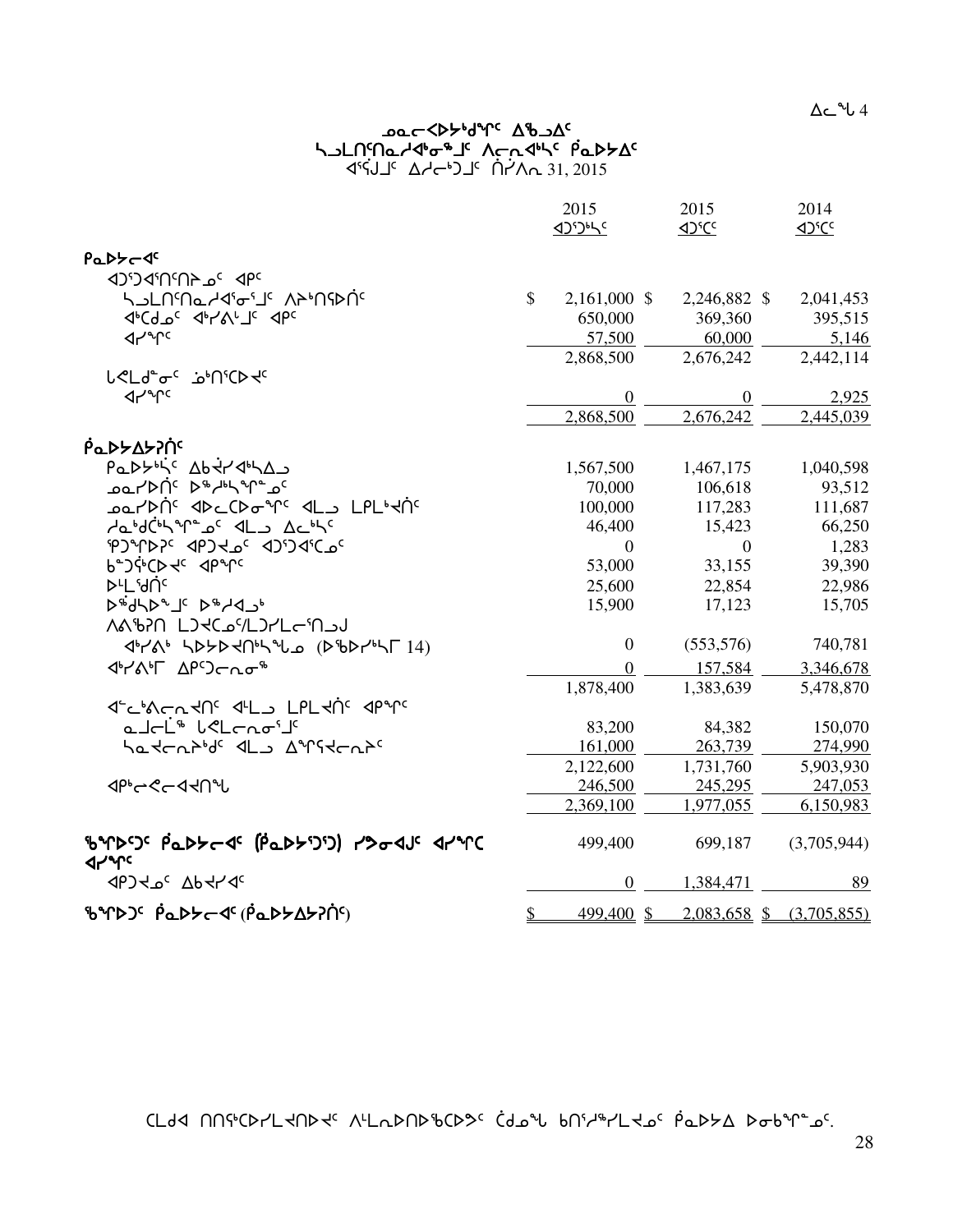$\Delta$ ے  $\sim$  5

# Ac To Y<sup>o</sup>Wid You and the co <sup>0</sup>مجاد ∧خ⊸ك∩نيم فمكح∆ 31, 2015 ∆√∽4) <sup>1</sup>د ^4 ^4 31, 2015

|                                                                                                                                                                                                                                                                                                                                                                                  |               | 2015<br><b>AJDING</b> | 2015<br>4) <sup>f</sup> Cc | 2014           |
|----------------------------------------------------------------------------------------------------------------------------------------------------------------------------------------------------------------------------------------------------------------------------------------------------------------------------------------------------------------------------------|---------------|-----------------------|----------------------------|----------------|
| PaDY-4                                                                                                                                                                                                                                                                                                                                                                           |               |                       |                            |                |
| JPC 2017PCCD                                                                                                                                                                                                                                                                                                                                                                     |               |                       |                            |                |
| ory مory مo                                                                                                                                                                                                                                                                                                                                                                      | $\mathcal{S}$ | 1,300,000 \$          | 1,029,342 \$               | 92,997         |
| PJMXPIL Dal <sup>+</sup> 4J&J4ofJ'                                                                                                                                                                                                                                                                                                                                               |               | 1,000,000             | 573,693                    | 712,131        |
|                                                                                                                                                                                                                                                                                                                                                                                  |               | 30,000                | 9,380                      | 10,862         |
| לר≁∩∼                                                                                                                                                                                                                                                                                                                                                                            |               | $\overline{0}$        | 95,026                     | $\overline{0}$ |
| ⊲p <sup>c</sup>                                                                                                                                                                                                                                                                                                                                                                  |               | 75,700                | 122,788                    | 205,832        |
|                                                                                                                                                                                                                                                                                                                                                                                  |               | 2,405,700             | 1,830,229                  | 1,021,822      |
| <b>L<line b="" bcd+c<=""></line></b>                                                                                                                                                                                                                                                                                                                                             |               |                       |                            |                |
| ∽مص                                                                                                                                                                                                                                                                                                                                                                              |               | 77,000                | 83,409                     | 82,593         |
|                                                                                                                                                                                                                                                                                                                                                                                  |               |                       |                            |                |
|                                                                                                                                                                                                                                                                                                                                                                                  |               | 2,482,700             | 1,913,638                  | 1,104,415      |
| Ρα <b>ιλλ</b> ολογής                                                                                                                                                                                                                                                                                                                                                             |               |                       |                            |                |
| JPU DOD ODAJUNOJ                                                                                                                                                                                                                                                                                                                                                                 |               | $\overline{0}$        | 83,235                     | $\theta$       |
| PUNPPOL JAPCDYLTO' PaDYO'                                                                                                                                                                                                                                                                                                                                                        |               | 273,000               | 261,833                    | 311,317        |
| Padthic dil Abtrac                                                                                                                                                                                                                                                                                                                                                               |               | 573,200               | 468,350                    | 475,108        |
| JIL AL JIL PADALA                                                                                                                                                                                                                                                                                                                                                                |               | 64,800                | 11,369                     | 12,321         |
| <'a Ao", 'PL?&< < L_> Aco <i'&<< td=""><td></td><td>1,456,000</td><td>189,445</td><td>218,558</td></i'&<<>                                                                                                                                                                                                                                                                       |               | 1,456,000             | 189,445                    | 218,558        |
| <b>VATDUCATE</b> dbCDUc                                                                                                                                                                                                                                                                                                                                                          |               | 50,000                | 11,550                     | 43,409         |
| <b>AL J'YAT AD'OAP'</b>                                                                                                                                                                                                                                                                                                                                                          |               | 56,100                | 65,050                     | 59,344         |
| PL?0%, BiC%Natc <pl>&lt;&gt; <d<></d<> <d<></d<> <d<></d<> <d<></d<> <d<></d<> <d<></d<> <d<></d<> <d<></d<> <d<></d<> <d<></d<> <d<></d<> <d<></d<> <d<></d<> <d<></d<> <d<></d<> <d<></d<> <d<></d<> <d<></d<> <d<></d<> <d<></d<> <d<></d<> <d<></d<> <d<></d<> <d<></d<> <d<></d<> <d<></d<> <d<></d<> <d<></d<> <d<></d<> <d<></d<> <d<></d<> <d<></d<> <d<></d<> &lt;</pl> |               | 21,000                | 18,453                     | 2,981          |
| ᠕ᡕ᠆᠂᠂᠘᠉ᢣ᠘ᡪ᠒                                                                                                                                                                                                                                                                                                                                                                      |               | 8,000                 | 6,851                      | 6,301          |
| <b>PL'UNC</b>                                                                                                                                                                                                                                                                                                                                                                    |               | 6,200                 | 5,318                      | 5,787          |
| <b>DIJLDJE DAJJJE</b>                                                                                                                                                                                                                                                                                                                                                            |               | 5,850                 | 5,662                      | 5,447          |
| JOLYD J DIAJO                                                                                                                                                                                                                                                                                                                                                                    |               | $\theta$              | 443                        | $\theta$       |
| בחל4 יב שבראה, LPL לחל השפר                                                                                                                                                                                                                                                                                                                                                      |               | $\overline{0}$        | 756                        | 100            |
|                                                                                                                                                                                                                                                                                                                                                                                  |               | 2,514,150             | 1,128,315                  | 1,140,673      |
| <b>J-C-YC-LAUS LPL-ADOJ JP-MS</b>                                                                                                                                                                                                                                                                                                                                                |               |                       |                            |                |
| a Joli® l <lonoij⊆< td=""><td></td><td>136,900</td><td>127,618</td><td>259,854</td></lonoij⊆<>                                                                                                                                                                                                                                                                                   |               | 136,900               | 127,618                    | 259,854        |
| ש <sup>יק</sup> רלד בללד מרתד <sup>נ</sup>                                                                                                                                                                                                                                                                                                                                       |               | 4,600                 | 4,600                      | 9,200          |
| Lelfic                                                                                                                                                                                                                                                                                                                                                                           |               | 3,200                 | 3,200                      | 3,200          |
| Satchbrd <sup>c</sup> AMStchbdc                                                                                                                                                                                                                                                                                                                                                  |               | 15,500                | 16,190                     | 20,136         |
|                                                                                                                                                                                                                                                                                                                                                                                  |               | 2,674,350             | 1,279,923                  | 1,433,063      |
| <b>⊲</b> ₧←ぐ←◁ <b>⊰∩</b> ℃                                                                                                                                                                                                                                                                                                                                                       |               | 1,000                 | $\overline{0}$             | 301            |
|                                                                                                                                                                                                                                                                                                                                                                                  |               | 2,675,350             | 1,279,923                  | 1,433,364      |
| %ΥΡ) <sup>ς</sup> ΡαΡΣΕ (ΡαΡΣΔΣΡής)                                                                                                                                                                                                                                                                                                                                              | \$            | $(192,650)$ \$        | $633,715$ \$               | (328,949)      |

 $\Gamma$ 64 การจะประกาศ หนึ่งประกาศ จะว่าสำหรับ  $\Gamma$ หรับ $\Gamma$ สง จะจะจะว่า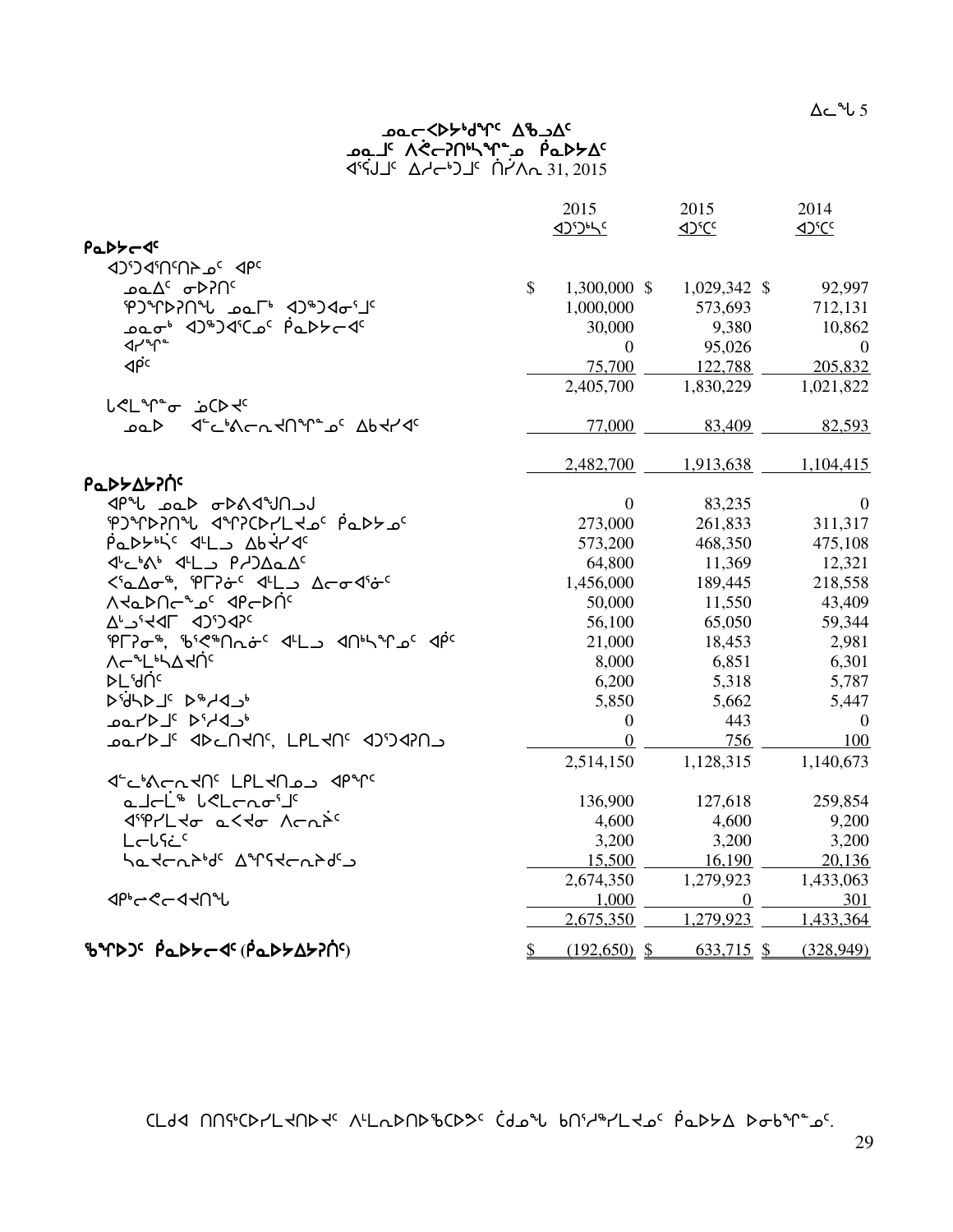$\Delta$ ے  $\sim$  6

# مص⊂≺4ح<sup>4</sup>0⊀محر <sup>6</sup>α×4م مـ∩?∿>4< 31, 2015 ∆√∽4) <sup>1</sup>د ^4 ^4 31, 2015

|                                                                                                                       | 2015<br>$\langle$ 4) $\langle$ | 2015<br><b>ADSCC</b> | 2014       |
|-----------------------------------------------------------------------------------------------------------------------|--------------------------------|----------------------|------------|
| $\beta_0$<br><b>In Cream</b> CrCP<br><b>)∢&lt;•C?Ո_օ⊆ գ~Րՙ</b> Շ~•                                                    | $0 \text{ }$                   | 88,304 \$            | 46,410     |
| ιΑΔΡΑΣΑΣ<br><b>VYPIU FIRECTIONE</b><br>$4Dn4^4$ or $dA^5C^5CD$ or $d^c$ $(D^6D)^{16}$<br>JE CONCRYPLE LPL JAD JACAN'S | $\theta$                       | $\Omega$             | 541,909    |
| a Irl <sup>'s</sup> LeLrao'I'                                                                                         | 18,200                         | 18,574               | 32,491     |
| ᡃᡆ᠊᠍ᡪᡄ᠍᠘ᠷᡁᡕ᠂᠊᠙ᡒᡁ᠌ᢄᠰᢁᢋᢄ                                                                                                | 22,400                         | 25,833               | 35,202     |
|                                                                                                                       | 40,600                         | 44,407               | 609,602    |
| <b><i>ზΥ</i>Ρ</b> Ο <sup>ς</sup> ΡΟΡΣΑΦ (ΡΟΡΣΔΣΑ) (9                                                                  | (40,600) \$                    | 43,897 \$            | (563, 192) |

 $\Gamma$ dd nnich-Land is Aladndichts (doil bni-li-Lad padt datings).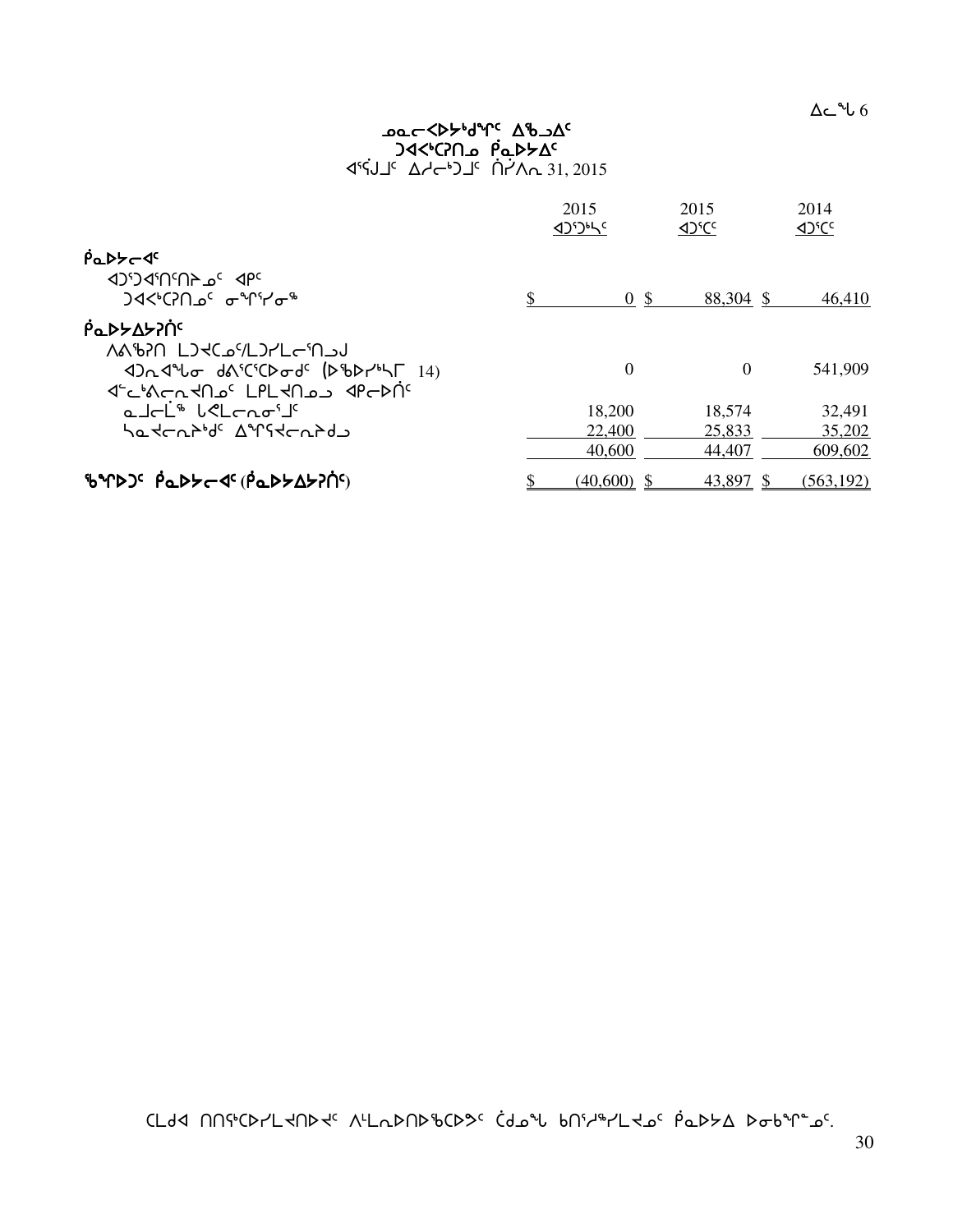CLdd NN 46 ALLAD CDD 6 CDD COLL da HON-

| aDNDLYD T PaDYS JSUNCD TS Ddo U:                                                                       |           |         |
|--------------------------------------------------------------------------------------------------------|-----------|---------|
|                                                                                                        |           |         |
| ماحلّه Abc المام PabbA                                                                                 |           |         |
| ᡋ᠌ᡳᢃᠳᡗᠴ᠖ᢣ᠑ᠾᢉᢠᢓᠾ᠗ᠾᢄᢞᢣ᠗ᢣ᠓ᢄ᠂ᢒ<br>$\mathcal{S}$                                                            | 24,349 \$ | 31,210  |
| Padtchoil Jhinchoil adMaltdt                                                                           | 26,494    | 71,755  |
| <sup>d</sup> "C"ACLXU2C A'J'Ydh\" ACL4h" aD"NDLYDYC                                                    | 7,949     | 681,959 |
| ᠕ᡨ᠕᠕ᡒᢂ᠘ᢇ᠂᠕᠆᠘᠀᠕᠕᠅᠕ᡐ᠂ᡗ᠆᠂ᢉ᠅᠕ᢆᢀ᠕ᢂᠰ᠕᠅                                                                       | 57,711    | 416,382 |
|                                                                                                        | 2,658     | 2,823   |
| להרישלי בפרוטחילבי פוטיחומובאלי                                                                        | 18,019    | 14,009  |
|                                                                                                        | 88,838    | 128,190 |
| לפלרת4' <sup>6</sup> ספול101'0 <sup>0</sup> פ4'DDL40'                                                  | (1, 384)  | 6,966   |
|                                                                                                        | 34,668    | 70,799  |
| PLPDUPY, TPPUPFAG                                                                                      | 10,866    | 27,853  |
| Y C J L & B D HAN D L B D D D L B V C                                                                  | 6,995     | 15,869  |
| A°U<14AD DQrDN°Loc QD°NDLYD+C                                                                          | 8,715     | 12,426  |
|                                                                                                        | 26,139    | 27,222  |
| Δ <i>'</i> baΔ <del>'</del> > <sup>2</sup> ' o' Δbdr' d'                                               | 413,618   | 361,246 |
| רבר חר <i>גי</i> רבלי יטיע                                                                             | 7,500     | 7,500   |
| $BMX_0^c < \Delta r d^c \Lambda^b \Lambda^c$                                                           | 5,000     | 5,000   |
| ᠴ᠌eᡄ<Ϸᢣď ለᡄ᠘᠊ᡘᡃᡃ᠕ᠰᡃᠨᡏ᠑ᡄ᠘᠊ᡐ᠂ᡆᢂᠾᢂᢣᢂ                                                                      | 300,888   | 177,137 |
| Annenburg Foundation-dc Puo <jc 2010l5d440<="" 4420="" j-o-8d="" td=""><td>37</td><td>58,175</td></jc> | 37        | 58,175  |
| <b>√`</b> ~√√℃♪ ∆₺௳∆≻ነՈኍՐ՟ ∧←L <sub>'</sub> ५♪Ո <sup>৻</sup> ௳▷ነՈ♪L≻▷ <del>√</del> ‹                   | 62,967    | 62,393  |
| BARAGO COMPART COMPUTE                                                                                 | 48,421    | 86,696  |
| A'LLDO' <plyo' ad'ndlydy'<="" lplyo'lo'="" td=""><td>818,395</td><td>748,562</td></plyo'>              | 818,395   | 748,562 |
| COGNT AVJAWND aDMDLYD                                                                                  | 117       | 185,208 |
| YP4d14.0% VGC44CVQ.77 ThUDFAD4d                                                                        | 269,999   | 266,398 |
| ᢃᡏᠰ᠍᠖᠘᠈ᢕᡄ᠘ᡉ <b>ᢖ</b> ᢄ᠂᠓ᡔ᠑᠕᠉᠘᠈᠕ᢂ                                                                       | 59,855    | 56,825  |
| ᡋ᠌᠄ᠰ᠑᠂ᡕᢂᢣᡄ᠓ᢁ᠅᠉᠊᠗᠖ᠷ᠈᠗᠘ᢣᢧ᠙                                                                               | 15,168    | 4,573   |
| J-044'CD A'J'44' aD'NDLYD4'                                                                            | 45,138    | 74,722  |
| JSAPARC aPMDLSD4C                                                                                      | 4,942     | 10,656  |
| JAA'a"Jcno'J' acDN aD'NDLYD+                                                                           | 16,424    | 31,956  |
| ᡏ᠆ᡏᢞᢗᢂ᠕ᠸ᠘ᡪ᠓ᠰ᠆ᢆᠣ᠂ᡋᡖ᠉ᡁᢂᢄᢣᢂ                                                                               | 10,954    | 21,318  |
| <b>研究</b> AKION'S AFTY LAPION                                                                          | 5,300     | 17,728  |
| ΔLσ (ΛΣ۴Γ α<Ψς dφγLΨς σΡρυΡΓΑΡΑς                                                                       | 42,434    | 100,118 |
| <b>)ᢉ᠍</b> ᡧ᠈ᠳ᠉ᢣᠳ᠓ᢣ᠖ᡔ᠑ᡄᢉ                                                                               | 24,500    | 22,250  |
| <b><d^dd adddf="" phplique="">dd</d^dd></b>                                                            | 21,988    | 31,737  |
| Pdc'CDYLt'LPLtN'I aD'NDLYDt'                                                                           | 22,765    | 33,864  |
| <b>)ᢉ᠍</b> ᡧᢉ᠖᠂᠘᠅᠀᠀ᢒ᠑᠅᠀ᢉ᠅ᡘ᠅᠕ᢄ᠂ᢒ᠕ᢂᢄ                                                                     | 3,642     | 5,418   |
| <b>A' Jo 'bDAS'ND LearDN°U a aD'NDLYD+C</b>                                                            | 9,783     | 9,774   |

∆د ″ل⊽ L'A'A'L 1

2014

 $42^{\circ}C^{\circ}$ 

2015

 $\Delta$ <sup>S</sup>CC

# שבכל45 יחיים מים בר השיר ל aDMDLSD + PaDSAC  $451.2015$   $\Delta7 - 215$   $\Delta7 - 215$

31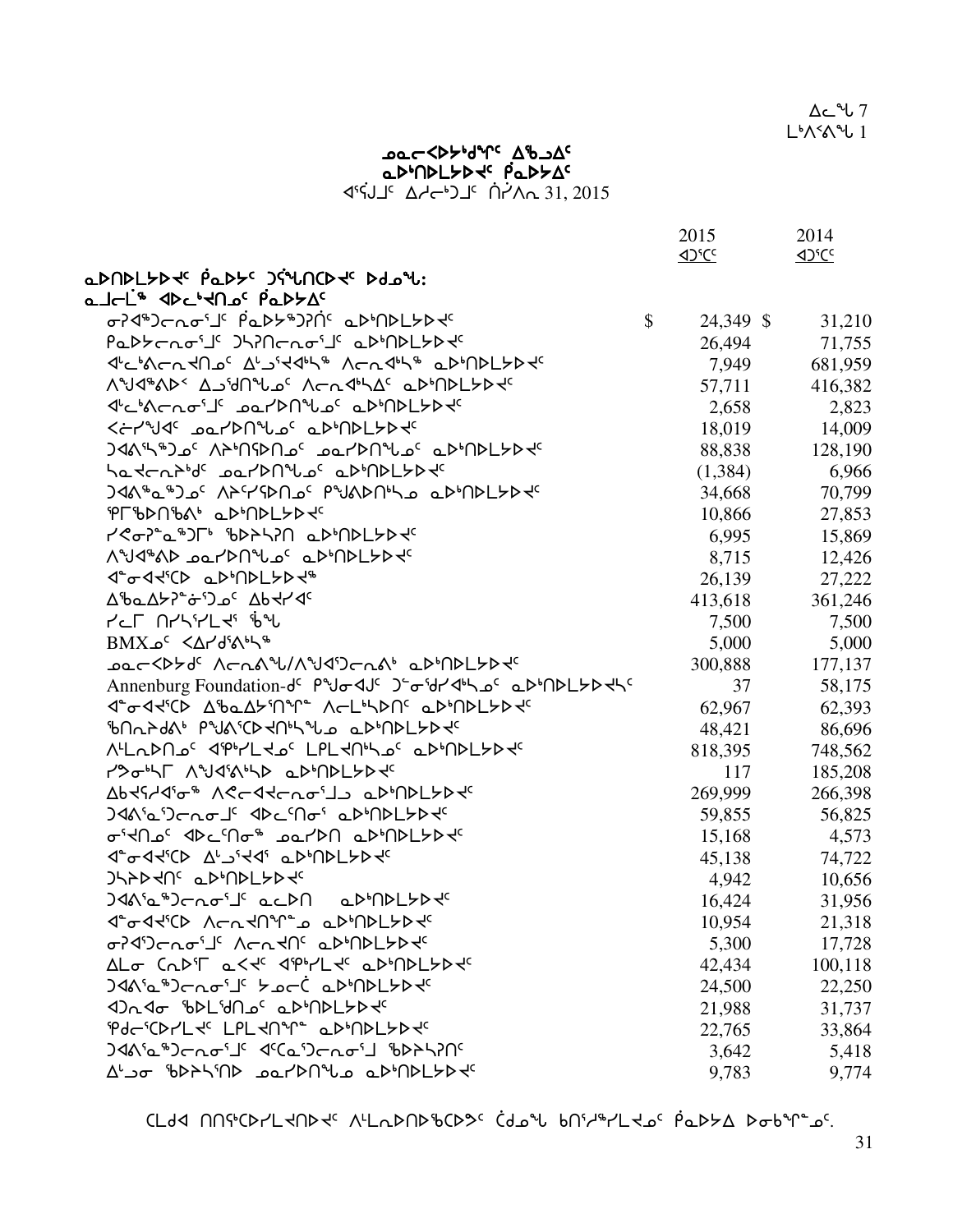CLdA NNSCDYLKNDK ALLADNDSCD3 Cdol bNSLRYLK0 PaDSA Dobln=0.

|                                                     | 2015                                   | 2014                                 |
|-----------------------------------------------------|----------------------------------------|--------------------------------------|
|                                                     | $\Delta$ ) <sup>s</sup> C <sup>c</sup> | $\Delta$ <sup>s</sup> C <sup>c</sup> |
| aDUDLYD T PaDYS JSUNCD TO DO U: (b T/ Ts)           |                                        |                                      |
| ماحلّ <sup>ه</sup> جاكد الحام <sup>د</sup> افعالحه< |                                        |                                      |
| YCL VAARALS ACHY OPHUDLADES                         | 6,313                                  | 12,597                               |
| ᡏᡄᡭᡃᡏ᠂ᢉᡌᡳᢁ᠂ᡏ᠘ᢣᡄᢂᡁ᠈ᠾ᠉ᠾᢂᢣ                             | 3,021                                  | 6,679                                |
| Paddrad "YDN" admolddd                              | 1,200                                  | 4,007                                |
| JCYF AbaAYDA aDMDLYDY                               | 3,419                                  | 5,343                                |
| <b>LYJ' LOYIQO' ACHA aDINDLYD +C</b>                | 4,274                                  | 6,678                                |
| <p>'o"J&lt; Ac"AC aP"NPL&gt;P+C</p>                 | 9,832                                  | 24,243                               |
| ᠊ᢆᠣᢗ᠄᠂᠂ᡐ᠘ᢦ᠆ᡁ᠂ᡁᢂᠳ᠈ᡫᢂ᠂᠂᠘ᡐᠾ᠘ᢣ᠑ᢣᡠ                       | 35,194                                 | 116,465                              |
| Dado PULAJ CoarDN aDMDLYD                           | 171,637                                | 96,458                               |
| GDAPN'S AYNGALL aDINDLYDE                           | 9,283                                  | 14,132                               |
| GPAPN'S POLYDUL' OP'UDLYDY'                         | 7,008                                  | 4,709                                |
| JECalDCroil ACLIADAL22 2011DA aDIADLYD              | 5,587                                  | 3,780                                |
| Pb?n C < 2014/C a D+NDL > D+ Pb?n                   | 8,594                                  | 28,692                               |
| LdbJc bnLAMCoc aDbnDLSDdc                           | 44,562                                 | 44,170                               |
| <i><b>SPHLTO aKTO ACRPC ParDUL aDMDLLPDT</b></i>    | 2,651                                  | 2,178                                |
| AJABANJ ACCPNYLOS aDMDLYDES                         | 19,803                                 | 24,060                               |
| >AKYSALTE TANDFADAE                                 | 191                                    | 304,887                              |
| R.E.A.C.H. PaDYNJ <sup>c</sup> AbdPNC aDDDLYDdC     | 93,333                                 | 23,333                               |
| R.E.A.C.H. J-o-dr/ << a D-nDL > D-V                 | 72,200                                 | 22,050                               |
| PHONO 2 2 APMOLSD                                   | 1,483,542                              | $\mathbf{0}$                         |
| ∆F'J' J'L ר_ר Fב Aרוי P^                            |                                        |                                      |
| <b>LAYUR' VEUGHYV, TANDLADE</b>                     | 221,307                                | 194,452                              |
| AL&CDUTE bANSURYE TPPUDFFD4c                        | 26,762                                 | 51,235                               |
| AL&A'J' LJ4P' aD'NDLYD-                             | 19,234                                 | 47,606                               |
| LAST TANDFAD4c                                      | 35,791                                 | 81,117                               |
| reth Lathrud Pastal                                 | 118,423                                | 107,408                              |
| <b>Δ</b> <i>ზ</i> αΔ <del>Σις ου</del> ς Δρ<Γ<      | 121,750                                | 107,250                              |
| AL'I' JAP COSPCL IL'IN                              | 33,250                                 | $\boldsymbol{0}$                     |
| AL'I <sup>c</sup> JSQP COSPCL IL'IA                 | 30,000                                 | $\boldsymbol{0}$                     |
|                                                     |                                        |                                      |

∆د <sup>م</sup>ل 7  $L^{\mathfrak{b}}\Lambda^{\mathfrak{c}}\Lambda^{\mathfrak{a}}$ u 2

# ᠴᡉᡄ᠆᠀᠊ᢂ᠕ᡕ᠂᠊ᡏ᠋ᢔ᠑ aDODLYDY<sup>c</sup> PaDYAC d'SJJC Δd-bJLC Nd 21, 2015

32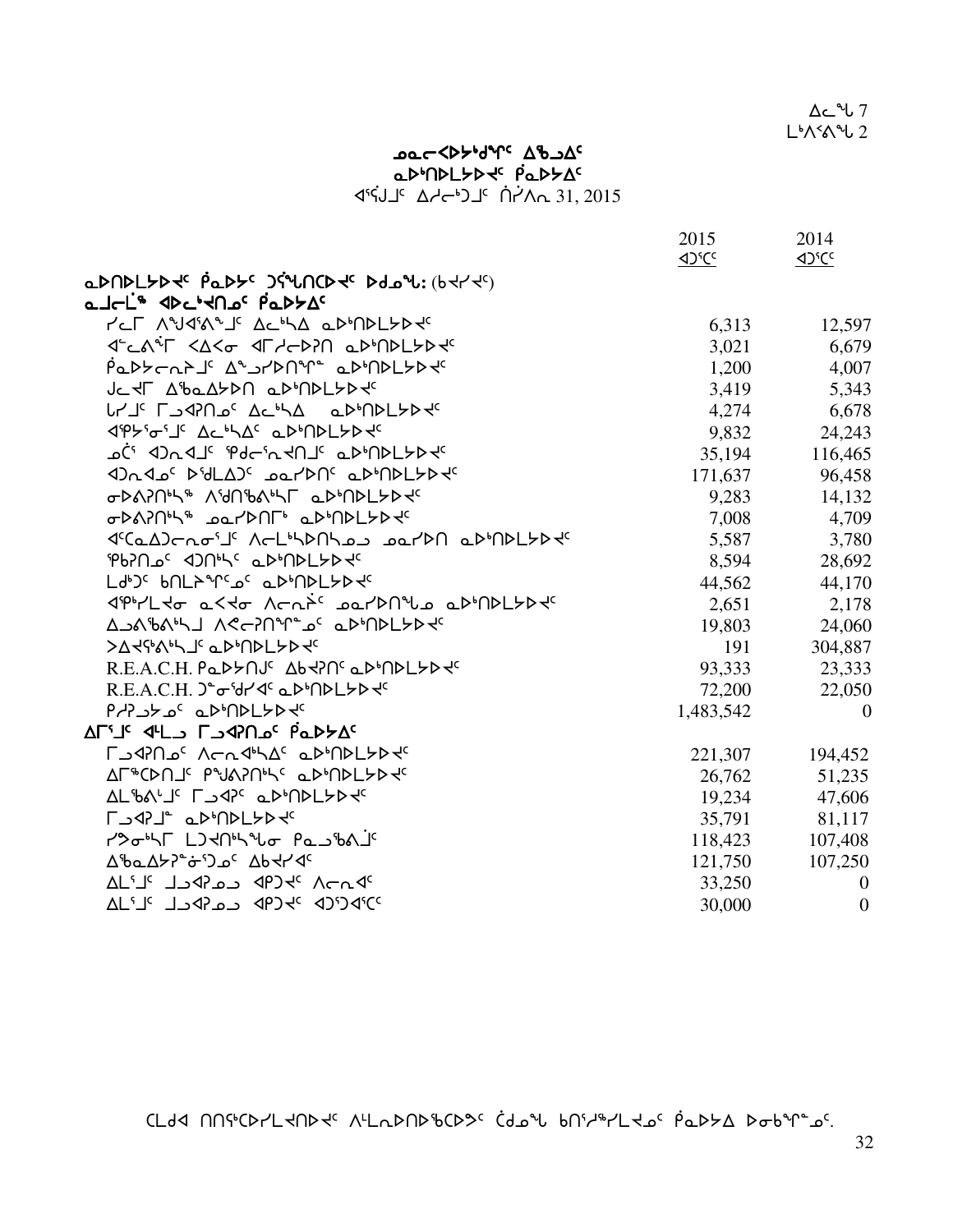$\Gamma$ dd nnich-Land is Aladndichts (doil bni-li-Lad padt datings).

∆د <sup>م</sup>ل 7  $L^b \Lambda^c \Lambda^d$ U 3

# Ac Bart Abad> שבר <45 aDMDLSD + PaDSA

| √`{\J`{` ∆\dr}}_ `^^`\\n_31,2015 |  |  |
|----------------------------------|--|--|
|                                  |  |  |

|                                                                                                                                                                                                                                     | 2015                         | 2014              |
|-------------------------------------------------------------------------------------------------------------------------------------------------------------------------------------------------------------------------------------|------------------------------|-------------------|
|                                                                                                                                                                                                                                     | $\Delta$ <sup>S</sup> CC     | 4 <sup>2</sup> CC |
| aDNDLYD T PaDYS JSLACD TS Ddol: (bt/ts)                                                                                                                                                                                             |                              |                   |
| ᠊ᢁ᠆ᡁ᠂᠂᠐ᢣᡒᢗ᠆ᢦᢋ᠐ᡰᢣ᠕ᡕᢖᡛᢑᡛ᠉ᢆ᠖ᡛ᠀                                                                                                                                                                                                         |                              |                   |
| aDMDLYDK FHDY?N YDoHF PJMD?NHo                                                                                                                                                                                                      |                              |                   |
| <b>JPPCD-LHIF JPPCALL ANDILIAN</b>                                                                                                                                                                                                  | 625,391                      | 619,594           |
| PT?08 JLD LELSCOC JPPJ?Nhoc aDMDLbD + C                                                                                                                                                                                             | 202,500                      | 202,500           |
| 90°JF 42870° JOL-422F QD'ADLYD                                                                                                                                                                                                      | 126,000                      | 126,000           |
| ᠴᡃ᠍᠍᠍᠍ᡃᢐᡃᢥ᠕ᡃ᠋᠂ᠴ᠋ᢁᡕ᠑᠋᠐᠌ᢀ᠂᠘᠑ᡰ᠘ᢂ᠂ᠴ᠖ᢣ᠐ᢂ                                                                                                                                                                                                 | 139,980                      | 139,980           |
| ᠴ᠍ᠣᡄ᠊᠌᠘᠋ᡐ᠕᠂᠑ᢣ᠑ᡫᢂ᠘ᡧ᠕ᢣᡌ᠂ᡓᢂᠾᢂ                                                                                                                                                                                                          | 50,000                       | 50,000            |
| Dade hodde Achamac aphOpLbbec                                                                                                                                                                                                       | 31,500                       | 31,500            |
| ᠊᠉᠕ᡒ᠗᠀ᡕᢀ᠀᠀᠉᠘᠉᠕ᢣ᠘᠈᠉᠕᠉ᡫ᠉᠗ᢞᡆ                                                                                                                                                                                                           | 40,000                       | 40,000            |
| DPALJE <da<1l0c adpndl="">D+C</da<1l0c>                                                                                                                                                                                             | 175,444                      | 173,843           |
| NABABLA <dr<<br></dr<<br> ADR<<br>ADPLB<<br>ADPLB<<br>ADPLB<<br>ADPLB<br>ADPLB<br>ADPLB<br>ADPLB<br>ADPLB<br>ADPLB<br>ADPLB<br>ADPLB<br>ADPLB<br>ADPLB<br>ADPLB<br>ADPLB<br>ADPLB <br< td=""><td>212,000</td><td>212,000</td></br<> | 212,000                      | 212,000           |
|                                                                                                                                                                                                                                     | 76,523                       | 75,825            |
| <b>Δ</b> <i>ზ</i> αΔ <del>Σιος</del> Δbdrdc                                                                                                                                                                                         | 17,500                       | 15,000            |
| ـەمىرىمە ≪ەلىلەل/1910م مىلەنگە ھەمە                                                                                                                                                                                                 | 12,461                       | 12,438            |
| ᢣ <b>Ⴢ</b> ႾႶႤႭჍჃჼჾჼ <del></del> ႾჼჼႭϷ <del>Ⴤ</del> Ϫჼ                                                                                                                                                                              |                              |                   |
| ႷჂႲႮ <b>ႱႪႯႯჼ</b> ႧჅႨႠႨჾჾႥႦႠႦჅჽႷႷႷႱႵჅჅჼႴჁႮႦႲ <del>Ⴡ</del> ႦჅႠ                                                                                                                                                                       | 68,510                       | 46,010            |
| 94<14N140 cL4N partDJ>                                                                                                                                                                                                              | 139,316                      | 115,693           |
| JA <cccao qpcndlyd+<="" td=""><td>845,454</td><td>763,232</td></cccao>                                                                                                                                                              | 845,454                      | 763,232           |
| COGNT LIKUNYLO GYAJS SPYPKUN                                                                                                                                                                                                        | 202,126                      | 143,210           |
| ΔჼbaΔלλ <sup>ε</sup> τΌρς Δbdr/Jhloc aDMDL5Dddnh®                                                                                                                                                                                   | 42,500                       | 35,500            |
| hululayda'ik dhjak djijdaca                                                                                                                                                                                                         | 50,000                       | $\theta$          |
| YPFUWUTYQQ.Tk dbJ4c QPY4C#                                                                                                                                                                                                          | 25,000                       | $\Omega$          |
| <b>JA&lt;'S PaDYAC</b>                                                                                                                                                                                                              |                              |                   |
| <b>JA&lt;ʰoʿ À←șł)\$``Jo` 4ªPՐ4?Ոʰ\` aDʰՈDL5D+`</b>                                                                                                                                                                                 | 441,648                      | 437,618           |
| <u>) የተመል አልተነበት የተማሪ የአባክበት የተ</u>                                                                                                                                                                                                 | 597,029                      | 572,029           |
|                                                                                                                                                                                                                                     |                              |                   |
|                                                                                                                                                                                                                                     | 9,230,895 \$ 9,032,218<br>S. |                   |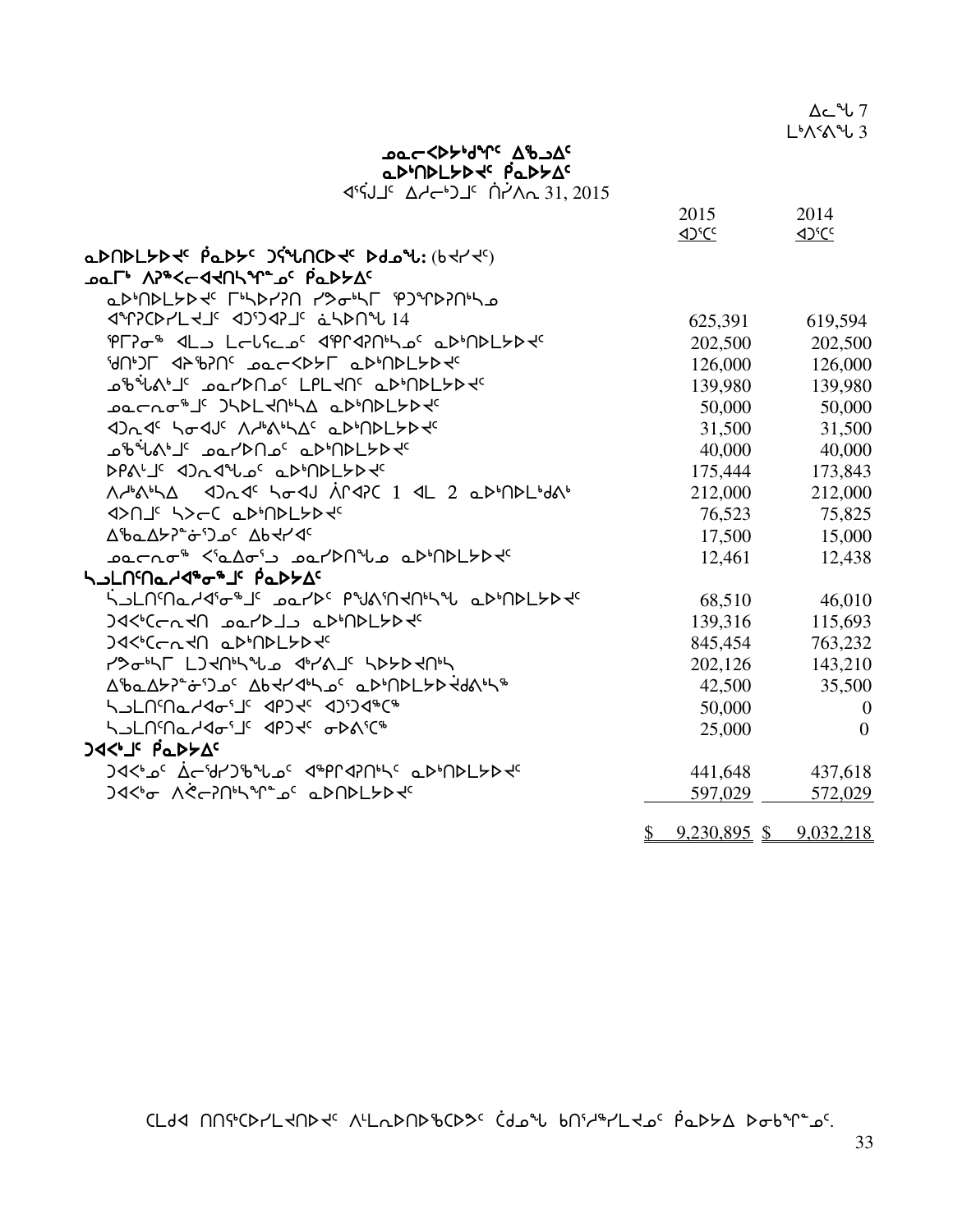$\Delta$ ے  $\sim$  8

# مص⊂≺4ح<sup>4</sup>0⊀محر )لاكالالكان Arthi Afric Adamation of the Partical Septings and the Septings of A  $\begin{array}{ccc}\n\overline{d}^{1}\overline{c} & \Delta d^{1} & \Delta d^{1} \\
\end{array}$

|                                                                                                                                 |               | 2015<br>1)5)65 | 2015           | 2014           |
|---------------------------------------------------------------------------------------------------------------------------------|---------------|----------------|----------------|----------------|
|                                                                                                                                 |               |                |                |                |
| <b>L</b> <l)bdc< td=""><td>\$</td><td><math>1,102,997</math> \$</td><td><math>1,102,997</math> \$</td><td>877,412</td></l)bdc<> | \$            | $1,102,997$ \$ | $1,102,997$ \$ | 877,412        |
| ∟مع <sup>&gt;د</sup> لح∟ <sup>م</sup> لا                                                                                        |               | 4,035,242      | 4,032,800      | 3,143,512      |
| ᠊ᢩᠣᢆᢆ᠘ᠫᡰᡏ᠂ᡀᢂ᠓᠆᠘ᢓᢦ᠖                                                                                                              |               | 181,243        | 181,243        | 150,546        |
| <b>SPYV-</b>                                                                                                                    |               | 49,333         | 49,333         | 38,109         |
|                                                                                                                                 | $\mathcal{S}$ | 5,368,815 \$   | 5,366,373 \$   | 4,209,579      |
| <b>LELd<sup>e</sup>o</b> <dc do="" dove<="" td=""><td></td><td></td><td></td><td></td></dc>                                     |               |                |                |                |
| <b>L</b> CLC'bdc                                                                                                                | $\mathcal{S}$ | 68,000 \$      | 0 <sup>3</sup> | 91,798         |
| ∟م2 <sup>0 ر</sup> ∕دا <sup>م</sup> ا                                                                                           |               | 87,800         | 131,550        | 154,018        |
|                                                                                                                                 | $\mathbb{S}$  | 155,800 \$     | 131,550 \$     | 245,816        |
| <b>JYM' PLDG-4' L'Fo'JNMC AM'o</b>                                                                                              |               |                |                |                |
| <b>JAN'aJEAPd' APYYPN</b>                                                                                                       | $\mathcal{S}$ | 1,437,000 \$   | 1,679,079 \$   | 1,482,112      |
| <b>AUDENGIS AL AFGYFRGIS</b>                                                                                                    |               | 770,700        | 595,976        | 496,486        |
| Lelfer SiPLNMo <sup>\$</sup>                                                                                                    |               | 148,100        | 99,858         | 96,385         |
| <b>USKULCA</b>                                                                                                                  |               | 170,000        | 106,949        | 143,812        |
| PUSING APEDNG ALLS PJMDINALE                                                                                                    |               | 350,000        | 461,155        | 401,349        |
| <u>חלאם כם ים חללאי</u>                                                                                                         |               | 15,000         | 16,200         | 15,150         |
| <b>NELLAGE</b> S Abtride                                                                                                        |               | 11,000         | 4,780          | 11,013         |
| a'ro'bndda' caha'                                                                                                               |               | 100,000        | 118,650        | 102,150        |
| 4)#J4PNC PU#JC                                                                                                                  |               | 64,000         | 63,323         | 77,822         |
| ᡉᢂ᠋ᢇᠷ᠖᠂ᡆ᠑ᢗ                                                                                                                      |               | $\overline{0}$ | 83,235         | $\overline{0}$ |
| JE AS-YON' JPAC DOLP AC-70 DC                                                                                                   |               | 44,500         | 665            | 250            |
| Jerre CALAS JHLS ARADOS                                                                                                         |               | 90,000         | 33,699         | 27,354         |
| VAPC <sub>6</sub> C dD <sub>A</sub> V                                                                                           |               | 5,000          | 12,364         | 3,275          |
| a <sup>r</sup> chd <sup>u</sup> L?N° bN')°                                                                                      |               | 99,700         | 262,327        | 104,796        |
|                                                                                                                                 | $\mathcal{S}$ | 3,305,000 \$   | 3,538,260 \$   | 2,961,954      |

 $\Gamma$ GLdd nnigcdrlandas viladndigcdds (doil puilair lais pobla doilinis).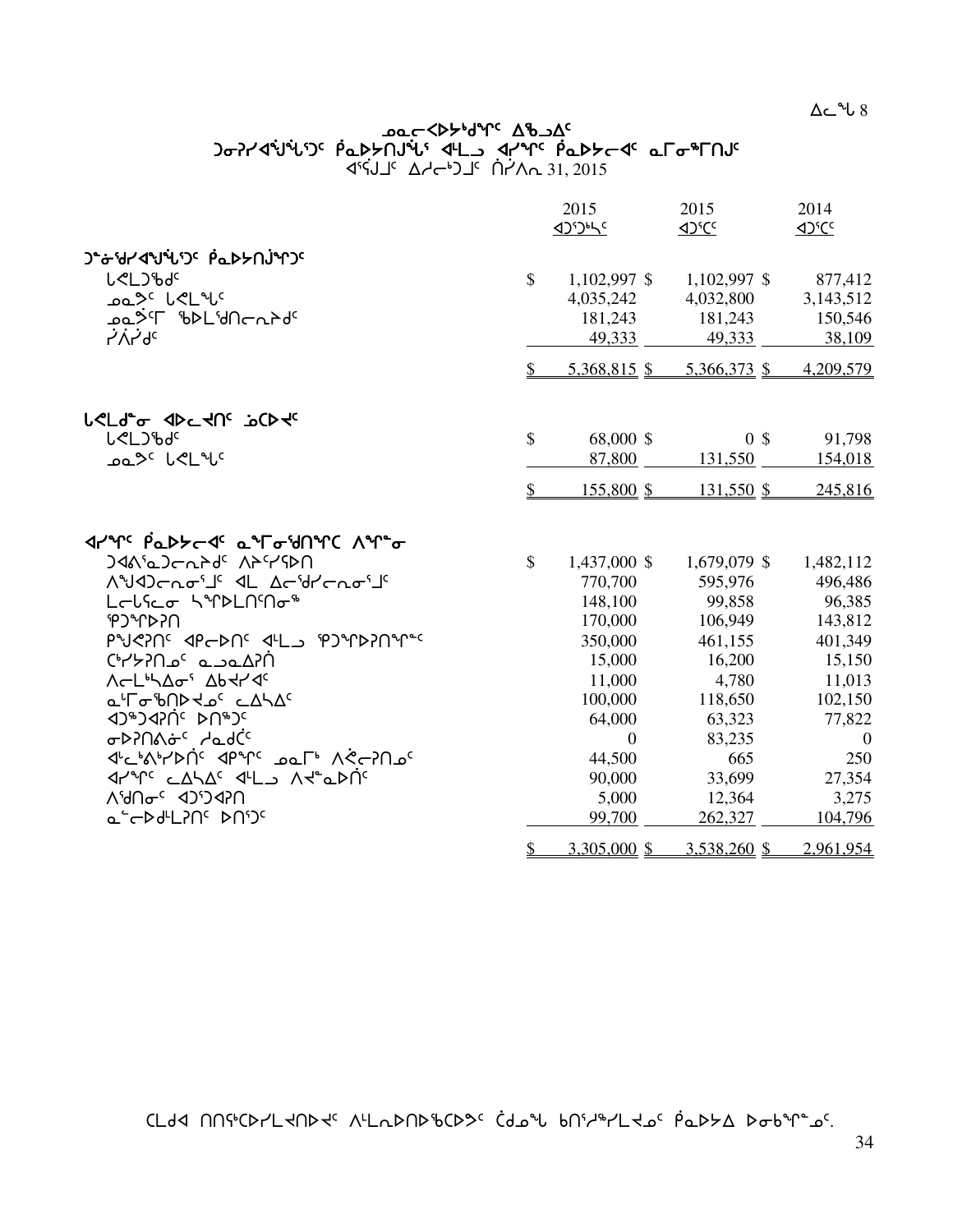CLdA NNSCDYLKNDK NLLDNDBCD3 Cdol bNSLRYLK0 PaDSA Dobln=0.

| <b>Ρα</b> ΝΑΣΥΛΟ                                                                 |                      |                |            |
|----------------------------------------------------------------------------------|----------------------|----------------|------------|
| LAYA <sup>c</sup> JLJ bNLXC PODuyujqc                                            | \$<br>299,200 \$     | 260,026 \$     | 274,040    |
| PaDby5                                                                           | 2,497,100            | 2,430,089      | 2,449,189  |
| ΔზαΔ <del>Σ</del> <sup>ኈ</sup> Πος Δb ΥΥΦΑΣ                                      | 662,900              | 603,717        | 443,611    |
| ∆ზჲ∆≻®∩ه⊂∿∆ عدد∆ د^∆ 4P~                                                         | 5,000                | 7,084          | 7,218      |
| ᠘ᡃᡃᢐ᠋ᡅ᠘ᡃᡔ <sup>ᇻ</sup> ᠌᠌᠓᠋ᢦ᠊ᡃ᠂᠕ᡕ᠆᠂᠂᠘ᡃᢂ᠘ᢦ᠆᠍᠍ᡑ                                    | 604,700              | 116,766        | 238,666    |
| <sup>2</sup> ΛΑ <sup>ς</sup> ΥΡ <sup>ς</sup> ΛΡ <sup>ς</sup>                     | 122,300              | 124,867        | 111,289    |
| <b>JYAULUAUSATC</b>                                                              | 269,200              | 257,350        | 290,775    |
| $\Lambda$ nstale $\Delta$ c Actes dels toticons                                  | 120,900              | 96,306         | 97,281     |
| bNLA o <sup>c</sup> <d<br></d<br> > <d<br></d<br> >                              | 41,000               | 34,045         | 30,492     |
| Ⴆ <b>Ⴣ</b> ჼՐჼჁჁჁႶჼႷႡჁჼႻႠჀႷჽჀႧჼ                                                  | 135,000              | 82,324         | 86,348     |
| Δზ⊾Δ⊁NJ ⊲Ϸϲ?Νς ⊲4L⊃ Δ⊂σ⊲?Νς                                                      | 87,000               | 54,758         | 59,860     |
| UPSV <sub>®</sub> CJ <sub>®</sub> D ~CGD                                         | 5,000                | $\overline{0}$ | 360        |
| LPLNM + Ser4PN                                                                   | 88,500               | 82,591         | 91,656     |
| ᡋ᠌ᡳ᠔ᡰᢄᡝᢀᢂ᠖᠀                                                                      | 90,000               | 82,566         | 3,709      |
| acDdL'                                                                           | 520,000              | 466,556        | 472,410    |
| ACPSPORTO 4LD APOP                                                               | 8,800                | 4,767          | 7,886      |
| 797 JOU OU AYURD                                                                 | 215,200              | 150,131        | 88,132     |
| ΔზαΔ⊁ՙՈLنه <sup>ς</sup> ⊲Ρςρής                                                   | 287,000              | 407,001        | 451,958    |
| <b>Ρ<sub>Α</sub>Ͻ</b> ϟͶʹϒϓϧϲϞϨϷϢ                                                | 132,000              | 66,946         | 25,680     |
| ∆%⊾∆≻`)⊂∿م.⊺∈ ∨∈≺∪⊂د                                                             | 90,000               | 42,187         | 9,364      |
| ᡃ <b>ᡠ᠆</b> ᡗᡲᡃ᠓ᢞ᠂᠘᠘᠕ᡃ᠑ᠸ᠊᠘ᡠ <sup>ᢈ</sup>                                         | 200,000              | 132,086        | 91,705     |
| ∆' J <1)'J<1                                                                     | 16,200               | 18,541         | 16,970     |
| AMSYNOC D <sup>&amp;</sup> H4Jb                                                  | 2,500                | 1,432          | 2,403      |
| <b>A ASKA ADCHO AL AL LPLNSO AB</b>                                              | 4,000                | 5,353          | 4,944      |
| ჼᲮռ <sup>(</sup> ़⊳≻∆՟ ∧~ռ⊀Ո℉                                                    | 111,200              | 120,991        | 93,536     |
|                                                                                  | 6,614,700            | 5,648,480      | 5,449,482  |
| ـr^^{\left{\delign{\delign{\delign{\delign{\delign{\delign{\delign{\delign{\deli |                      |                |            |
| <b>ጋፈል<sup>ና</sup>Ⴍ'ጋ</b> ⊂ <i>∿</i> ኦዋረ Vታራሊያሁሁ                                 | (224, 150)           | (202, 437)     | (103, 149) |
| Lᡄ᠋Ⴑ᠍ᡪᡄᠥᡃ᠂ᢣ᠋᠍ᢩᢣ᠌ᡗ <b>ᡅ᠘ᡤ</b> ᠒ᠣ᠍᠍᠍᠍᠊                                             | 6,400                | 6,832          | 6,993      |
| Satchbods als Angtchb                                                            | (332,500)            | (213,315)      | (53, 444)  |
| <b>N-NA+) Crosil Ac+drcnoin</b>                                                  | (277,300)            | (241,086)      | (59, 987)  |
| <b>JiPrLto aKto ArnbCio<sup>s</sup></b>                                          | (134,900)            | (138, 538)     | (117,519)  |
| AL'I < J' LJ LO 2000                                                             | (180, 250)           | (261, 646)     | (375, 024) |
| ᢣ <b>ᠵᡄᢕ</b> ᢉᡆᠵᡃᡏᡃᠥ᠋                                                            | (83,200)             | (87, 309)      | (150,070)  |
| °مـ∩?–≫۸ ∿]ءم                                                                    | (136,900)            | (127, 618)     | (259, 854) |
| <sup>6</sup> לאפי נרהלה פורשל                                                    | (17,760)             | (18, 574)      | (32, 491)  |
|                                                                                  | 5,234,140            | 4,364,789      | 4,304,937  |
| <b>⊲</b> ₧←ぐ←◁ <b>⊰∩</b> ℃                                                       | 188,671              | 242,411        | 209,567    |
|                                                                                  | \$<br>$5,422,811$ \$ | $4,607,200$ \$ | 4,514,504  |

# **acCDSdr' Ab AC**<br>alc<sup>is</sup> Lelcor<sup>s</sup><br>d'Sul Addie Lelcors

2015

<u><br/>1954 <br/><</u>

 $\Delta$ ے  $\sim$  9

2014

 $\Delta$ <sup>S</sup>CC

2015

<u><br/>105</u>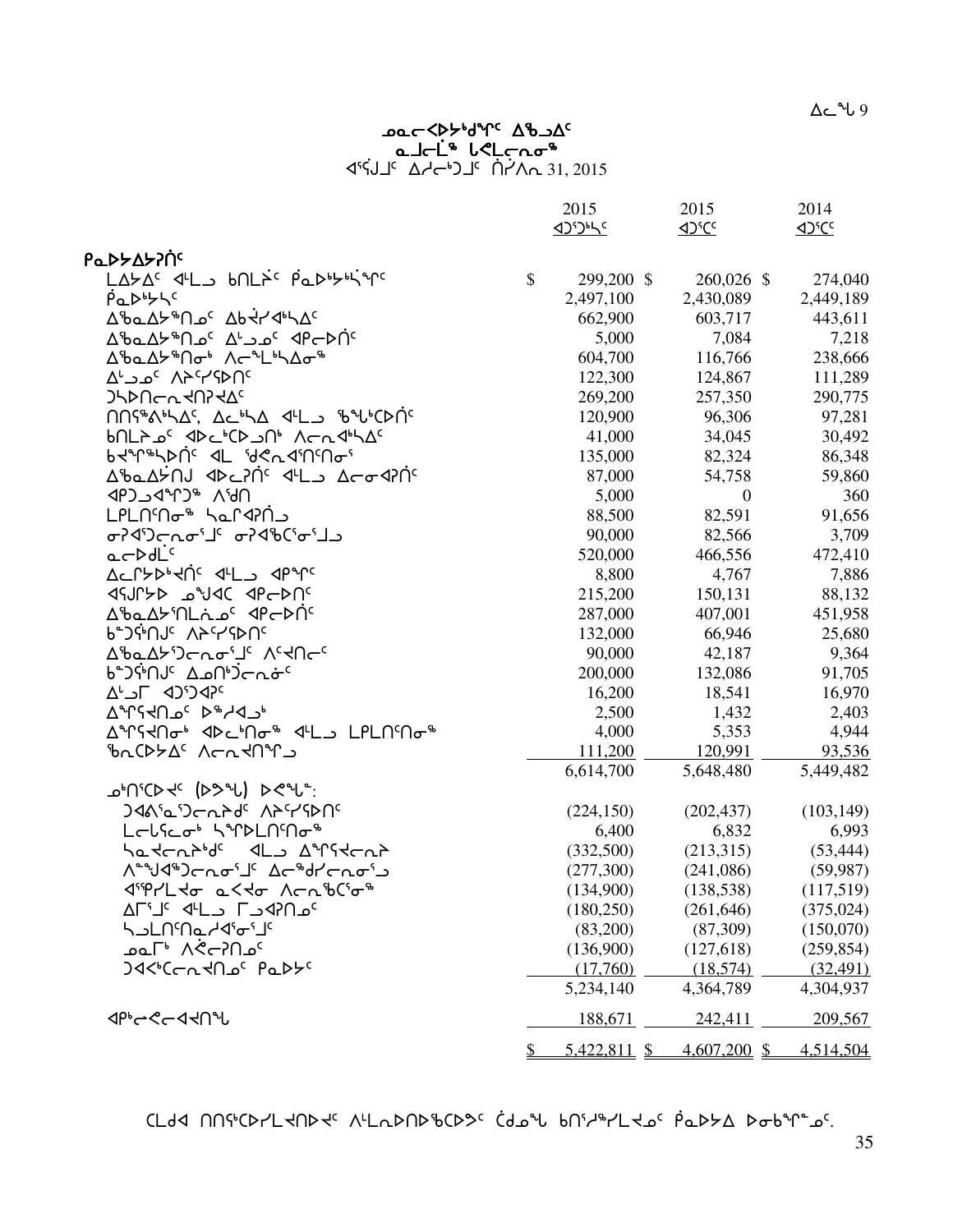CLdd nnstcdr'L thdte ALL DND bCD3c Cdotl bnid PL toc PaDSA Dobin 26.

|                                                       |               |                  | <br>12°C         | <br>12°C    |
|-------------------------------------------------------|---------------|------------------|------------------|-------------|
| ሶ๋⊾⊳≻~∢ <sup>‹</sup>                                  |               |                  |                  |             |
| JPC 2010PCCD                                          |               |                  |                  |             |
|                                                       | $\mathcal{S}$ | 1,214,500 \$     | 1,408,526 \$     | 1,229,600   |
| USPYAN <sup>C</sup> TAUSPAN JUSPAR                    |               | 212,000          | 233,858          | 193,649     |
| <b>JYM<sub>F</sub></b> DUDC                           |               | 10,500           | 36,695           | 58,863      |
|                                                       |               | 1,437,000        | 1,679,079        | 1,482,112   |
| ΡάΡΣΔΣΡΩ                                              |               |                  |                  |             |
| Padbytic dil badda                                    |               | 3,699,800        | 3,777,894        | 3,651,638   |
| ∿°∽۹ <sup>&gt;</sup> ه ۱≻۲۹°^                         |               | 22,750           | 19,298           | 23,187      |
| ∆ <sup>ᅆ</sup> ᡗᡪᡪᡕ᠗ᡉᡃ᠂ᢦᢂᡄᡃ᠒᠋ᠣ᠍᠍᠍ᠰ᠂ᡏᡃᡅ᠍᠑᠂᠘ᠹ᠘᠓ᢙ᠍᠍ᠰ     |               | 74,500           | 104,658          | 94,536      |
|                                                       |               | 50,000           | 50,000           | 50,000      |
| d'c'al d'Lo Actions                                   |               | 88,790           | 69,123           | 47,151      |
| P                                                     |               | 7,000            | 8,798            | 2,919       |
| AbaAYMLn'Jaqpa                                        |               | 9,000            | 7,939            | 1,867       |
| <b>AC<sup>6</sup>4744C</b>                            |               | 65,210           | 52,011           | 55,341      |
| <b>A' JL JUYOR'</b>                                   |               | 5,300            | 6,180            | 5,657       |
| <sup>ە</sup> ∩⊲؟≺∧ <sup>∍</sup> مەب∆                  |               | 103,850          | 102,129          | 99,898      |
| ∆ك د طا <sup>ن</sup> ك ∩Ard?Nُ <sup>د</sup> d'طرد LPL |               | 20,000           | 21,359           | 12,069      |
| JPJ 4ºCJ® A'JN                                        |               | 44,600           | 23,375           | 24,369      |
|                                                       |               | 4,190,800        | 4,242,764        | 4,068,632   |
| <b>ے'∩'CD <del>J</del> (U°CM) D</b> C                 |               |                  |                  |             |
| a Jol' Wolong'                                        |               | 224,150          | 202,437          | 103,149     |
| ᡏ <sup>ᡊ</sup> ᢪ᠘ᢣᡉ᠂᠍ᢆᡅ᠆ᢣᢣᡆ᠂᠕ᠸ᠘᠋᠍᠍᠖ᢗ <sup>᠖</sup>     |               | 9,200            | 9,200            | 9,200       |
| Lelfec                                                |               | (99,000)         | (99,000)         | (99,000)    |
| Satchbid <sup>e</sup> dLo Airstchb                    |               | 8,600            | 8,600            | 8,600       |
| ٬ A−۱٬ 4٬ اسم ۱۲٬۹۶۵٬ میلادی است                      |               | (37,000)         | (37,000)         | (55,900)    |
|                                                       |               | 4,296,750        | 4,327,001        | 4,034,681   |
| <b>⊲</b> ₧←ぐ←◁ <b>⊰∩</b> ℃                            |               | 174,240          | 171,309          | 162,295     |
|                                                       |               | 4,470,990        | 4,498,310        | 4,196,976   |
| <b>ზ</b> ኍኈጋና Pึ๊ፌ⊳፦ነጋንበና                             |               | $(3,033,990)$ \$ | $(2,819,231)$ \$ | (2,714,864) |

**¤ AS-82 Prb+dyr-aa**<br>**PAS PLAS-AD-CASADC**<br>AS-C+D-C+D-C+D-C+D-C+D-AD-AS-AS-AD-AS-AS-AD-AS-AD-AS-AD-AD-AS-AD-AD-AD-AD-AD-AD-AD-AC-AD-AC-AD-AC-AD-AC-AD-AC-

2015 2015

2014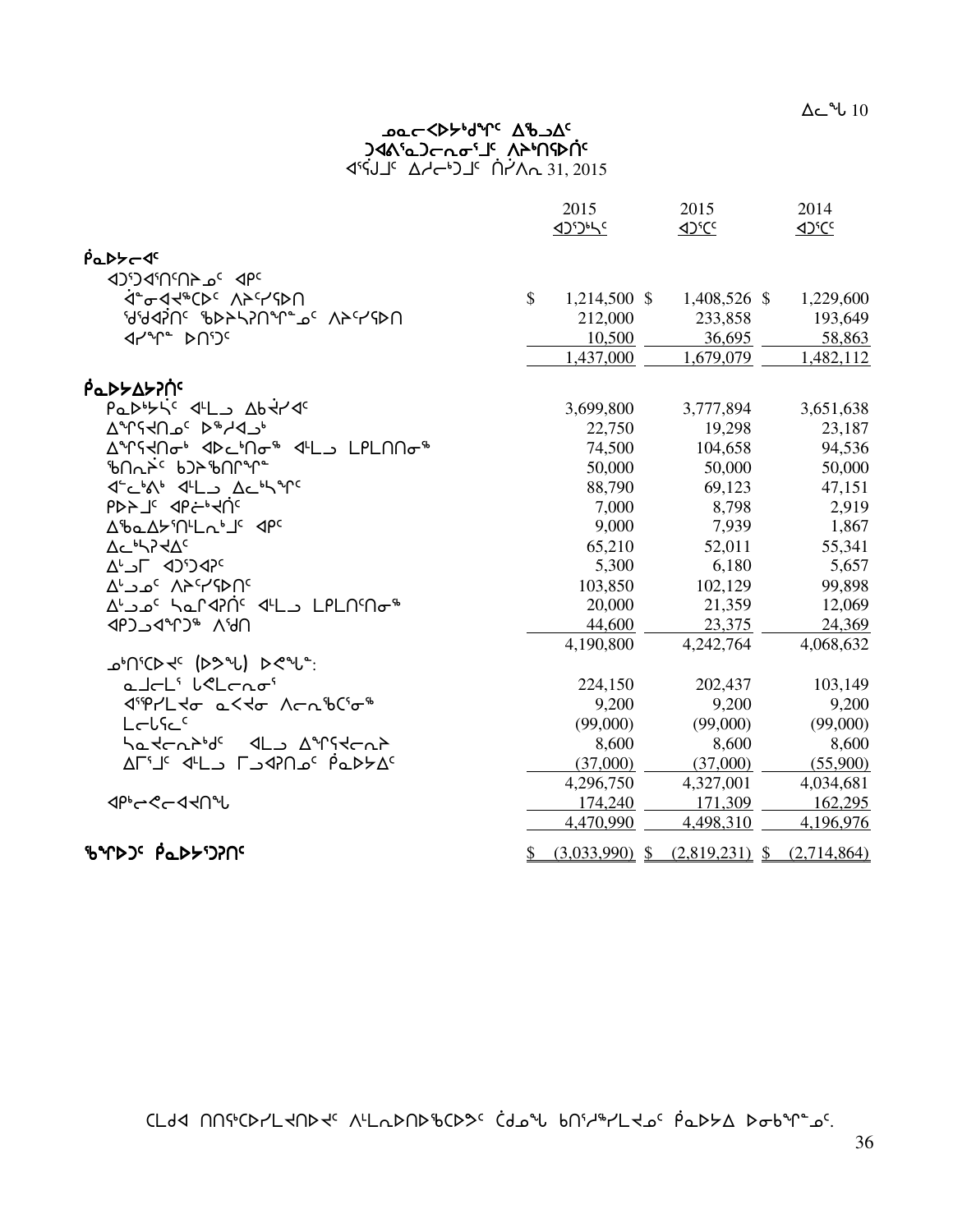$\Delta$ ے  $11$ 

# **DOCKDAPIALE** L<del>c</del>lናሬመ <mark>S</mark>ግን LAMin 31, 2015 ∆√∽4) <sup>1</sup>د ^4 ^4 31, 2015

|                                                                          | 2015                   | 2015<br><b>4D<sup>S</sup>CC</b> | 2014<br>4 <sup>2</sup> CC |
|--------------------------------------------------------------------------|------------------------|---------------------------------|---------------------------|
| $\beta$ a $D$ $\gamma$ $\alpha$ <sup>c</sup>                             |                        |                                 |                           |
| JPC 20 2010                                                              |                        |                                 |                           |
| <b>SCDKUC</b>                                                            | \$<br>103,700 \$       | 59,062 \$                       | 61,522                    |
| CASC ALD AR" aDNG                                                        | 39,400                 | 40,796                          | 34,863                    |
| ⊲∩⊶∪ <del>⊶</del>                                                        | 5,000                  | $\theta$                        | $\overline{0}$            |
|                                                                          | 148,100                | 99,858                          | 96,385                    |
| ιΑΔΡΑΣΑΣ                                                                 |                        |                                 |                           |
| PaDYN'S JL Abtr JS                                                       | 982,800                | 889,002                         | 771,036                   |
| ∿°∿°∀ <sup>ع</sup> م∩≻؟^°∆                                               | 20,000                 | 18,122                          | 19,036                    |
| <u>ለግናፈበው ፈልሁፈልሁ ፈተር ከቤተሠግሚ</u>                                          | 18,800                 | 40,949                          | 34,402                    |
| JULIAN JLL JAPYY                                                         | 118,400                | 97,406                          | 79,066                    |
| ∆%a∆≻'∩Ln'J' <p'< td=""><td>2,000</td><td>6,096</td><td>1,590</td></p'<> | 2,000                  | 6,096                           | 1,590                     |
| ח?4כיֿכ4 ח∈י∆                                                            | 70,300                 | 82,406                          | 75,424                    |
|                                                                          | 12,100                 | 6,138                           | 5,383                     |
| PL9V <sub>L</sub> Ic dbe-4Uc                                             | 21,000                 | 27,493                          | 28,277                    |
|                                                                          | 1,245,400              | 1,167,612                       | 1,014,214                 |
| JE COLTUS LPLIN                                                          |                        |                                 |                           |
| altL' leLtno'                                                            | (6,400)                | (6,832)                         | (6,993)                   |
| <b>JAA'aJcho'J'</b>                                                      | 99,000                 | 99,000                          | 99,000                    |
|                                                                          | 32,300                 | 32,300                          | 32,300                    |
| hadrahda dLa Amsdraha                                                    | (26,600)               | (26,600)                        | (26,600)                  |
| ΔΓ'لا د اله اسم ۵۲۴ کو ۵۲                                                | (18,300)               | (18,300)                        | (33,700)                  |
| ᠊ᢩᠣᡅ <sup>ᠾ</sup> ᠂᠕ᡭ <i>ᠸ</i> ᠊᠌᠒ᡰᡃᡪᠴ <sup>ᡕ᠂</sup> ᠙ᢆᡅᢂᢣ᠘ <sup>ᡕ</sup> | (3,200)                | (3,200)                         | (3,200)                   |
|                                                                          | 1,322,200              | 1,243,980                       | 1,075,021                 |
| <b>⊲</b> ₧←ぐ←◁ <b>⊰∩</b> ℃                                               | 34,866                 | 28,072                          | 41,871                    |
|                                                                          | 1,357,066              | 1,272,052                       | 1,116,892                 |
|                                                                          | \$<br>$(1,208,966)$ \$ | $(1,172,194)$ \$                | (1,020,507)               |

 $\Gamma$ dd nnich-Land is Aladnd bad idal bni-la-c padda dobin-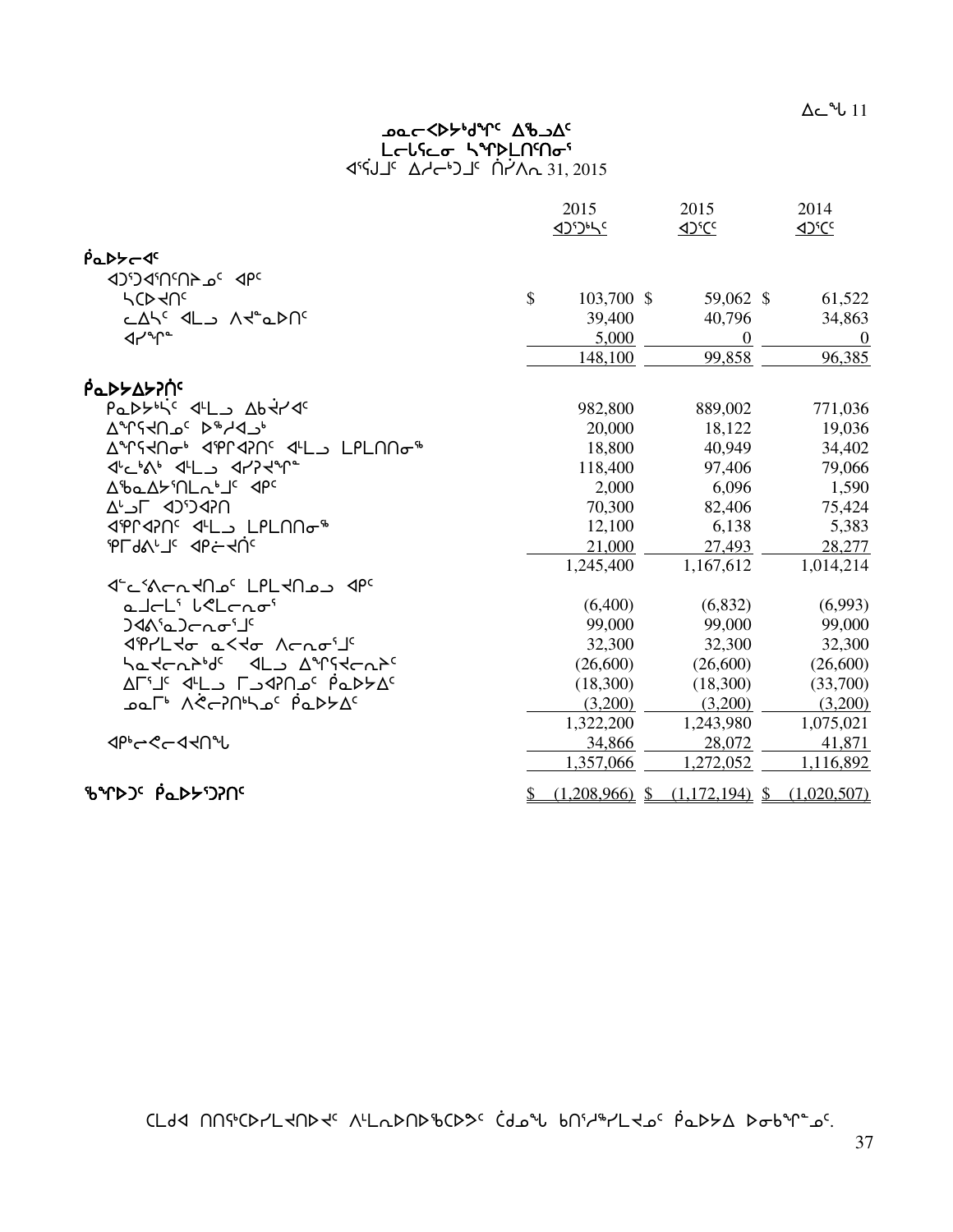$\Delta$ ے 12

# مص⊂≺4ح<sup>4</sup>0⊀محر ש∱∂4∆ ש∿− ב⊾4 ל4∟ בייס ∆&∆4\ 31, 2015 ∆√∽4) <sup>1</sup>د ^4 ^4 31, 2015

|                                                   |              | 2015         | 2015            | 2014              |
|---------------------------------------------------|--------------|--------------|-----------------|-------------------|
|                                                   |              |              | $42^{\circ}$ Cc | 4 <sup>2</sup> CC |
| <b>Ρα</b> ΝΑΣΑΡΙΑ                                 |              |              |                 |                   |
| PODOSK 4L DD Abrilda                              | \$           | 2,471,000 \$ | 2,424,647 \$    | 2,339,016         |
| ∿°∿°∀ <sup>ع</sup> مر ۲۹+۲۹^                      |              | 120,000      | 151,002         | 152,957           |
|                                                   |              | 222,700      | 125,206         | 245,320           |
| ∆└JˤIIT LPLNNo <sup>-</sup>                       |              | 439,400      | 471,776         | 475,064           |
| AadC <sup>c</sup> JL AchAc                        |              | 186,100      | 243,729         | 200,806           |
| JOG BDL'JATLO                                     |              | 286,000      | 266,870         | 260,684           |
|                                                   |              | 40,000       | 51,626          | 49,493            |
| <sup>6</sup> °⊃ <sup>0</sup> ° ⊲P⊂ÞN <sup>c</sup> |              | 35,000       | 73,863          | 13,076            |
| <b>PJ*CP/CP +D&gt;CPP NSP1*CP</b>                 |              | 700          | 1,032           | 2,276             |
| ჼႲჂჼႶႼႨႷჽႨႳႻႨႷႨႷჼჼ <del></del>                    |              | 35,000       | 26,851          | 28,596            |
| Aגי PL-AU LPL-AU                                  |              | 20,000       | 5,120           | $\Omega$          |
| 12 Jan 190110 11 LPLNM                            |              | 320,000      | 161,091         | 218,501           |
|                                                   |              | 4,175,900    | 4,002,813       | 3,985,789         |
| ل <sup>04</sup> °(D*c−) b−°+1′ch−                 |              |              |                 |                   |
| alch' lelcno'                                     |              | 332,500      | 299,478         | 53,444            |
| ال <del>ر</del> اردد                              |              | 128,050      | 105,026         | 26,600            |
| <b>) ∢ላ\</b> ՙჲՙ) ← ~ ∫ ՙ                         |              | (8,600)      | (8,600)         | (8,600)           |
| ᠰ᠋᠆ᡨ᠕᠆ᠾᢀ᠆ᡆ᠉ᡫᢄ᠂᠘ᡕ᠆᠗ᡊ᠂᠘ᢞ᠂᠕                          |              | $\Omega$     | $\Omega$        | 11,100            |
|                                                   |              | (67,200)     | (77,500)        | (52, 804)         |
| ΔΓ'لا د اله اسم ۵۲۴ کو ۵۲                         |              | (214,900)    | (455,602)       | (447,106)         |
| <b>₩</b>                                          |              | (161,000)    | (263,739)       | (274,990)         |
| <sup>0</sup> ∆ל⊄ם P مف≻4                          |              | (22,400)     | (25, 833)       | (35,202)          |
| _പെ്∗ ∧<്പി <sup>പ</sup> ്                        |              | (15,500)     | (16,190)        | (20, 136)         |
|                                                   |              | 4,146,850    | 3,559,853       | 3,238,095         |
| <b>ぐんしょく</b> とし                                   |              | 1,380,456    | 1,397,976       | 1,393,074         |
|                                                   | $\mathbb{S}$ | 5,527,306 \$ | 4,957,829 \$    | 4,631,169         |

 $\Gamma$ dd nnich-Land is Aladnd bad idal bni-la-c padda dobin-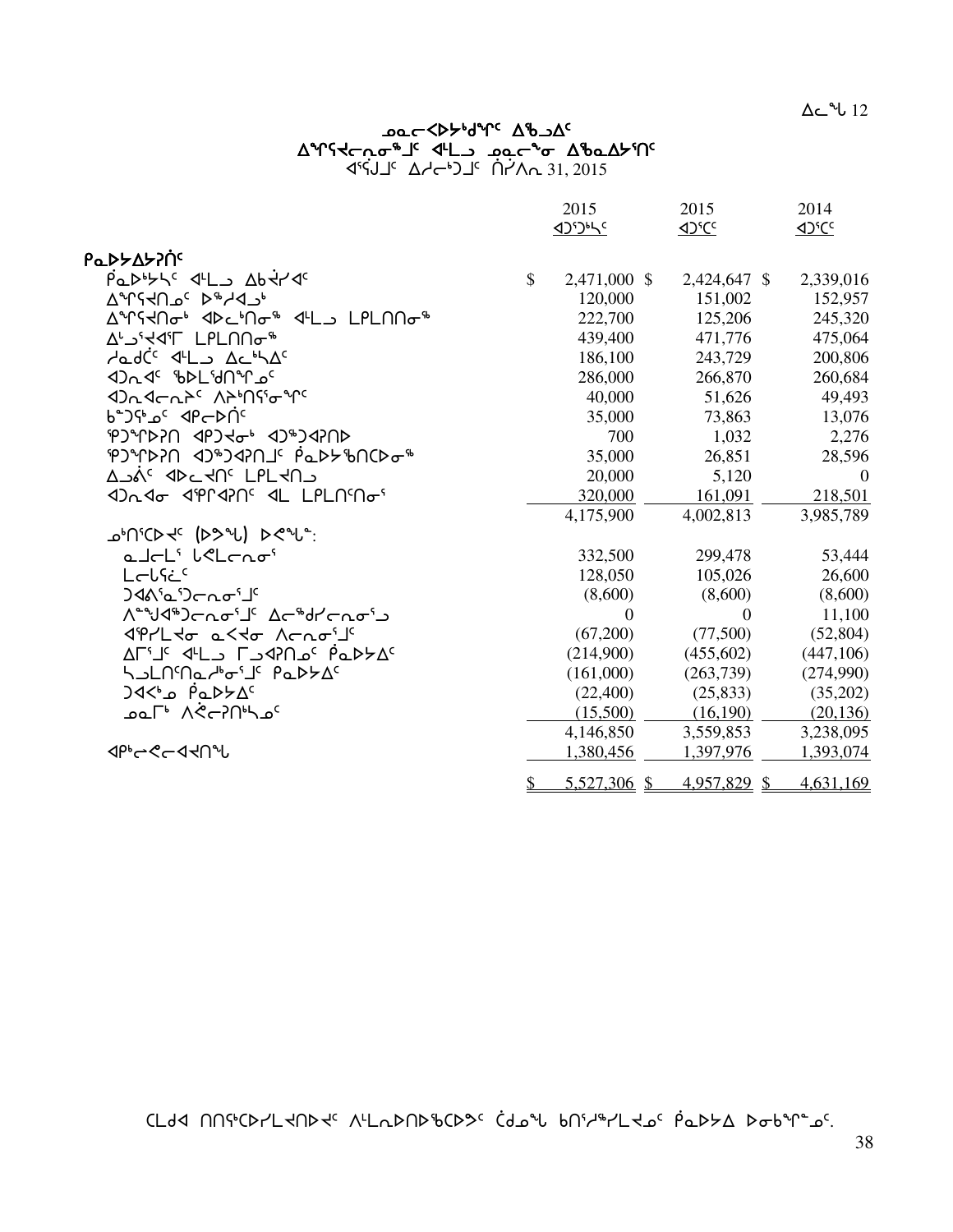CLdA NNSCDYLKNDK ALLADNDBCD3C Cdorl bNS/8/LK2C PaDSA Dobrnas.

|                                                                                             |                  | <b>D<sub>iCc</sub></b> |                                                         |
|---------------------------------------------------------------------------------------------|------------------|------------------------|---------------------------------------------------------|
| PaDY-JC                                                                                     |                  |                        |                                                         |
| <b>4PC</b> <sup>2</sup> ^ 4APC                                                              |                  |                        |                                                         |
|                                                                                             | \$<br>$4,000$ \$ | 5,128 $\frac{1}{2}$    | 4,791                                                   |
| $AWG - \Lambda^{\iota}Yd^{\iota}\Lambda^{\iota}$                                            | 113,200          | 99,359                 | 58,057                                                  |
| $\langle 16\Delta 16 \rangle$ $\sim$ $\langle 16\Delta 16 \rangle$                          | 81,200           | 72,269                 | 74,203                                                  |
| ďሞላ                                                                                         | 8,000            | 10,033                 | 7,000                                                   |
| ᠕ <sup>ᡁ</sup> ᡃᢧᠿ᠑ᡕ᠆ᡴ᠋ᠥ᠄᠋᠂᠕᠈᠘ᢣᡅᢣ᠙᠂ <i>ᡭ</i> ᡆᢧᢣ <sup>᠌</sup>                               | 288,300          | 124,511                | 149,842                                                 |
| ∆°خ∧د کامرے کا حاصد احمد کی م                                                               | 4,000            | 9,424                  | 3,090                                                   |
| <b>IDUMA ILS IDECALIANS VAMAS</b>                                                           | 129,500          | 161,525                | 138,019                                                 |
| ᢤᢠᢂ                                                                                         | 35,000           | 30,213                 | 40,319                                                  |
| >∆ <sub>°</sub> ∢ናል                                                                         | 70,000           | 46,190                 | $\theta$                                                |
| LbJ_0' D <b'c's\b< td=""><td>37,500</td><td>37,324</td><td>21,165</td></b'c's\b<>           | 37,500           | 37,324                 | 21,165                                                  |
|                                                                                             | 770,700          | 595,976                | 496,486                                                 |
| Ρα <b>ιλλ</b> ολογής                                                                        |                  |                        |                                                         |
| ᡧᡄ᠍᠍᠍᠍ᡧ᠌ᡄ᠆ᠺᡳ᠆᠘ᡴ᠑ᠻ                                                                           |                  |                        |                                                         |
| Paduric Abtra                                                                               | 398,900          | 354,730                | 350,547                                                 |
|                                                                                             | 28,300           | 26,639                 | 32,507                                                  |
| ⊕مل <sup>ام</sup> ∱ط ¢م∩D∩ےه                                                                | 9,500            | 15,458                 | 13,302                                                  |
| ഛ/>∩ച <sup>്</sup> ∢⊳∟ിിം® ∟PL∩∩ം ച                                                         | 6,000            | 26,631                 | 21,970                                                  |
|                                                                                             | 442,700          | 423,458                | 418,326                                                 |
| $\overline{P}$ ۹۵۶ - ۱۹۶۵ - ۹۵۲ $\overline{P}$ ۹۵ - ۹۵۲ $\overline{P}$ ۹۵                   | 48,000           | 53,917                 | 50,815                                                  |
| ⊳ <bˤር፨ል<sup>‹</bˤር፨ል<sup>                                                                  |                  |                        |                                                         |
|                                                                                             | 95,300           | 87,371                 | 120,989                                                 |
| >746%,                                                                                      | 70,000           | 77,683                 | $\overline{0}$                                          |
| $AWG - \Lambda^{\iota}Yd^{\iota}\Lambda^{\iota}$                                            | 707,450          | 708,821                | 731,931                                                 |
|                                                                                             | 434,300          | 440,136                | 370,012                                                 |
| $d - \Delta^b$                                                                              | 224,100          | 255,916                | 239,728                                                 |
| ᠘ᢆᢅ᠔᠖᠕                                                                                      | 127,800          | 135,936                | 136,149                                                 |
| A&JAF 20-92-46-20-46                                                                        | 92,000           | 70,472                 | 92,996                                                  |
| LUAYY'S VARYSE ALDEVYC                                                                      | 112,900          | 102,814                | 106,953                                                 |
|                                                                                             | 485,400          | 461,969                | 474,396                                                 |
| <b>⊲</b> ჼፆᡔ <i>ᢐ</i> ᠂᠆᠂᠂ᢦ᠑᠐ᡃᡰᡪ                                                            | 166,650          | 138,562                | 181,997                                                 |
| <b>&gt;∆</b> •ל?ډ^                                                                          | 2,000            | $\boldsymbol{0}$       | $\boldsymbol{0}$                                        |
| LbJ_0' D <b'c's\b< td=""><td>424,500</td><td><u>375,872</u></td><td>405,352</td></b'c's\b<> | 424,500          | <u>375,872</u>         | 405,352                                                 |
|                                                                                             | 3,433,100        | 3,332,927              | 3,329,644                                               |
| ث <sup>ہ</sup> \r^{>¢ (ا+c∀) d>^{\}^:                                                       |                  |                        |                                                         |
| alt <sup>'</sup> betras'                                                                    | 277,300          | 241,086                | 59,987                                                  |
| ᡃᡆ᠋ᡪᡄᡊᢣᡃď᠂᠂ᢦᡌᢇ᠀᠊᠊᠙ᠰ᠙ᠰᡄᠩᢣ                                                                    | $\boldsymbol{0}$ | $\boldsymbol{0}$       | (11,100)                                                |
|                                                                                             | 3,710,400        | 3,574,013              | 3,378,531                                               |
| <b>⊲</b> ₧උ<උ⊿∢∩∿                                                                           | 503,542          | 483,971                | 500,156                                                 |
|                                                                                             | 4,213,942        | 4,057,984              | 3,878,687                                               |
| <b>ზ</b> ᠰ₧₯₣₱ <del></del>                                                                  |                  |                        | $\frac{1}{2}$ (3,443,242) \; (3,462,008) \; (3,382,201) |

39

# AC SP-dre Cap-Dc Vedalgo Le Dondedigto  $\begin{array}{ccc}\n\sqrt{3} & \sqrt{3} & \sqrt{3} \\
\sqrt{3} & \sqrt{3} & \sqrt{3} \\
\sqrt{3} & \sqrt{3} & \sqrt{3} \\
\sqrt{3} & \sqrt{3} & \sqrt{3} \\
\sqrt{3} & \sqrt{3} & \sqrt{3} \\
\sqrt{3} & \sqrt{3} & \sqrt{3} \\
\sqrt{3} & \sqrt{3} & \sqrt{3} \\
\sqrt{3} & \sqrt{3} & \sqrt{3} \\
\sqrt{3} & \sqrt{3} & \sqrt{3} \\
\sqrt{3} & \sqrt{3} & \sqrt{3} \\
\sqrt{3} & \sqrt{3} & \sqrt{3} \\
\sqrt{3} & \sqrt{3} & \sqrt$

2015 2015 2014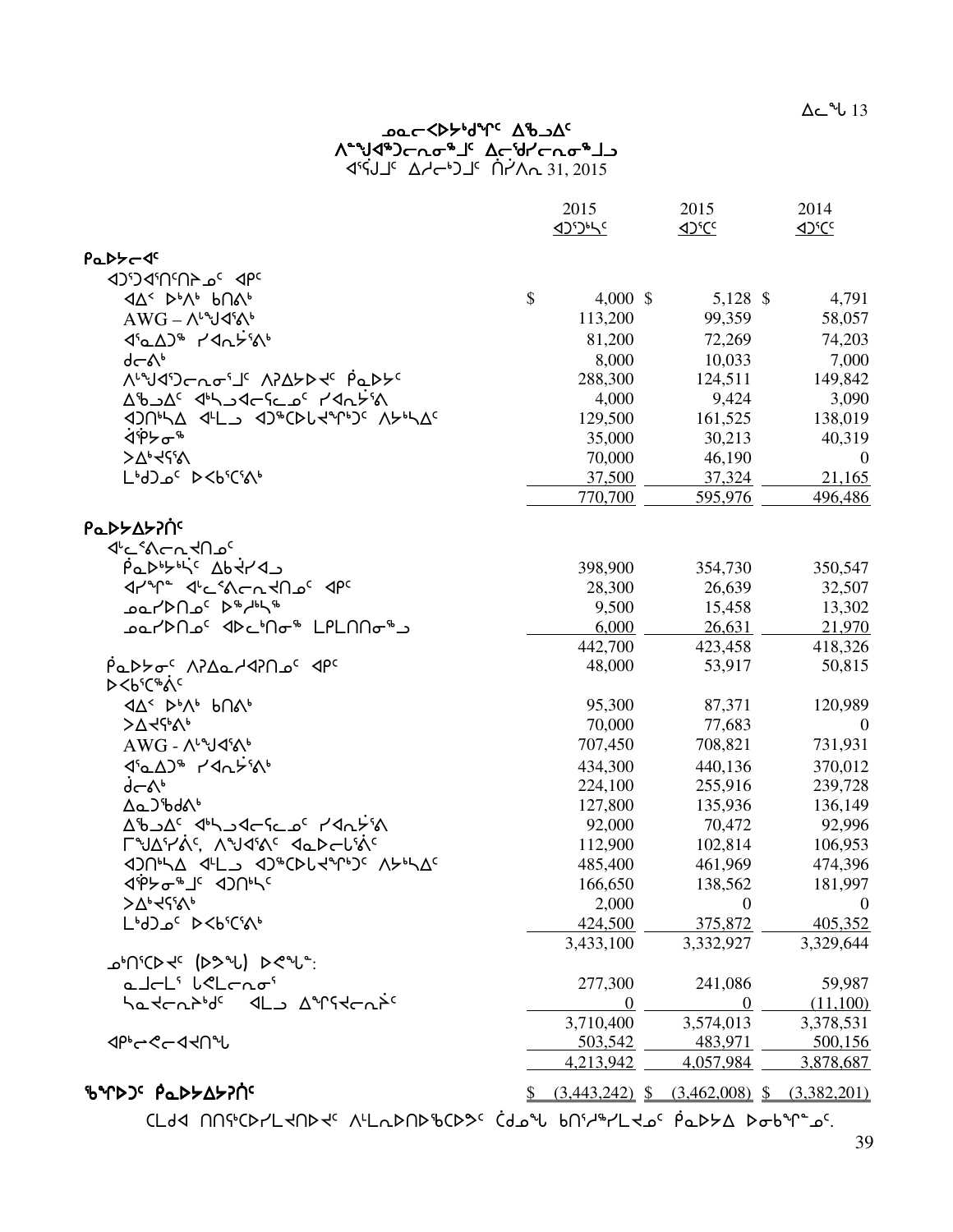$\Delta$ ⊂  $^{\circ}$ ሁ 14

# مص⊂≺4ح<sup>4</sup>0⊀محر **ፈ**የየረገረት ወረረት የታራሊያው 31, 2015 ∆√∽4) <sup>1</sup>د ^4 ^4 31, 2015

|                                                   | 2015 |                | 2015            | 2014            |
|---------------------------------------------------|------|----------------|-----------------|-----------------|
|                                                   |      | <b>AJDING</b>  | <u><br/>105</u> | <u><br/>105</u> |
| Ρα <b>ιλλ</b> ολος                                |      |                |                 |                 |
| Padyrys dil badyds                                | \$   | 573,400 \$     | 489,395 \$      | 410,937         |
| ∿°د4∜∿ که ∩≻۲۹∱                                   |      | 1,500          | 935             | 1,377           |
|                                                   |      | 2,000          | 1,150           | 2,146           |
| JULIA JL ALLYM                                    |      | 22,000         | 16,272          | 16,611          |
| ח?4כיֿכ4 ⊐כ <sup>י</sup> ∆                        |      | 48,300         | 47,341          | 43,008          |
| AAPC DiyaJP                                       |      | 3,500          | 4,044           | 3,891           |
| حامرڈ <sup>د</sup> ∆د <sup>4</sup> ک              |      | 257,200        | 187,254         | 204,376         |
| ₽₽ጋ⊂Uገ <sub>፡</sub> V <del>&gt;</del> ‹ኣይሀ‹       |      | 92,000         | 74,553          | 131,714         |
|                                                   |      | 999,900        | 820,944         | 814,060         |
|                                                   |      |                |                 |                 |
| a JoL' LeLong*                                    |      | 134,900        | 138,538         | 117,519         |
| ASCATCLO'J'                                       |      | (9,200)        | (9,200)         | (9,200)         |
|                                                   |      | (9,200)        | (9,200)         | (9,200)         |
| LELSCO SIPPLNMOS                                  |      | (32,300)       | (32,300)        | (32,300)        |
| ᡃᢁ᠊᠍᠍ᡪᡄ᠍᠍᠍ᢈᡃᠲ᠙᠂᠊᠊᠊᠊᠙ᡒᡁ᠙ᢋᡄ᠊᠍ᢈᢑ᠍ᠲ᠑                  |      | 67,200         | 77,500          | 52,804          |
| ᠊ᢩᠣᡅ <sup>ᠾ</sup> ᠂᠕᠈ᡃ᠍ᡃᢦ<ᡄᢦ᠓᠒ᠣ᠋ᡃ᠋᠂ <i>ᢆ</i> ᠙ᡅᢂᢣ |      | (4,600)        | (4,600)         | (9,200)         |
|                                                   |      | 1,146,700      | 981,682         | 924,483         |
| <b>ぐんしんしょうしゃ</b>                                  |      | 8,425          | 8,422           | 8,422           |
|                                                   | \$   | $1,155,125$ \$ | $990,104$ \$    | 932,905         |

bmfx ttC4bsymJtsJ5 W7mEstscbsK5 `bfkz vt3h6ymJk5 `rNs/w sivq8k5.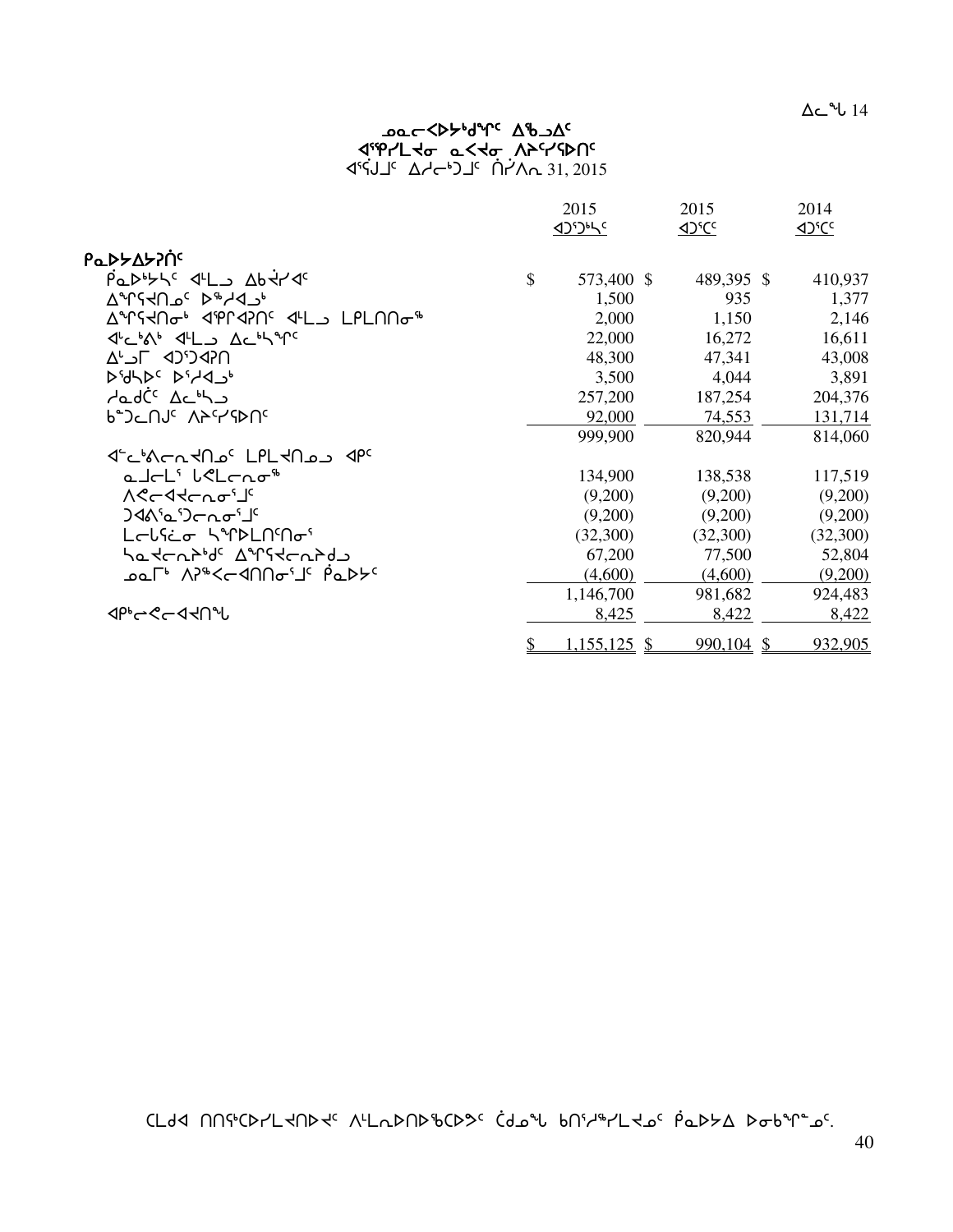# مص⊂≺4ح<sup>4</sup>0⊀محر Aלרקלרטפ<sub>י</sub> 31, 2015 ∆√∽4) <sup>1</sup>د ^4 ^4 31, 2015

|                                                      | 2015             | 2015<br><b>4D<sup>S</sup>CC</b> | 2014<br>4 <sup>2</sup> CC |
|------------------------------------------------------|------------------|---------------------------------|---------------------------|
| PaDY-4c<br><b>L</b> <ld<del>c price</ld<del>         |                  |                                 |                           |
| $A^e \sim A^e \sim \sigma^e$                         | \$<br>190,000 \$ | 182,017 \$                      | 247,133                   |
| ιΑΔΡΑΣΑΣ                                             |                  |                                 |                           |
|                                                      | 166,400          | 158,918                         | 156,805                   |
| philippy of ACU35U                                   | 15,000           | 6.543                           | 27,792                    |
| ᠘ᡃᡃᠣᡆ᠘ᡃᡔᡃᡃ᠒᠋ᠤᡃ᠂᠕ᡕ᠆᠂᠋ᡶ᠍᠍ᡃᢣ᠋᠘ᡒ᠂᠂ᡏᡅ᠂᠂ᢦᡅ᠘᠈᠒ <sup>ᡕ</sup> | 5,000            | 2,599                           | 8,219                     |
| AadC <sup>c</sup> IL Ac <sup>6</sup> A               | 2,200            | 1,947                           | 2,382                     |
| P-JGUL VYCAUC                                        | $\theta$         | 5,740                           | 42,735                    |
|                                                      | 188,600          | 175,747                         | 237,933                   |
| ית ל־כימרת לחבי נפונות לר                            |                  |                                 |                           |
| SPLL to a Sto Arasi                                  | 9,200            | 9,200                           | 9,200                     |
|                                                      | 197,800          | 184,947                         | 247,133                   |
| <b>ზ</b> ᠰᡗᢂᡗ᠂ <i>ᡭ</i> ᡆᢂᢣ᠑ᡝ                        | $(7,800)$ \$     | $(2,930)$ \$                    | $\overline{0}$            |

 $\Gamma$ dd nnich-Land is Aladnd bad idal bni-la-c padda dobin-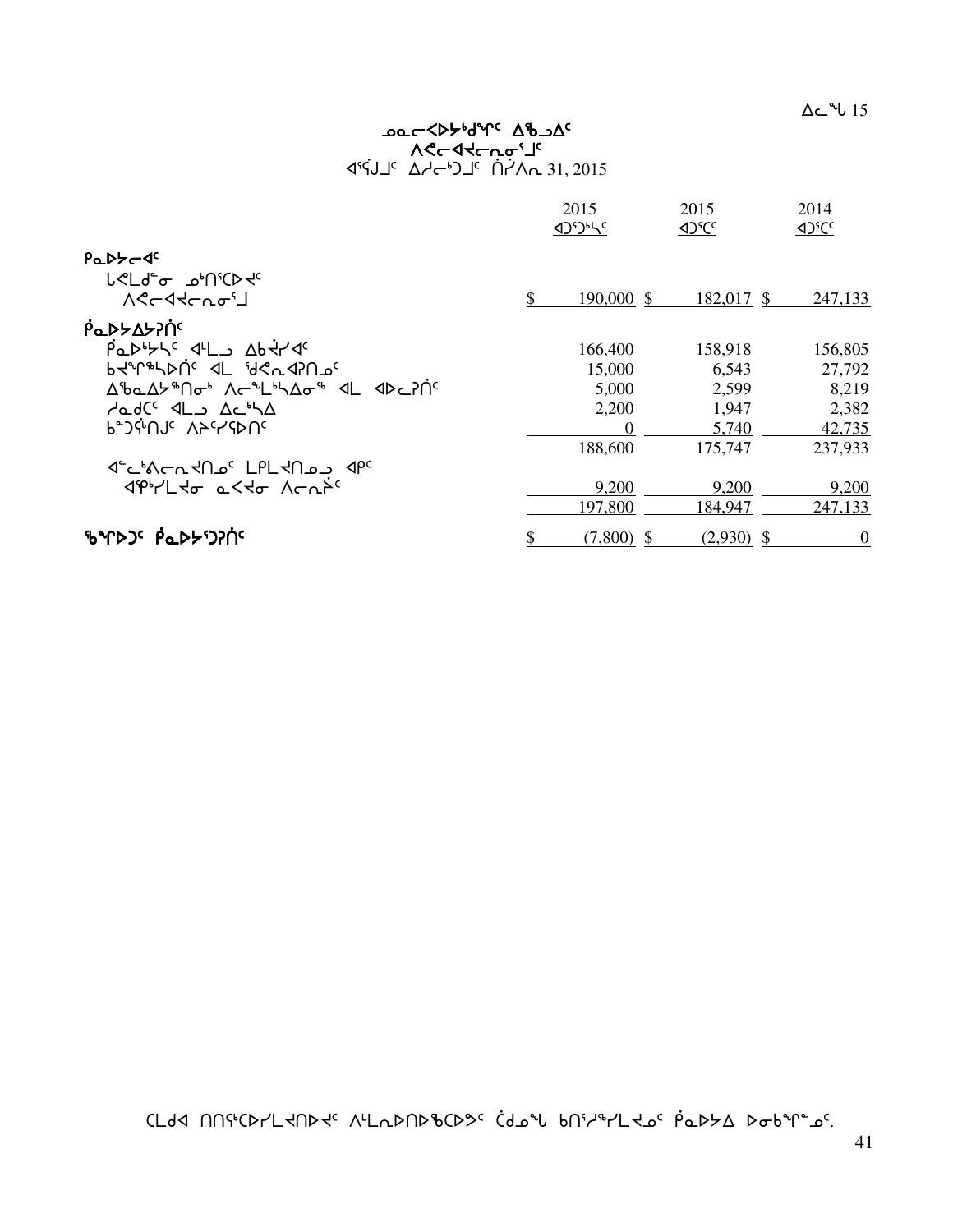# $456J1c \Delta A - 5J1c \Delta A - 31,2015$

|                                                                                                                   | _ا∽ےم            |        | ⊃'~∟ە             |               |                       |               |               |
|-------------------------------------------------------------------------------------------------------------------|------------------|--------|-------------------|---------------|-----------------------|---------------|---------------|
|                                                                                                                   | ـا⊃∆)∆مـط        |        | <u>J-01600-01</u> |               |                       | 2015          | 2014          |
|                                                                                                                   | ՈՙՈσ՞            |        | $-L\sigma^{s}$    |               | $4r^{\circ}r^{\circ}$ | ᠾ᠃᠐ᡁ          | <u>ႦႶჼჂႶჼ</u> |
| $\beta$ <sub>Q</sub> D $\beta$ <sub>C</sub> $\beta$ <sup>c</sup>                                                  |                  |        |                   |               |                       |               |               |
| <b>L</b> <ld<del>c pricp+</ld<del>                                                                                |                  |        |                   |               |                       |               |               |
| oمګ <sup>و</sup> لرول <i>۱۹</i> ۳۹ وه                                                                             | \$<br>589,085 \$ |        | $\overline{0}$    | $\mathcal{S}$ | 500 \$                | 589,585 \$    | 747,093       |
| baCdc LeLderc                                                                                                     | $\Omega$         |        | 403,637           |               | $\Omega$              | 403,637       | 450,633       |
|                                                                                                                   | 589,085          |        | 403,637           |               | 500                   | 993,222       | 1,197,726     |
| ιΑΔΣΥΔΣΑΙ                                                                                                         |                  |        |                   |               |                       |               |               |
| $b^2$ $c^4$                                                                                                       | 506,345          |        | 333,664           |               | $\theta$              | 840,009       | 1,033,705     |
| ASANC ACHAC                                                                                                       | $\theta$         |        | 8,020             |               | $\theta$              | 8,020         | 13,279        |
| J-CAC-LAC                                                                                                         | 52,740           |        | 11,250            |               | $\overline{0}$        | 63,990        | 63,990        |
| $\overline{\rho}a$ $\overline{\rho}b$ $\overline{\rho}c$ $\overline{\rho}b$ $\overline{\rho}c$ $\overline{\rho}d$ | 30,000           |        | 65,465            |               | 0                     | 95,465        | 105,250       |
|                                                                                                                   | 589,085          |        | 418,399           |               | $\Omega$              | 1,007,484     | 1,216,224     |
| BYDJ' PaDYCJ'                                                                                                     |                  |        |                   |               |                       |               |               |
| $(PQP+P)$                                                                                                         |                  | $0$ \$ | $(14,762)$ \$     |               | 500S                  | $(14,262)$ \$ | (18, 498)     |

CLdd NNGCDYLKNDK NLLDNDGCD3C Cdol bNillthCLK0C PaDSA Dobln=0C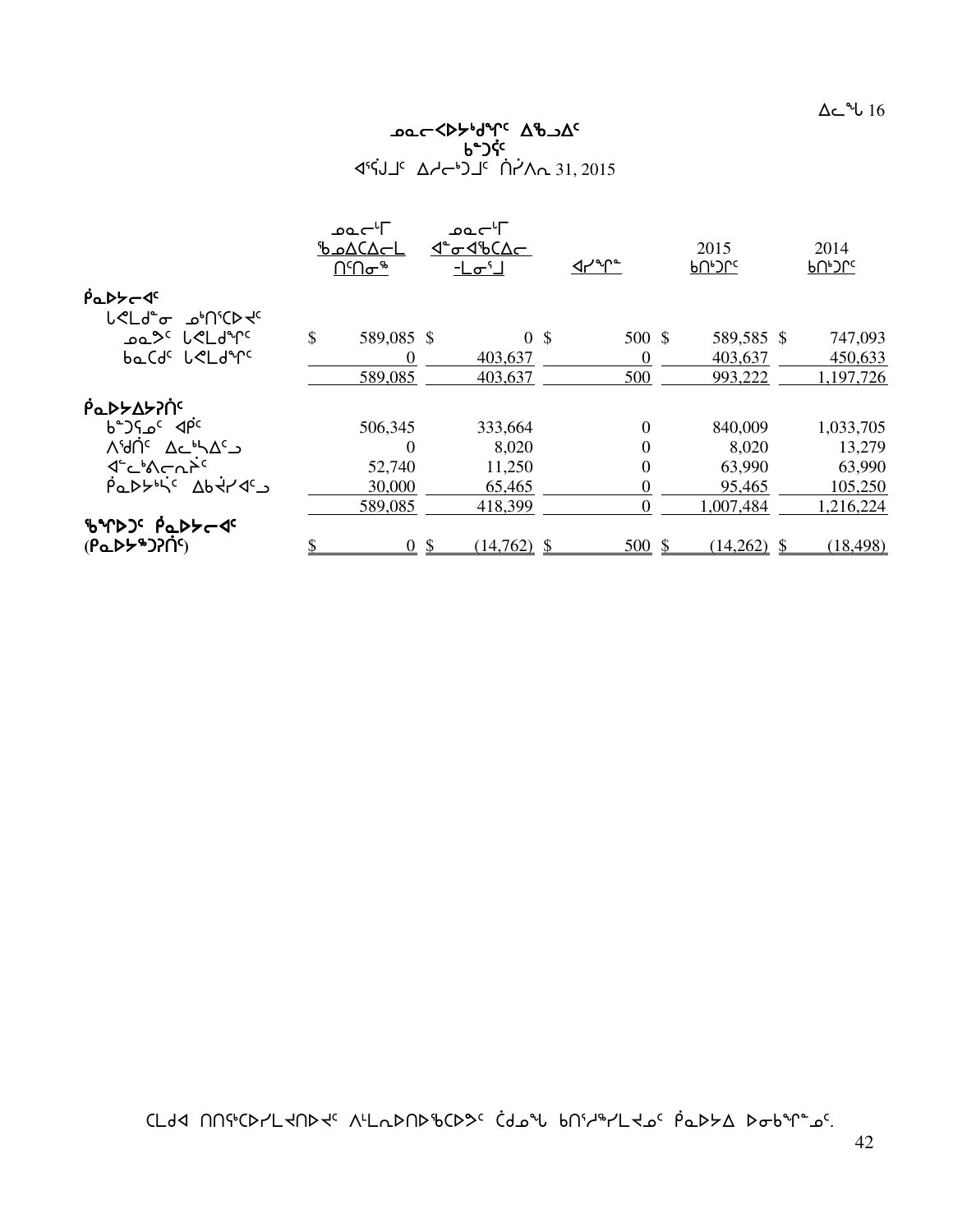# kNoXs/4fq5 wclw5 bqo5 xrgJ Wdt5 kxbs?oxJl `xr4OQxDt $\Delta$ 31, 2015  $\Delta$ ליאב $\Delta$ לי $\Delta$ בי חברי 31, 2015

|                                             | $\mathsf{d} \mathsf{b}^{\mathsf{c}}$                    |               |                      |               |                |                                                  | <b>PULLARSCASE AbraSCASUS</b> |                                                         |      |                                     |              |                |    |                                                 |     |                      |
|---------------------------------------------|---------------------------------------------------------|---------------|----------------------|---------------|----------------|--------------------------------------------------|-------------------------------|---------------------------------------------------------|------|-------------------------------------|--------------|----------------|----|-------------------------------------------------|-----|----------------------|
|                                             | <b>⊲</b> Гᢣᠥ <sup>ᡈ</sup> ᡗ<br><b>L</b> <sup></sup> APC |               | Δc Γ4 <sup>6</sup> C |               | <u>o D?N°</u>  | ⊲୮ᢣᠦ <sup>ᡈ</sup> ᡗ <sup>ᡕ</sup><br><u>L) kĊ</u> |                               | ⊲୮ᢣ <b>ᡒ</b> ᡃᡗ <sup>ᡕ</sup><br><u>L<sub>b</sub>V5C</u> |      | <u>&lt;&lt;&lt;&lt;&lt;&lt;&lt;</u> |              | <u>لJJAP o</u> |    | ⊲୮ᢣᠥ <sup>ᡈ</sup> ᡗ <sup>ᡕ</sup><br><u>LIKĆ</u> |     | <⊻<∪⊱<br><u>JP2L</u> |
| Δ <sup>ι</sup> - 14 <sup>c</sup>            | 19,810,975                                              | $\mathcal{S}$ | $\Omega$             | \$            | $\Omega$       | 19,810,975                                       | <sup>\$</sup>                 | 10,221,313                                              | - \$ | 492,459 \$                          |              | $\Omega$       | -S | 10,713,772                                      | -SS | 9,097,203            |
| ∆౨∆⊂൨൳ <sup>ቈ</sup>                         | 80,426                                                  |               | 892,182              |               | 0              | 972,608                                          |                               | $\Omega$                                                |      | $\Omega$                            |              | $\Omega$       |    | $\Omega$                                        |     | 972,608              |
| PURY - VAUC                                 | 620,580                                                 |               | 10,713               |               | 0              | 631,293                                          |                               | 462,409                                                 |      | 97,317                              |              | $\Omega$       |    | 559,726                                         |     | 71,567               |
| <u>brCDS of</u> Acry<br>ზഛ ∢ს⊅∩ՐL°სC        | 665,041                                                 |               | 114,590              |               | 0              | 779,631                                          |                               | 589,319                                                 |      | 50,264                              |              |                |    | 639,583                                         |     | 140,048              |
| ჼႦჁჁჄႶჼ                                     | 603,931                                                 |               | $\Omega$             |               | $\theta$       | 603,931                                          |                               | 603,931                                                 |      | $\Omega$                            |              | $\Omega$       |    | 603,931                                         |     | $\Omega$             |
| ר∪ף,Aף א∪קגרי                               | 148,579                                                 |               | 0                    |               | 0              | 148,579                                          |                               | 106,704                                                 |      | 11,342                              |              | $\Omega$       |    | 118,046                                         |     | 30,533               |
| <b>457CDrL+c</b><br><b>JPYLING - ALITIC</b> | 821,641                                                 |               |                      |               | $\Omega$       | 821,641                                          |                               | 311,707                                                 |      | 27,388                              |              |                |    | 339,095                                         |     | 482,546              |
| دےداے                                       | 55,505,966                                              |               | 863,587              |               | $\theta$       | 56,369,553                                       |                               | 25,786,784                                              |      | 1,584,769                           |              | $\Omega$       |    | 27,371,553                                      |     | 28,998,000           |
| <b>JPYL 40' - PanbA'</b>                    | 16,781,466                                              |               | $\Omega$             |               | 0              | 16,781,466                                       |                               | 5,789,734                                               |      | 558,882                             |              | 0              |    | 6,348,616                                       |     | 10,432,850           |
| <u> 1975 - 6757 - 4</u>                     | 4,731,046                                               |               |                      |               |                | 4,731,046                                        |                               | 1,246,116                                               |      | 158,083                             |              |                |    | 1,404,199                                       |     | 3,326,847            |
| ے م<br><b>∢⊳⊂⊳∪</b>                         | 10,084,972                                              |               | 28,050               |               | $\Omega$       | 10,113,022                                       |                               |                                                         |      |                                     |              |                |    | $\theta$                                        |     | 10,113,022           |
| ∆%⊾∆≻⊳∩ك - ≺∸د∧∿Г<br><b>IDCDU</b>           | 451,690                                                 |               | $\Omega$             |               | $\theta$       | 451,690                                          |                               | 375,371                                                 |      | 27,300                              |              | $\Omega$       |    | 402,671                                         |     | 49,019               |
| ΔზαΔ⊁ϷΠ౨ - ϷͲϞՐϽϤ<br><b>IDCDU</b>           | 7,553,177                                               |               | 802,705              |               | $\overline{0}$ | 8,355,882                                        |                               | 3,939,077                                               |      | 465,619                             |              | $\overline{0}$ |    | 4,404,696                                       |     | 3,951,186            |
| ∆ზჲ∆≻⊳∩౨ - ∆ <sup>ړ∙</sup> ن^               | 26,692                                                  |               | $\Omega$             |               | $\Omega$       | 26,692                                           |                               | 14,426                                                  |      | 2,284                               |              | $\theta$       |    | 16,710                                          |     | 9.982                |
| <b>PLF ALUARIC</b>                          | 274,628                                                 |               |                      |               | 0              | 274,628                                          |                               | 152,818                                                 |      | 14,980                              |              | $\Omega$       |    | 167,798                                         |     | 106,830              |
| 42n4c                                       | 31,651,037                                              |               | 84,971               |               | 0              | 31,736,008                                       |                               | 7,131,714                                               |      | 1,059,212                           |              |                |    | 8,190,926                                       |     | 23,545,082           |
| _ംപ∕⊳∩്                                     | 7,336,902                                               |               | $\Omega$             |               | (219, 840)     | 7,117,062                                        |                               | 5,791,309                                               |      | 323,176                             |              | (219, 840)     |    | 5,894,645                                       |     | 1,222,417            |
|                                             | 157,148,749                                             |               | 2,796,798            |               | (219, 840)     | 159,725,707                                      |                               | 62,522,732                                              |      | 4,873,075                           |              | (219, 840)     |    | 67,175,967                                      |     | 92,549,740           |
| a'ronts hattedd                             | 8,474,228                                               |               | 18,581,839           |               | (84,081)       | 26,971,986                                       |                               |                                                         |      |                                     |              |                |    |                                                 |     | 26,971,986           |
| ∿د∩ه                                        | \$165,622,977                                           | S.            | 21,378,637           | <sup>\$</sup> | (303, 921)     | \$186,697,693                                    |                               | \$62,522,732                                            |      | 4,873,075                           | <sup>S</sup> | (219, 840)     |    | \$67,175,967                                    |     | \$119,521,726        |

<u>CLdA በበናትርኮረLፈሀኮፈና VrLՄԽJP የ</u>CAS CAPA የሀገሪቱ የተገለጸ የሚገኙ የሚገኙ የሚገኙ የሚገኙ የሚገኙ የተገለጸ የተገ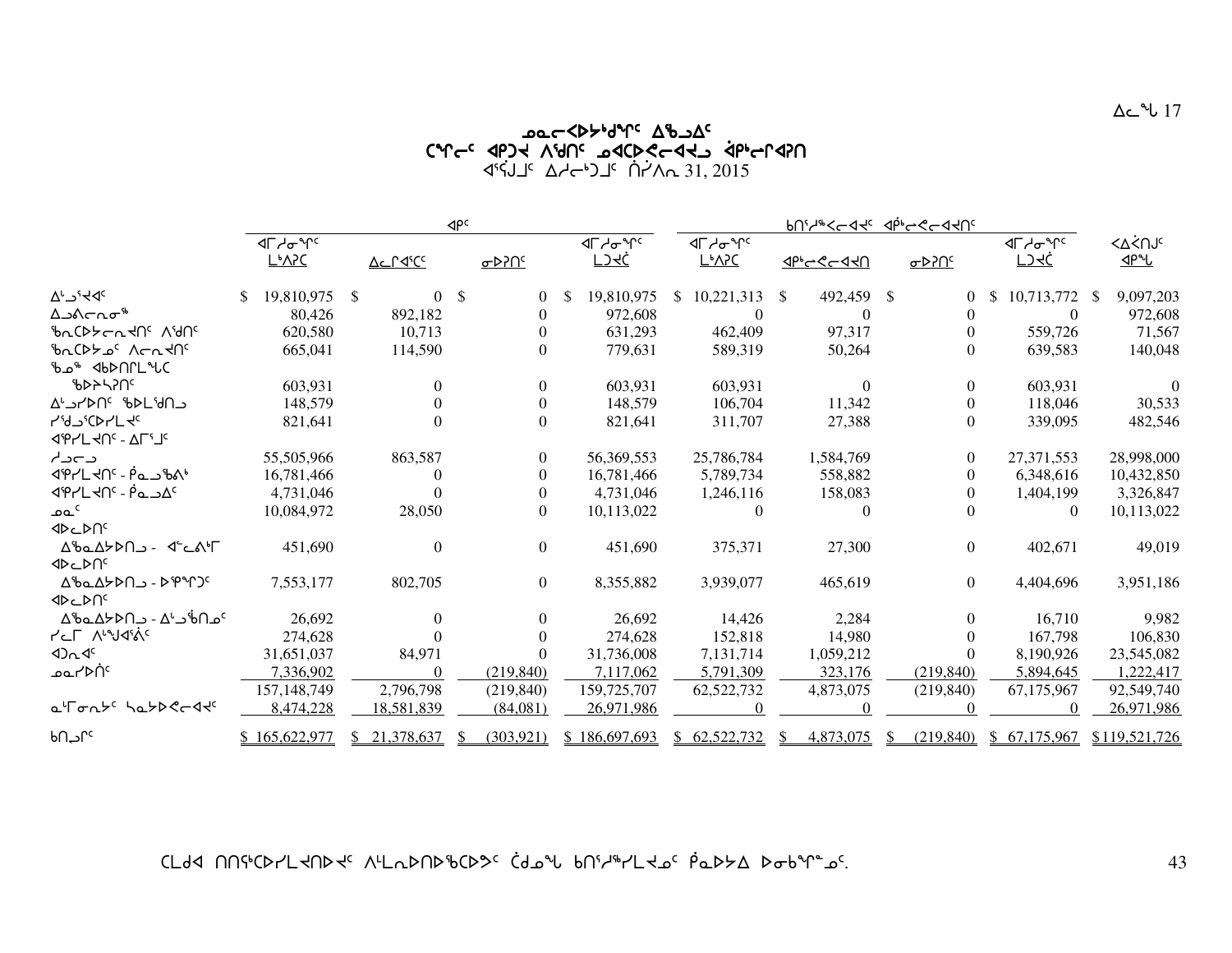# פבר≺45'יטיי<sup>ג ק</sup>0" CALCO 46JEC VAUC DELATIONS

| <u>በናምን <sup>ጋ</sup>ፋ የተንያበ ለ</u> የትላም የሌላ                                                         |               |            |
|----------------------------------------------------------------------------------------------------|---------------|------------|
| AL'I' LAGA'A'                                                                                      | $\mathbb{S}$  | 19,022     |
| <b>AF</b> 5CBCDA65b205 a< <c< td=""><td></td><td>298,950</td></c<>                                 |               | 298,950    |
| ᠊᠘᠖ᢠ᠂ᢦᡃᢇ᠘ᢣ᠈᠕ᢣ                                                                                      |               | 30,362     |
| 6' اخدام کمیا کا 45 میں ان                                                                         |               | 383,185    |
| <b>AL</b> <i>b</i> Abb+ofJc a< <c< td=""><td></td><td>24,822</td></c<>                             |               | 24,822     |
| ለ <sup>Վ</sup> ሌ <sup>&amp;</sup> <r 40f="" 465="" <="" td="" ለ<<=""><td></td><td>558,584</td></r> |               | 558,584    |
|                                                                                                    |               | 183,280    |
| Happy valley Pa - ball <                                                                           |               | 795,525    |
| AL'I' LAPOLL ÀPPAIC                                                                                |               | 634,567    |
|                                                                                                    |               | 2,928,297  |
| JPJ JP AP AP JPT/9                                                                                 |               |            |
| ב ש <sup>י</sup> ח4לא יחזלאחר חואבב יב                                                             |               | 3,600      |
| MAGS PSCSS & BDPSDNSS                                                                              |               | 109,460    |
| ←←↓← ←↑↑↑↑↑↑↑↑↑↑↑↑↑↑↑↑↑                                                                            |               |            |
| ᡃᢦᡃᡄᡠ᠊᠋ᡃᡃᡃᠴᠥ                                                                                       |               | 84,971     |
| ᢂᡆ᠑ᡄ᠑᠊ᢆ᠖᠂᠖ᡃ᠕᠈ᠳᢂ᠂᠖ᢉᢃᢗᢂ᠂᠑᠖ᢉ                                                                          |               | 696,549    |
|                                                                                                    |               | 894,580    |
| <b>bNJCC DQSC LRLd-0CC APJRJCC PQDYBNCC</b>                                                        |               | 3,822,877  |
| baCdc LeLdMa                                                                                       |               |            |
| Paddel' << ASI << ADSON' BaCDde Acadon's                                                           |               | 30,000     |
| AWGF YECJS YPOdS DL&NBSYJN DL&NQS                                                                  |               | 5,039      |
| bNJLC paCdc L <ldmad dpjdjc="" padybucc<="" td=""><td></td><td>35,039</td></ldmad>                 |               | 35,039     |
| <b>PUPLC LSLAL<sup>a</sup>C PPUCDAC AbJAUPATA</b>                                                  |               | 3,857,916  |
|                                                                                                    |               |            |
| <u>⊅م</u> دح∨45 <del>ه</del> *لح                                                                   |               |            |
| <b>PACDYCATO</b>                                                                                   |               | 10,713     |
| <b><i>bnCDY of Acndnight</i></b>                                                                   |               | 13,655     |
| >∆לና•ያሪ ምራ                                                                                         |               | 17,374,849 |
| JDCDN7JA AbaADDAJ-DPPTO                                                                            |               | 121,504    |
|                                                                                                    |               | 17,520,721 |
|                                                                                                    | $\mathcal{P}$ | 21,378,637 |

CLdd NNGCDYLKNDK NLLDNDGCD3C Cdol bNilltoC PaDSA DoblLaC.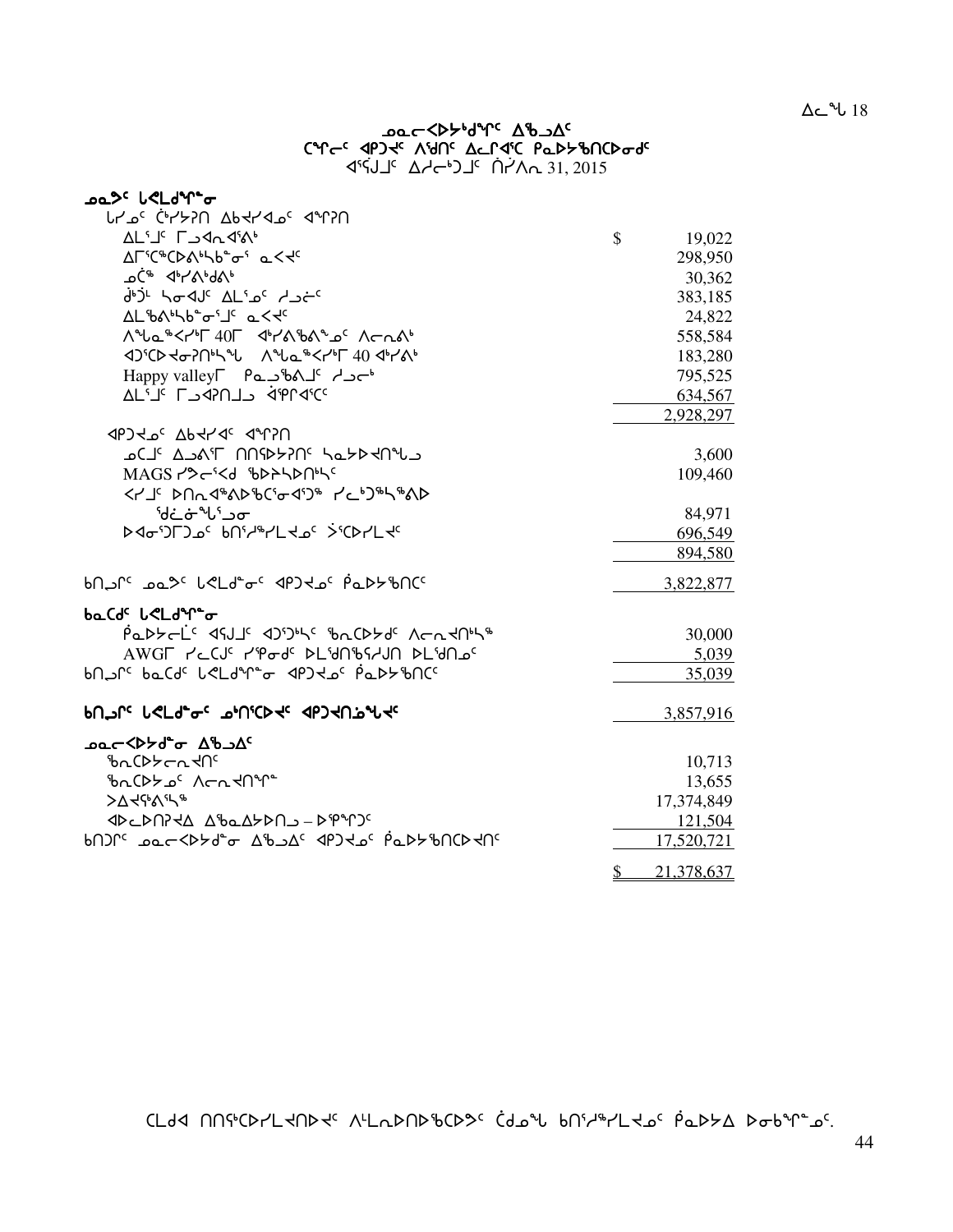# **ے <del>مرد (</del>der** de al SALE AND AND ANCE

| ზഛ∆თ*ს                                                                          | م∟ہ⊿∆ہ⊂∿ | PaDYCUY<br>$\sigma$ مـــ ۱۲۹۸م |  |  |  |  |
|---------------------------------------------------------------------------------|----------|--------------------------------|--|--|--|--|
| $\text{Ford } L800$ $\text{a}$<br>$\text{Ford LTS8000}$ - $\text{C}^{\text{c}}$ |          |                                |  |  |  |  |

CLdd nnstcdr'L thdte ALL DND bCD3c Cdotl bnid PL toc PaDSA Dobin 26.